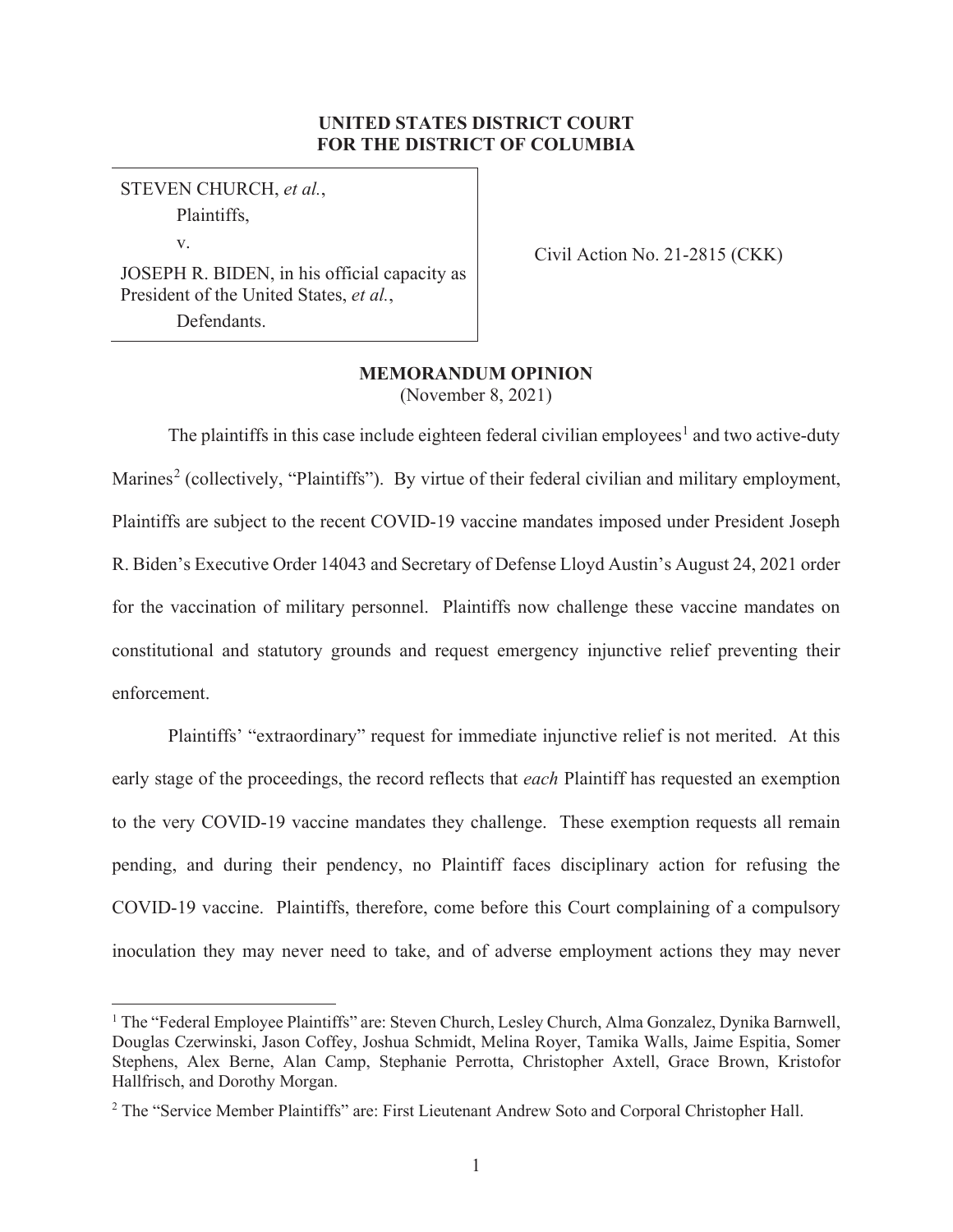experience. This uncertainty weighs decisively against the ripeness of Plaintiffs' claims and the irreparability of their purported injuries. Emergency injunctive relief is not appropriate under these circumstances.Accordingly, upon consideration of the pleadings, the relevant legal authorities, and the record as a whole,<sup>3</sup> the Court **DENIES** Plaintiffs' [5] Emergency Application for a Temporary Restraining Order and Motion for Preliminary Injunction.

# **I. BACKGROUND**

# **A. COVID-19 Pandemic & Vaccine Development**

Coronavirus disease ("COVID-19") is an infectious disease caused by the SARS-CoV-2 virus.<sup>4</sup> Spread principally by "exposure to respiratory fluids," the "initial presentation of a [COVID-19] infection ranges from no symptoms at all (asymptomatic) to severe illness and death; and even after recovery, various long-term health problems may linger." *Klaasen v. Trustees of Ind. Univ*., --- F. Supp. 3d ---, 2021 WL 3073926, at \*2 (N.D. Ind. July 18, 2021) (internal citations omitted); *see* Defs.' Opp'n Ex. 9, Decl. of Colonel Tonya Rans ("Rans Decl.") ¶ 7, ECF No. 13-9.<sup>5</sup> Because the virus causing COVID-19 can "be easily transmitted to others prior to symptom

<sup>&</sup>lt;sup>3</sup> This Memorandum Opinion focuses on the following documents:

<sup>•</sup> Verified Complaint for Declaratory and Injunctive Relief ("Compl."), ECF No. 1;

<sup>•</sup> Plaintiffs' Memorandum of Law in Support of Plaintiffs' Emergency Application for Temporary Restraining Order and Preliminary Injunction ("Pls.' Mot."), ECF No. 5-1;

<sup>•</sup> Defendants' Opposition to Emergency Application for Temporary Restraining Order and Preliminary Injunction ("Defs.' Opp'n"), ECF No. 13; and

<sup>•</sup> Plaintiffs' Memorandum of Law in Reply to Defendants' Opposition to Plaintiffs' Application for Temporary Restraining Order and Preliminary Injunction ("Pls.' Reply"), ECF No. 14.

In an exercise of its discretion, the Court finds that holding oral argument in this action would not be of assistance in rendering a decision. *See* LCvR 7(f).

<sup>4</sup> World Health Org., *Coronavirus disease (COVID-19)*, https://www.who.int/health-topics/ coronavirus#tab=tab\_1 (last visited Nov. 8, 2021).

<sup>5</sup> *See also* CDC, *Scientific Brief: SARS-CoV2 Transmission*, https://www.cdc.gov/coronavirus/2019 ncov/science/science-briefs/sars-cov-2-transmission.html (last visited Nov. 8, 2021); CDC, *People with Certain Medical Conditions*, https://www.cdc.gov/coronavirus/2019-ncov/need-extra-precautions/peoplewith-medical-conditions.html (last visited Nov. 8, 2021); Neal M. Dixit et al., *Post-Acute COVID-19 Syndrome and the Cardiovascular System: What is Known?*, 5 Am. Heart. J. Plus. 100025 (May 2021), https://www.ncbi.nlm.nih.gov/pmc/articles/PMC8223036/.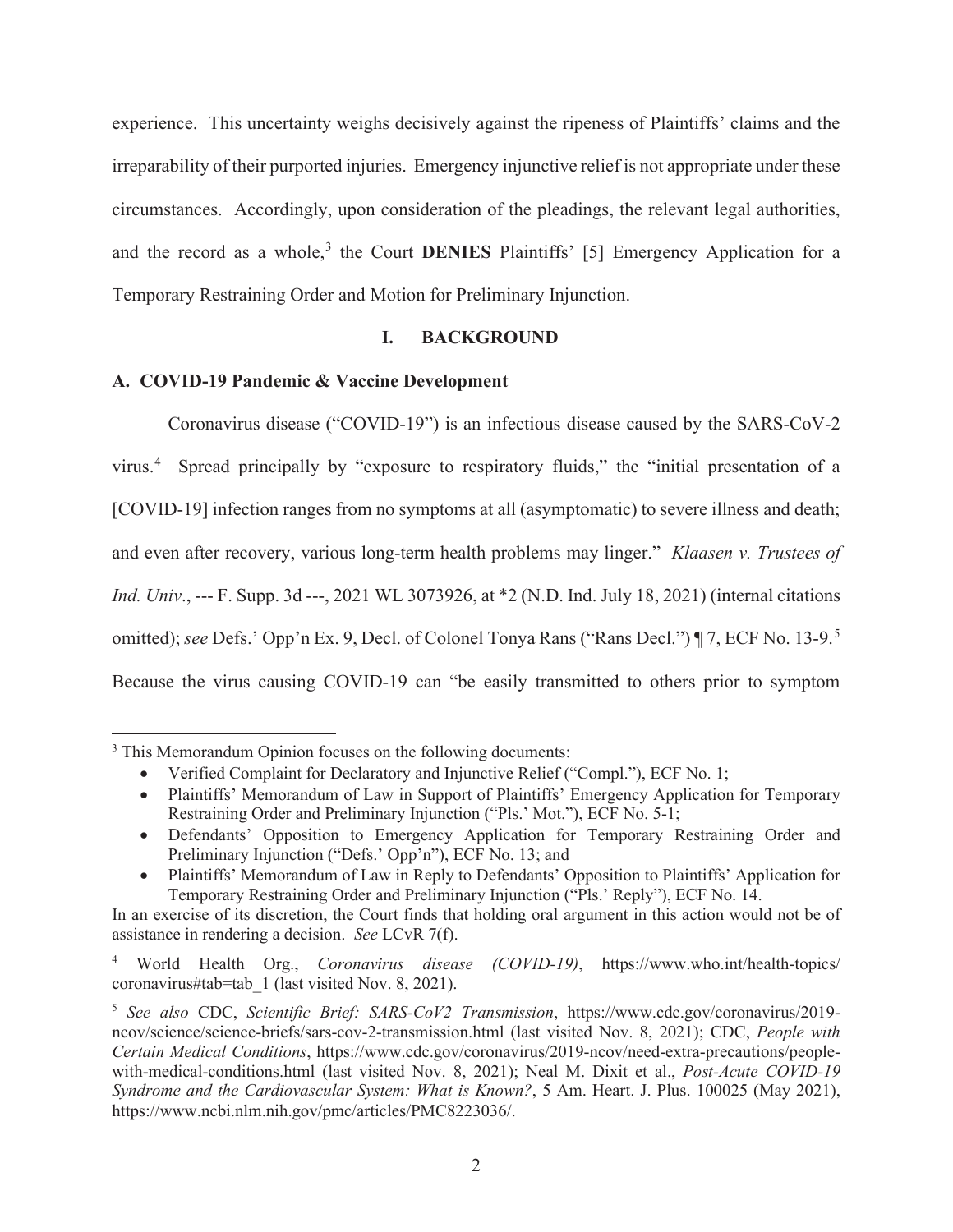development," it can "infect significant numbers before being identified." Rans Decl. ¶ 9. In recent months, a mutation of the SARS-CoV-2 virus known as the "Delta" variant has become the dominant strain of the virus; it is twice as contagious as previous variants. *Id.*  $\parallel 5$ . To date, approximately 46 million cases of COVID-19 have been reported in the United States; the disease has claimed the lives of more than 751,000 Americans.<sup>7</sup>

As another federal district court summarized, "COVID-19 caught the world unaware. Initially, there were no vaccines or treatments[.]" *Klaassen*, 2021 WL 3073926, at \*8. Shortly after then-President Donald J. Trump declared a national emergency on March 13, 2020, *see* 85 Fed. Reg. 15,337 (Mar. 13, 2020), the Secretary of the U.S. Department of Health and Human Services ("HHS") determined that "circumstances exist justifying the authorization of emergency use of drugs and biological products during the COVID-19 pandemic," *see* 85 Fed. Reg. 18,250, 18,250–51 (Apr. 1, 2020). In such circumstances, the U.S. Food and Drug Administration ("FDA") may issue an "emergency use authorization" ("EUA") for FDA-regulated products "intended for use" in responding to the emergency, before such products receive FDA "approval." *See* 21 U.S.C. § 360bbb-3(a)(1). In October 2020, the FDA issued guidance to vaccine developers, "outlining [the FDA's] expectations for vaccine sponsors," including the "scientific data and information" that would be required to obtain an EUA. $8$ 

<sup>6</sup> *See also* CDC, *What We Know About the Science* (Aug. 26, 2021), https://www.cdc.gov/coronavirus/ 2019-ncov/variants/delta-variant.html.

<sup>7</sup> *See* CDC, *COVID-19 Data Tracker*, https://covid.cdc.gov/covid-data-tracker/#cases\_casesper 100klast7days (last visited Nov. 8, 2021).

<sup>8</sup> *See* FDA, *Coronavirus (COVID-19) CBER-Regulated Biologics*, *Emergency Use Authorization*, https://www.fda.gov/vaccines-blood-biologics/industry-biologics/coronavirus-covid-19-cber-regulatedbiologics (last visited Nov. 8, 2021). The latest version of the FDA's Industry Guidance was issued on May 25, 2021, superseding the original guidance issued in October 2020 and a second iteration dated February 22, 2021. *See* Emergency Use Authorization for Vaccines to Prevent COVID-19, Guidance for Industry (May 25, 2021), https://www.fda.gov/media/142749/download.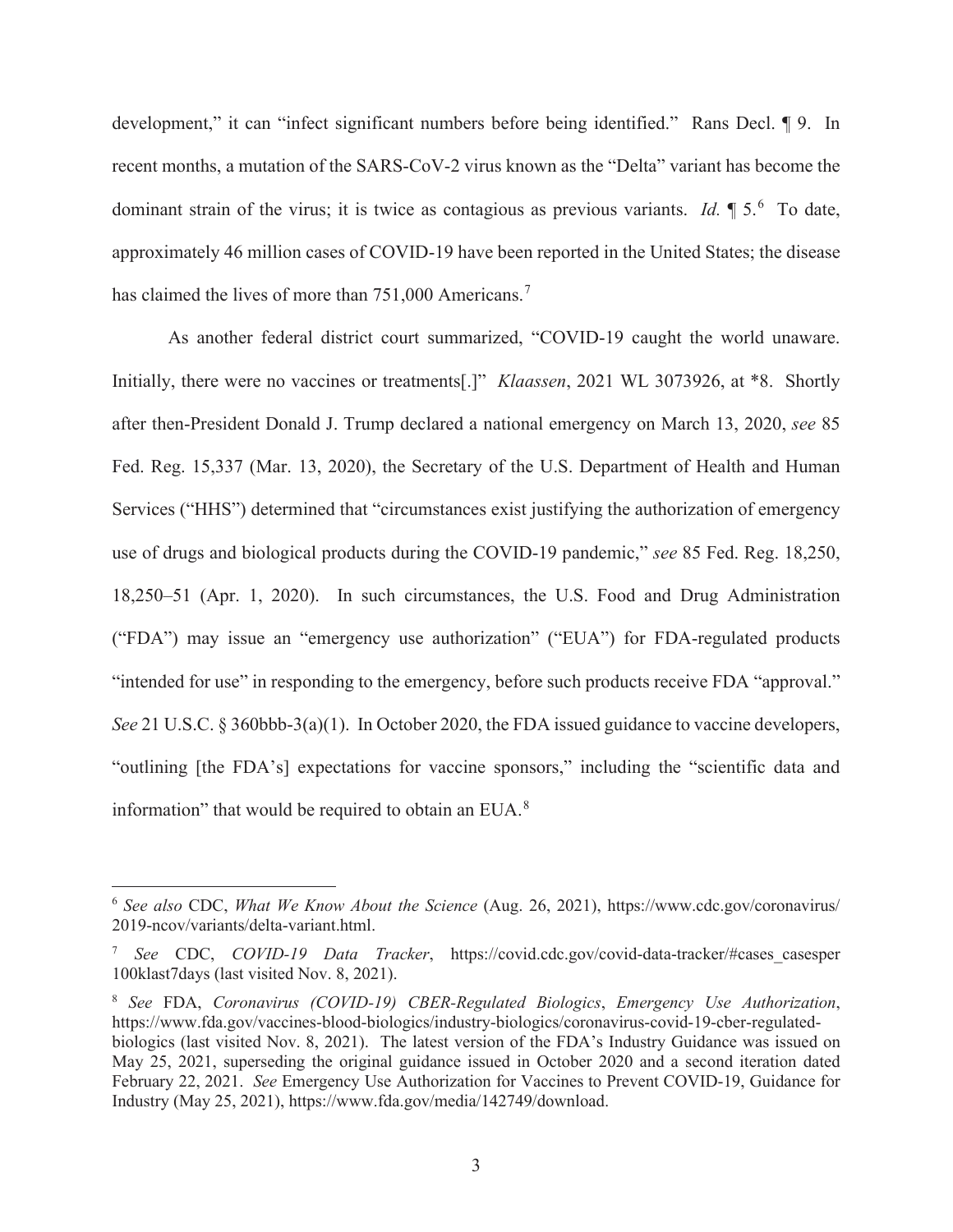In late 2020 and early 2021, the FDA issued EUAs for COVID-19 vaccines developed by three companies—Pfizer BioNTech, Moderna, and Johnson & Johnson.<sup>9</sup> On August 23, 2021, the FDA approved the vaccine created by Pfizer BioNTech, which would be marketed as "Comirnaty," for "the prevention of COVID-19 disease in individuals 16 years of age and older."10

# **B. Vaccine Mandates**

# **1. Federal Employee Vaccine Mandate**

On September 9, 2021, President Joseph R. Biden issued Executive Order 14043, Requiring Coronavirus Disease 2019 Vaccination for Federal Employees. *See* Exec. Order 14043, 86 Fed. Reg. 50,989 (Sept. 9, 2021) (hereinafter "Executive Order 14043" or "Federal Employee Vaccine Mandate"). Noting that the "Delta variant" of COVID-19 is "highly contagious and has led to a rapid rise in cases and hospitalizations," and that "COVID-19 vaccines are widely available in the United States," Executive Order 14043 concludes that it is "essential that Federal employees take all available steps to protect themselves and avoid spreading COVID-19 to their co-workers and members of the public. The [Centers for Disease Control ("CDC")] has found that the best way to do so is to be vaccinated." *Id.* § 1. Accordingly, "[e]ach agency" is instructed to "implement, to the extent consistent with applicable law, a program to require COVID-19 vaccination for all of its Federal employees, with exceptions only as required by law." *Id.* § 2.

<sup>9</sup> *See* FDA, *Moderna COVID-19 Vaccine*, https://www.fda.gov/emergency-preparedness-and-response/ coronavirus-disease-2019-covid-19/moderna-covid-19-vaccine (last visited Nov 8, 2021); FDA, *Comirnaty and Pfizer-BioNTech COVID-19 Vaccine*, https://www.fda.gov/emergency-preparedness-andresponse/coronavirus-disease-2019-covid-19/comirnaty-and-pfizer-biontech-covid-19-vaccine (last visited Nov. 8, 2021); FDA, *Janssen COVID-19 Vaccine*, https://www.fda.gov/emergency-preparedness-andresponse/coronavirus-disease-2019-covid-19/janssen-covid-19-vaccine (last visited Nov. 8, 2021).

<sup>10</sup> *See* FDA News Release, FDA Approves First COVID-19 Vaccine (Aug. 23, 2021), https://www.fda.gov/ news-events/press-announcements/fda-approves-first-covid-19-vaccine.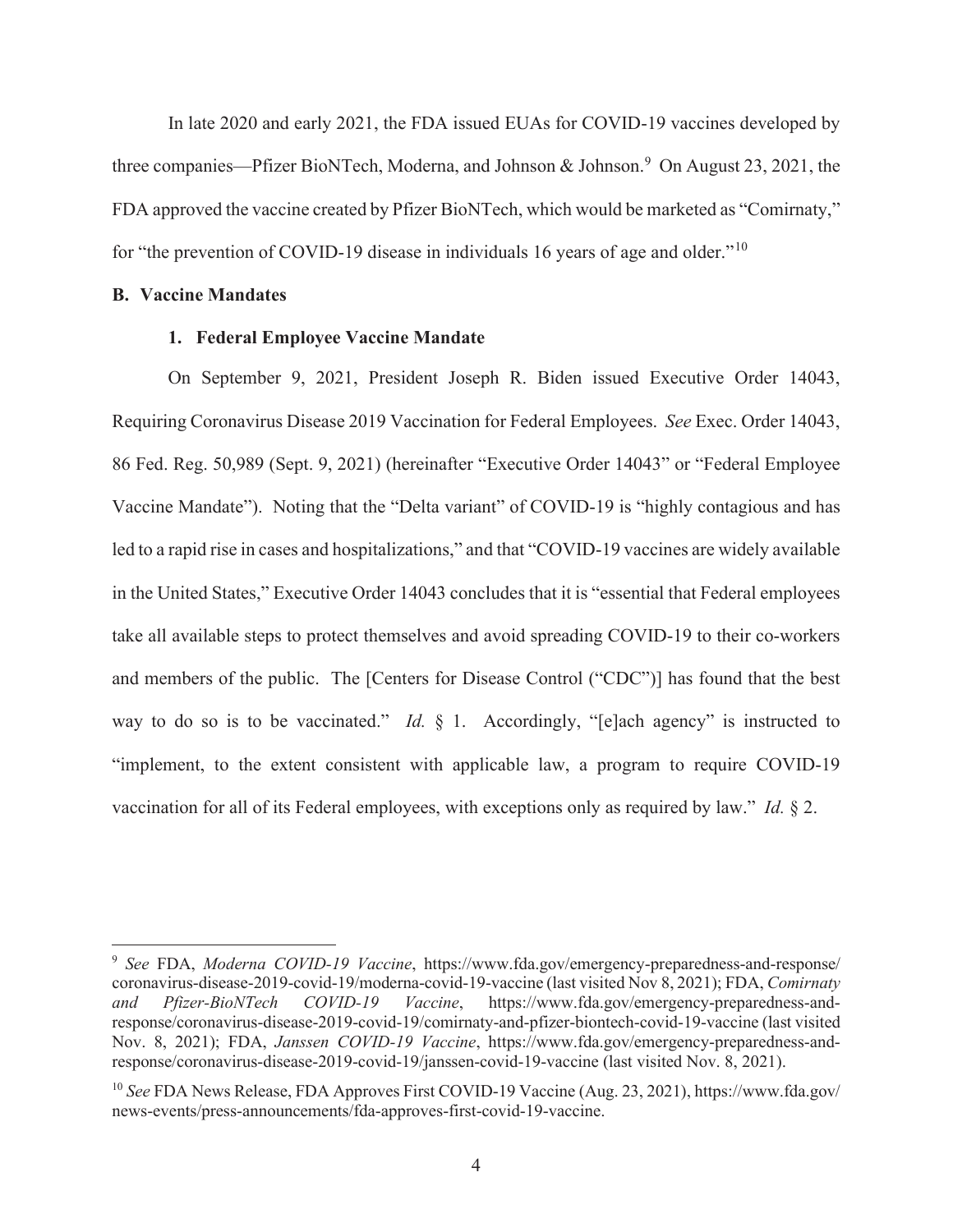Executive Order 14043 also directs the Safer Federal Workforce Task Force ("Task Force")<sup>11</sup> to "issue guidance within 7 days  $\dots$  on agency implementation of this requirement for all agencies covered by this order." *Id.* The resulting guidance directs that "[f]ederal employees need to be fully vaccinated by November 22, 2021." *See* Safer Federal Workforce, FAQs, Vaccinations, https://perma.cc/YH2Z-CMDJ ("Task Force Vaccine Guidance"). Federal employees are "considered fully vaccinated for COVID-19 2 weeks after they have received the requisite number of doses of a COVID-19 vaccine," meaning that federal employees must receive their "last dose of the vaccine by *no later than November 8, 2021* to meet the November 22, 2021 deadline to be fully vaccinated."12 *Id.* (emphasis added). Employees who fail to comply with this deadline and "have neither received an exception nor have an exception request under consideration" are "subject to discipline, up to and including termination or removal." *Id.*

The Task Force Vaccine Guidance recognizes that certain federal employees may be eligible for an exception to the vaccine requirement in "limited circumstances" in which "the law requires an exception":

> [A]n agency may be required to provide a reasonable accommodation to employees who communicate to the agency that they are not vaccinated against COVID-19 because of a disability or because of a sincerely held religious belief, practice, or observance. Determining whether an exception is legally required will include consideration of factors such as the basis for the claim; the nature of the employee's job responsibilities; and the reasonably foreseeable effects on the agency's operations, including protecting other agency employees and the public from COVID-19. Because such assessments will be fact- and context-dependent, agencies are

<sup>&</sup>lt;sup>11</sup> Established by Executive Order 13991 on January 20, 2021, the Task Force is comprised of executive agency officials and charged with "provid[ing] ongoing guidance to heads of agencies on the operation of the Federal Government, the safety of its employees, and the continuity of Government functions during the COVID-19 pandemic." Executive Order 13991 § 4(e), 86 Fed. Reg. 7,045, 7,046 (Jan. 20, 2021).

<sup>&</sup>lt;sup>12</sup> Recipients of the two-dose Pfizer-BioNTech or Moderna COVID-19 vaccine must receive their second dose by no later than November 8, 2021. Recipients of the one-dose Johnson & Johnson vaccine would have to receive their only dose by no later than November 8, 2021 to be considered "fully vaccinated" by November 22, 2021. *See* Task Force Vaccine Guidance.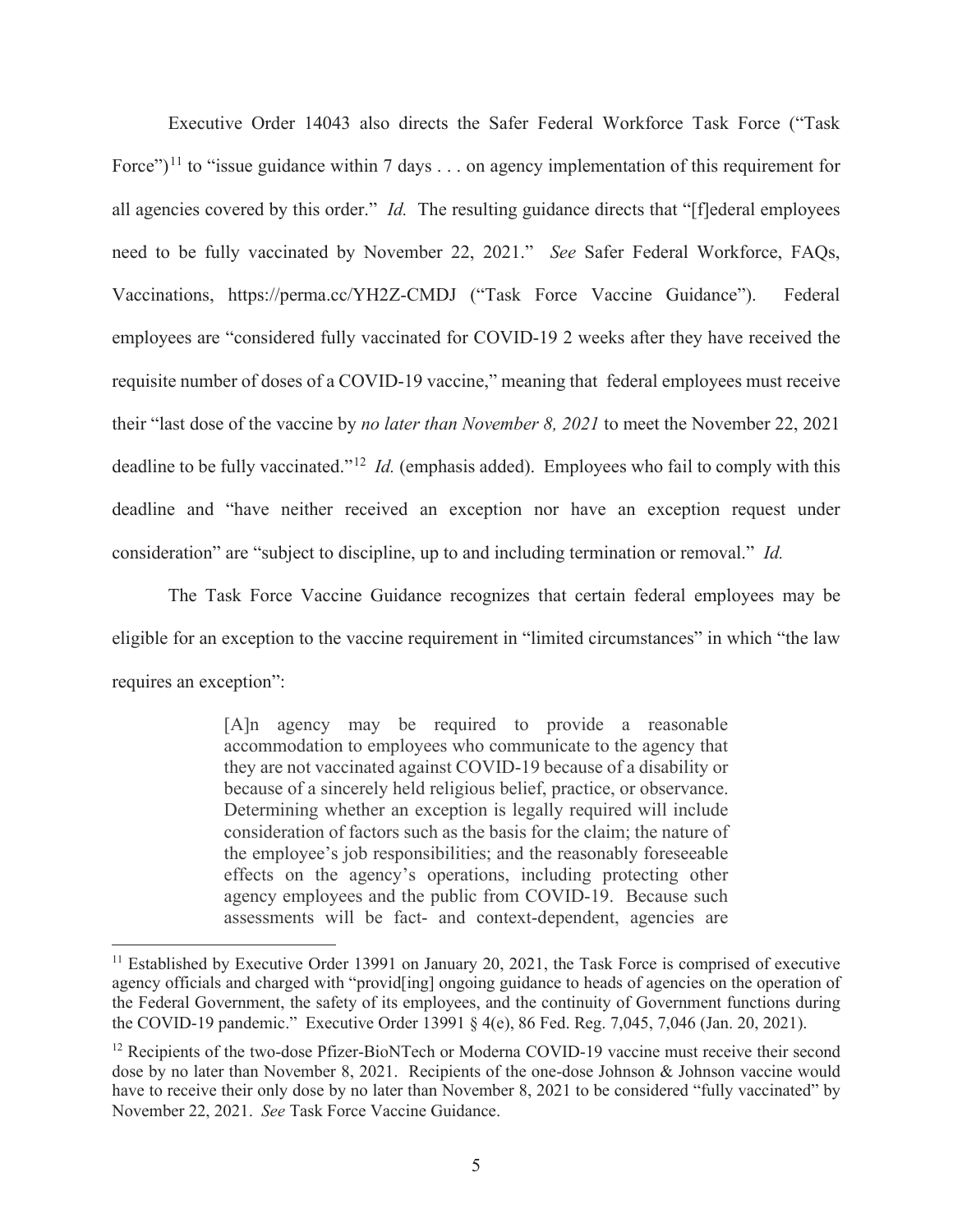encouraged to consult their offices of general counsel with questions related to assessing and implementing any such requested accommodations.

Task Force Vaccine Guidance. As of October 29, 2021, the Guidance provides a "template" for employees to submit a request for a religious exception to the vaccine requirement, but notes that agencies may ask for "additional information" to determine whether the employee is entitled to any accommodation.<sup>13</sup> The Guidance directs agencies to set a date by which employees can request exceptions, but also allows employees to "submit requests for an exception after the date established by the agency." *Id.* Defendants note that an employee "who requests an exception will not be subject to discipline while the request is under consideration." Defs.' Opp'n at 5; *see* Task Force Vaccine Guidance ("Agencies may initiate the enforcement process as soon as November 9, 2021, for employees who fail to submit documentation to show that they have completed receiving required vaccination dose(s) by November 8, *as long as those employees have not received an exception and the agency is not considering an exception request* from the employee." (emphasis added)). If an employee's request for a religious exception is denied, then the employee must receive "their first (or, if a one-dose series, only), dose within two weeks of the final determination to deny the accommodation." Task Force Vaccine Guidance.

# **2. Department of Defense ("DoD") Vaccine Mandate**

Emphasizing the need for a "healthy and ready force" to "defend this Nation," Secretary of Defense Lloyd Austin announced on August 9, 2021 that COVID-19 vaccines would be added to the list of mandatory vaccines required for all service members "by no later than mid-September,

<sup>&</sup>lt;sup>13</sup> *See* Safer Federal Workforce, Template for Request for Religious Exception to the COVID-19 Vaccination Requirement, https://perma.cc/6A6D-EPH9 ("Religious Exception Template").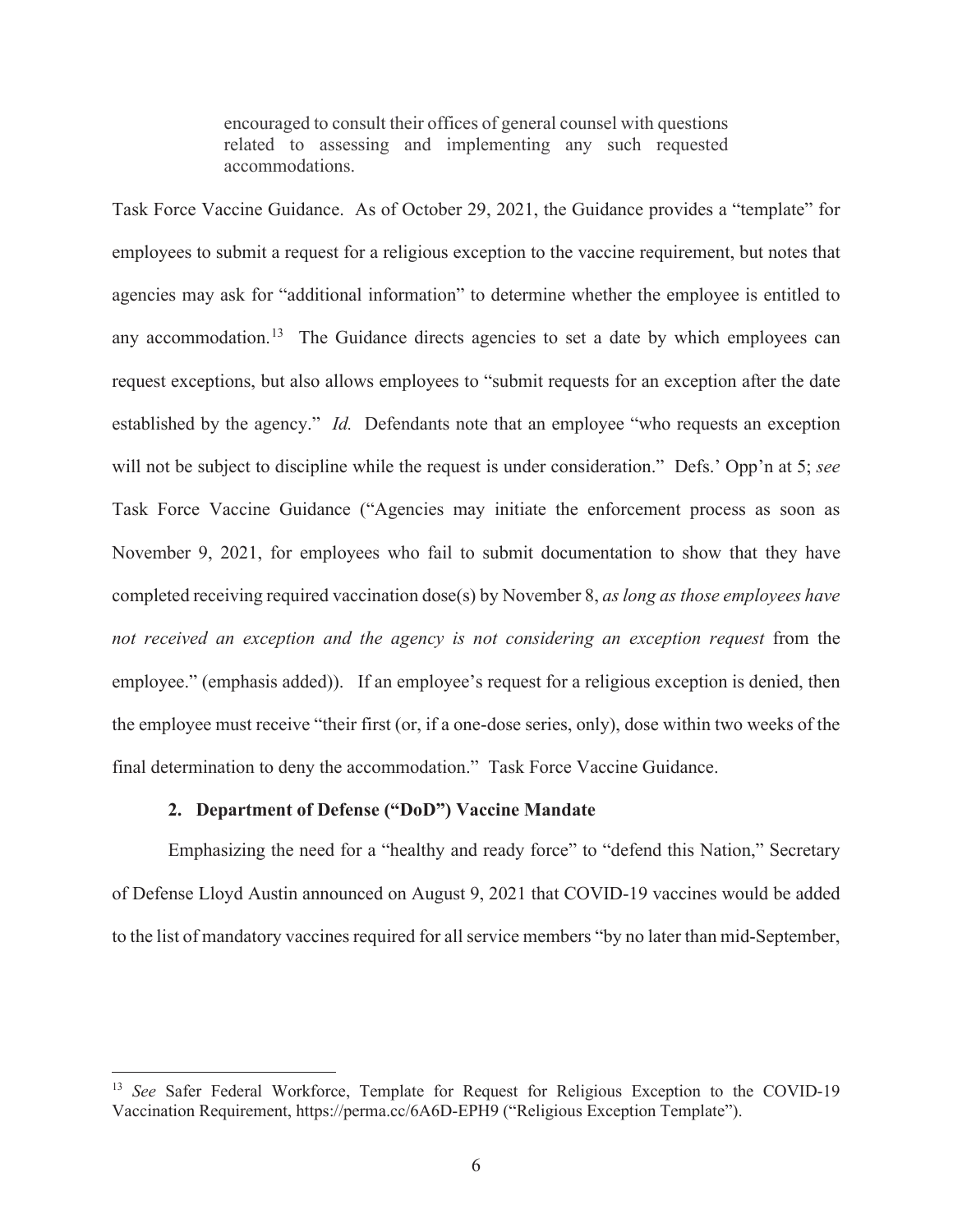or immediately upon [FDA] licensure, whichever comes first."14 Mem. for Dep't of Def. Employees (Aug. 9, 2021), https://perma.cc/H5G8-T62L.

 After the FDA announced its approval of Pfizer BioNTech's COVID-19 vaccine on August 23, 2021,<sup>15</sup> Secretary Austin directed the "Secretaries of the Military Departments to immediately begin full vaccination of all members of the Armed Forces under DoD authority or on active duty or in the Ready Reserve, including the National Guard, who are not fully vaccinated against COVID-19." Mem. for Senior Pentagon Leadership, Commanders of the Combatant Commands, Defense Agency and DoD Field Activity Directors (Aug. 24, 2021), https://perma.cc/CV3J-EM3M ("DoD Vaccine Mandate"). Secretary Austin's directive indicates that "[m]andatory vaccination against COVID-19 will only use COVID-19 vaccines that receive full licensure from the [FDA] in accordance with FDA-approved labeling and guidance," but also notes that service members "voluntarily immunized with a COVID-19 vaccine under FDA Emergency Use Authorization" are considered fully vaccinated. *Id.*

A subsequent directive issued by the Secretary of the Navy required all "[a]ctive duty Sailors and Marines" to "become fully vaccinated by November 28, 2021." Defs.' Opp'n Ex. 4, Decl. of David J. Furness ("Furness Decl.") ¶ 4, ECF No. 13-4. The Commandant of the Marine Corps also released "service-specific guidance via a separate administrative message" on September 1, 2021, which "outlines Marine Corps policy concerning the mandatory vaccination of USMC service members[.]"16 *Id.* ¶ 5. Marines may seek exemptions to the vaccine mandate for a medical or "administrative" reason—the latter of which "may be granted for reasons such as

<sup>14</sup> *See* DoD Instruction 6205.02, DoD Immunization Program, https://perma.cc/ZU4H-CBA3.

<sup>15</sup> *See* Press Release, FDA, FDA Approve First COVID-19 Vaccine (Aug. 23, 2021), https://www.fda.gov/ news-events/press-announcements/fda-approves-first-covid-19-vaccine.

<sup>16</sup> *See* Marine Corps Administrative Message 462/21 (Sept. 1, 2021), https://perma.cc/Z7GG-PQD2 ("MARADMIN 462/21").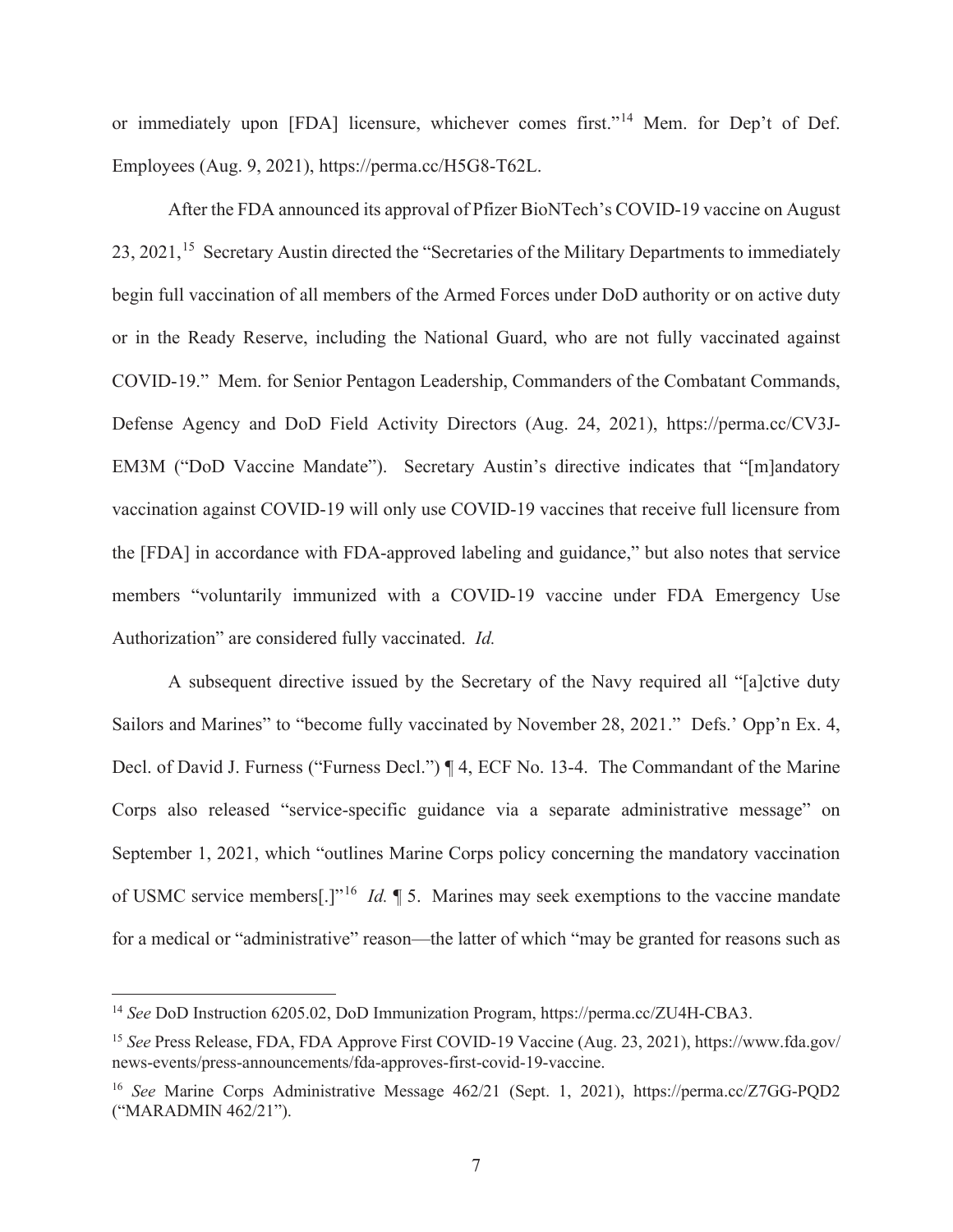pending separation or retirement, permanent change of station, emergency leave, and religious accommodation." *Id.* ¶ 12.

The Marine Corps' policy concerning requests for "the accommodation of religious practices generally, including immunizations, is outlined in Marine Corps Order ("MCO") 1730.9." *Id.* A service member requesting a religious accommodation must provide information regarding the nature of the accommodation requested, the duration of the request, the religious or sincerely held spiritual basis for the request, and the faith group or belief system identified with the request." *Id.* ¶ 12(a); MCO 1730.9 ¶ 4.a.(3). Adjudication of exemption requests based on religion must be completed on a "case-by-case basis," but may also take into account the "individual and the cumulative effects of granting similar religious accommodation requests on the necessary elements of mission accomplishment," as well as "any adverse health and safety impacts." Furness Decl. ¶ 12(b); MCO 1730.9 ¶¶ 4.b.(2); 4.b.(3)(b). If the request for "religious accommodation for immunization is disapproved, the service member has the right to request an appeal to the Commandant of the Marine Corps." Furness Decl. ¶ 12(b); MCO 1730.9 ¶¶ 4.c.(1).

Defendants indicate that "[n]o disciplinary or administrative action will be initiated while a request for an exemption for religious accommodation is pending." Furness Decl.  $\P$  12(a) n.7. A service member who ultimately refuses vaccination and does not have an approved exemption may be subject to discipline and adverse administrative action, which may be initiated only "at the special court martial convening authority level." *See* MARADMIN 462/21, ¶ 3.*l*; Furness Decl. ¶ 5 ("The authority to dispose of offenses arising from COVID-19 vaccine refusals is withheld to the general court-martial convening authority, although the special court-martial convening authority may issue administrative counseling. . . . Withholding this authority from lower ranking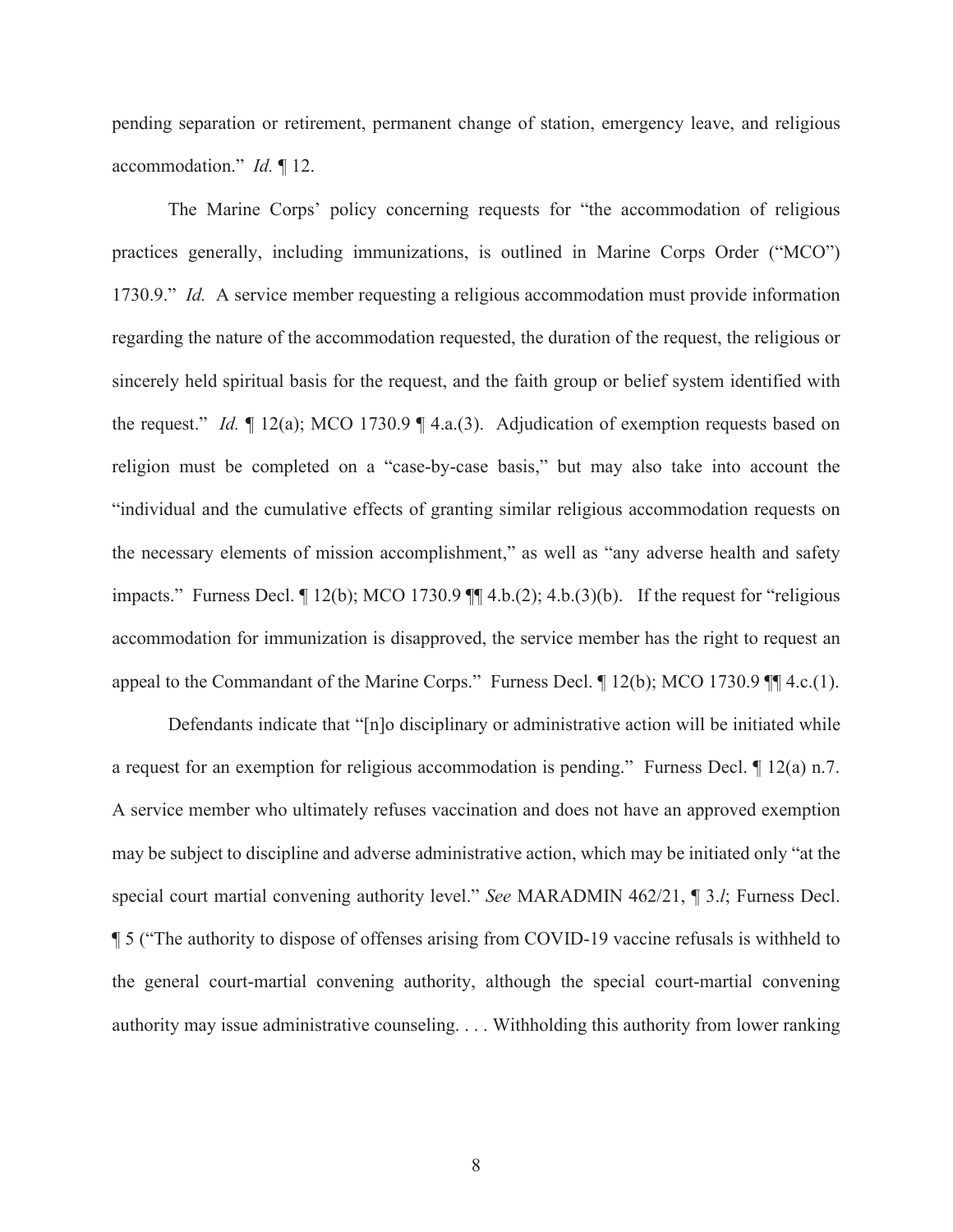commanding officers and commanders precludes administrative separation or disciplinary action without elevated review and direction of a general officer.").

# **C. Plaintiffs' Factual Background**

Plaintiffs are eighteen civilian employees of various executive agencies ("Federal Employee Plaintiffs"), Compl. ¶¶ 5–22, and two active-duty members of the United States Marine Corps ("Service Member Plaintiffs"), *id.* ¶¶ 23–24.

Each Federal Employee Plaintiff alleges that he or she submitted a request for a religious exception to the mandatory vaccination provision of Executive Order 14043 on the basis that he or she is a "devout Christian who cannot in morality receive the vaccine without compromising [his or her] closely held religious beliefs." 17 *Id.* ¶¶ 5–22, 60–77. Plaintiff Kristofor Hallfrisch's request for a religious exemption to the vaccine requirement was granted. *Id.* ¶¶ 21, 62. The religious exception requests by the other seventeen Federal Employee Plaintiffs remain pending.<sup>18</sup> *See id.* ¶¶ 60–61, 63–77.

The Service Member Plaintiffs each submitted a request for a religious accommodation exempting them from the requirement to be fully vaccinated by November 28, 2021. *Id.* ¶¶ 78, 79; Defs.' Opp'n Ex. 5, Decl. of Jeremy M. Beaven ("Beaven Decl.") ¶ 5, ECF No. 13-5; Defs.' Opp'n Ex. 6, Decl. of William M. Jurney ("Jurney Decl.") ¶ 6, ECF No. 13-6; Defs.' Opp'n Ex. 7, Decl. of Kerry A. Cerny ("Cerny Decl.") ¶ 4, ECF No. 13-7. Both Service Member Plaintiffs submitted requests for religious accommodations to the Deputy Commandant for Manpower and

<sup>&</sup>lt;sup>17</sup> Health care professionals employed by the Department of Veterans Affairs, including Plaintiff Stephanie Perrotta, are also subject to a separate mandate, VA Notice 22-01, which required compliance by October 8, 2021. *See* VA Notice 22-01, Mandatory Coronavirus Disease 2019 (COVID-19) Vaccination Program for VA Employees (Oct. 4, 2021), https://perma.cc/VH9Z-TQT4. VA Notice 22-01 permits requests for religious exceptions, *see* VA Notice 22-01 at 3, 4, 9–10, and provides that employees will not be disciplined while a request is pending, *see id.* at 10.

<sup>&</sup>lt;sup>18</sup> Defendants indicate that the request allegedly submitted by Plaintiff Joshua Schmidt has not been located by his employing agency, the U.S. Custom and Border Patrol. *See* Defs.' Opp'n at 10 n.5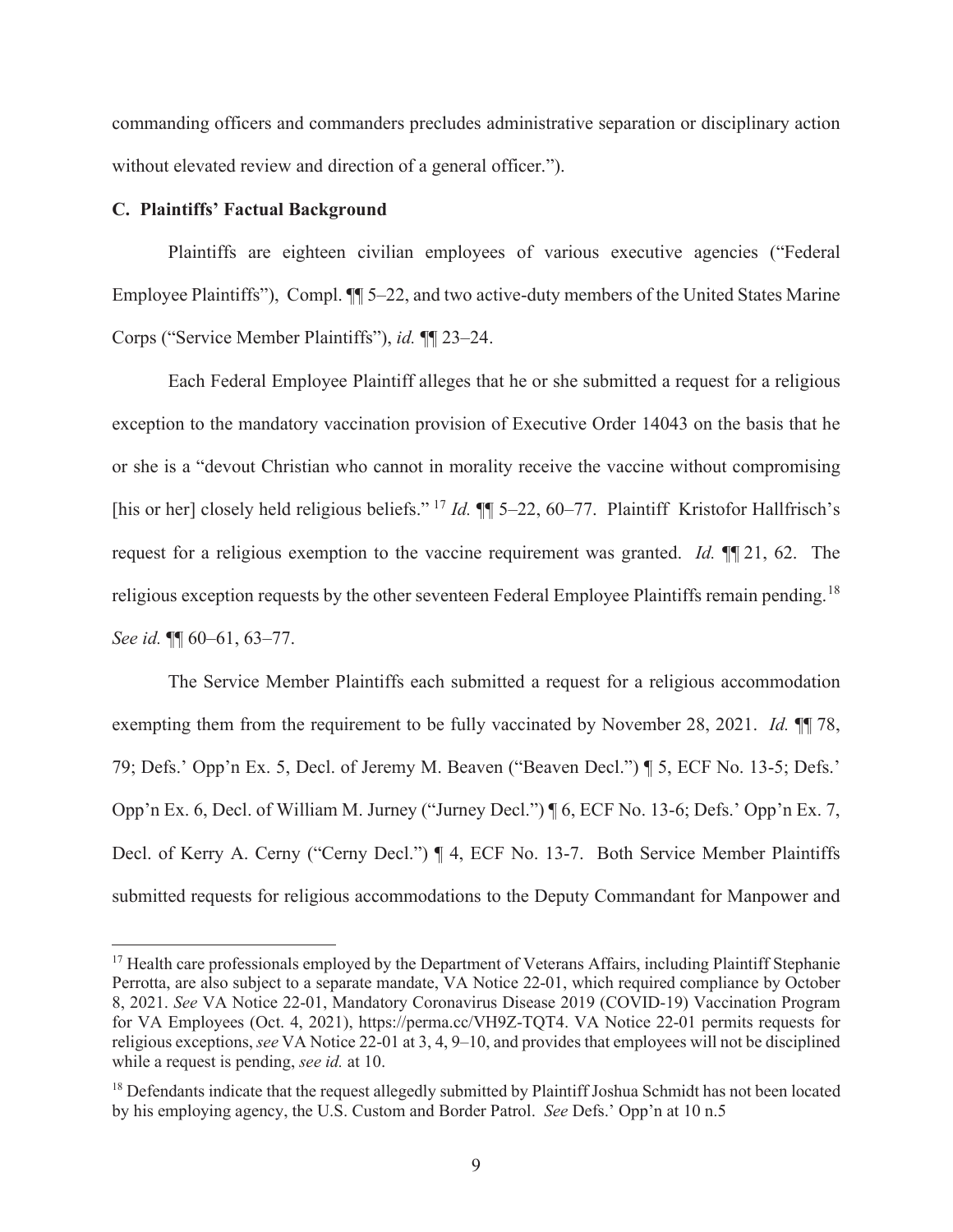Reserve Affairs. Beaven Decl. ¶ 5; Jurney Decl. ¶ 7. Both requests were denied and both Service Member Plaintiffs were informed of their right to appeal the denials to the Commandant of the Marine Corps. *See* Compl. ¶¶ 78, 79; Beaven Decl. ¶ 5; Jurney Decl. ¶ 7. Corporal Christopher Hall submitted his appeal on October 6, 2021. Beaven Decl. ¶ 6. First Lieutenant Andrew Soto submitted his appeal on November 1, 2021. Cerny Decl. ¶ 6. Both appeals are currently pending, *see* Beaven Decl. ¶ 6; Cerny Decl. ¶ 6, and both Service Member Plaintiffs are afforded a "temporary administrative exemption" to the vaccination requirement while their religious accommodation requests are pending appeal, Beaven Decl. ¶ 5; Jurney Decl. ¶ 9. No "adverse administrative or disciplinary action" has been initiated against either Service Member Plaintiff. Beaven Decl. ¶ 8; Jurney Decl. ¶ 9.

#### **D. Procedural Posture**

Plaintiffs filed their four-count Complaint in this action on October 24, 2021. *See* Compl. Therein, Plaintiffs claim that the mandatory vaccination provisions contained in Executive Order 14043 and in the DoD Vaccine Mandate (collectively, the "Vaccine Mandates") (1) infringe on their First Amendment right to the free exercise of religion, Compl. ¶¶ 156–169; (2) contravene the Religious Freedom Restoration Act ("RFRA") by "substantially burdening" their "sincerely held religious beliefs" which compel them to abstain from receiving any COVID-19 vaccine, *id.* ¶¶ 170–179; (3) violate their Fifth Amendment Right to Equal Protection, *id.* ¶¶ 190–202; and (4) violate the Food, Drug, and Cosmetic Act ("FDCA"), 21 U.S.C. § 360bbb-3 *et seq.*, by failing to provide them the "option to accept or refuse administration" of a product available under emergency-use authorization (Count IV, Compl.  $\P$  203–220).<sup>19</sup>

<sup>&</sup>lt;sup>19</sup> Special Agent Hallfrisch, a State Department employee whose request for a religious exemption to the mandatory vaccination requirement was approved, asserts only a claim under the FDCA (Count IV), and does not assert claims under the First Amendment Free Exercise Clause, the Fifth Amendment Equal Protection Clause, or RFRA. *See* Pls.' Mot. at 19 n.31.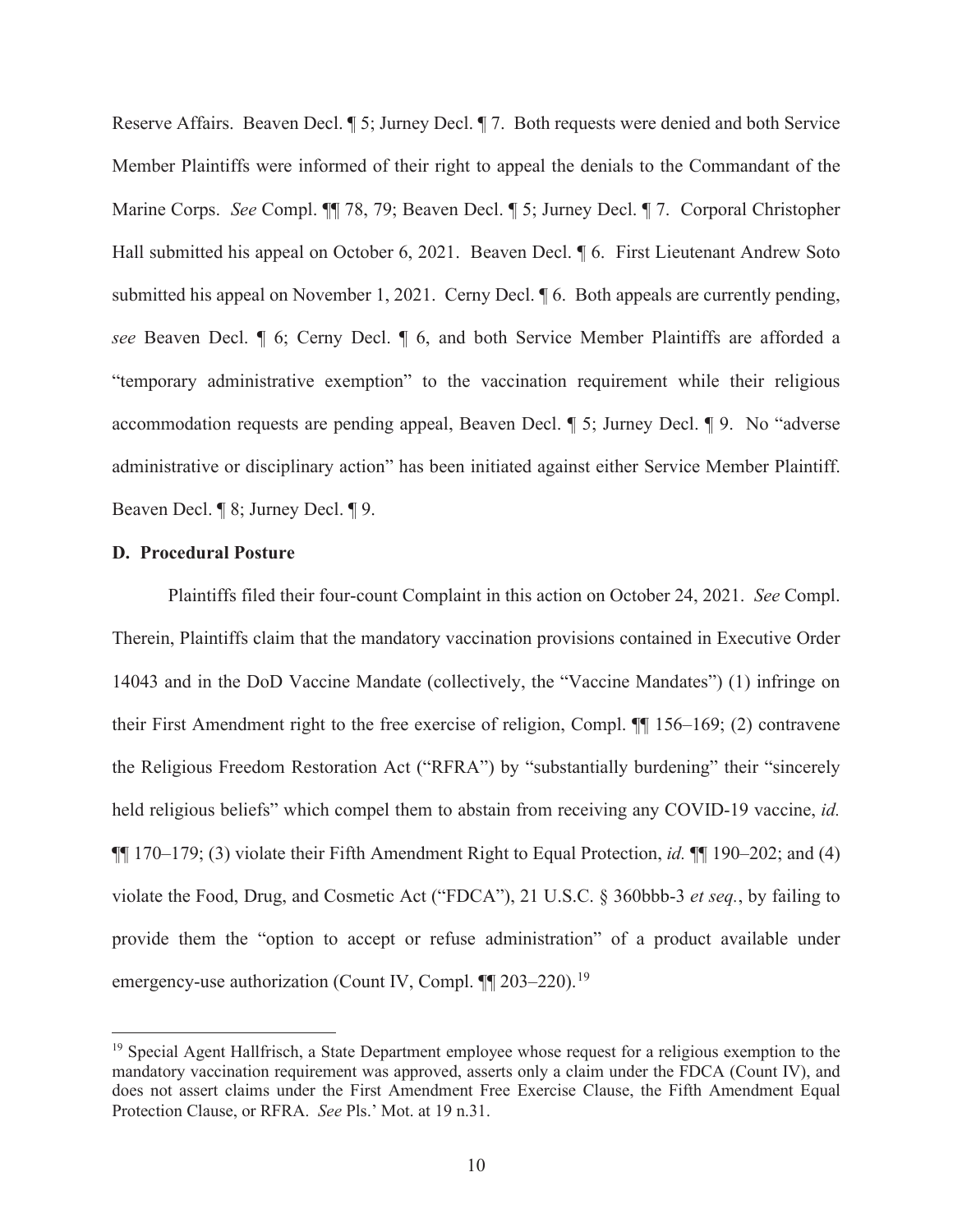On October 27, 2021, Plaintiffs filed an [5] Emergency Application for Temporary Restraining Order and Motion for Preliminary Injunction ("TRO/PI Motion"), seeking to "enjoin the enforcement" of the Vaccine Mandates. Pls.' Mot. at 1. Plaintiffs assert that granting such relief would "automatically exempt on religious grounds all Christians from the Vaccine Mandate[s]." Hr'g Tr. 4:9–17, ECF No. 10. The scope of Plaintiffs' requested injunctive relief is not entirely clear from their TRO/PI Motion, as Plaintiffs did not submit a proposed order with their pleading. *See* LCvR 7(c). However, in their Complaint, Plaintiffs indicate that they seek an order enjoining Defendants from "enforcing" or "requiring compliance" with the Vaccine Mandates; in their words, Plaintiffs' requested relief would include an order requiring Defendants to (1) "comply" with the EUA provisions of the FCDA; (2) "cease in their refusal to consider, evaluate, or accept Plaintiffs' requests" for religious exemptions; (3) "grant Plaintiffs' requests for religious exemption from the Vaccine Mandate [s]"; and  $(4)$  "cease any actions arising from or connected to the Department of Defense . . . including current and ongoing punishment and threatening to dishonorably discharge, court martial, and impose other life-altering disciplinary actions." Compl., Prayer for Relief ¶¶ A, B.

Upon receipt of Plaintiffs' TRO/PI Motion, the Court held a teleconference with the parties on October 27, 2021 to discuss a briefing schedule. *See* Minute Order (Oct. 27, 2021). During the teleconference, counsel for Defendants argued that the "speculative and hypothetical injuries" Plaintiffs asserted did not warrant an expedited briefing schedule or require a decision by the Court before the November 8, 2021 deadline applicable to federal civilian employees. *See* Hr'g Tr. 7:21–9:14; *see supra* Section I(B)(1). Specifically, Defendants noted that the policies guiding agencies' consideration of religious exception requests precluded them from terminating any employees with a pending request. *See* Hr'g Tr. 15:21–16:2 ("[P]ursuant to the policies we've just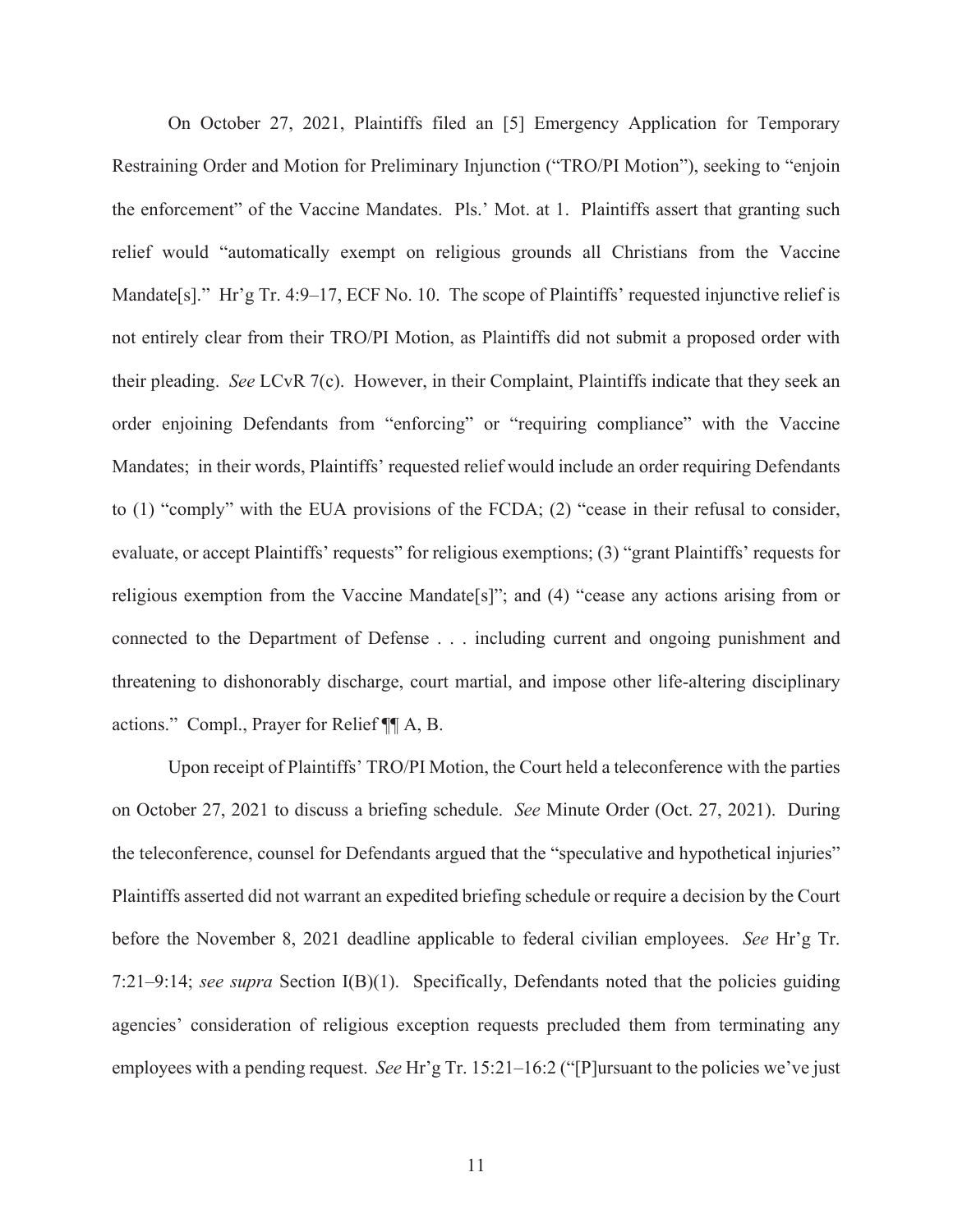been talking about, you know, these individuals are not going to be subject to discipline until such time as their religious request exemptions are denied, if that in fact happens."). In response, Plaintiffs' counsel argued that there is "nothing that Plaintiffs have that would indicate . . . that, absent being inoculated at least two weeks prior to the November 22 deadline, that they will in fact not face termination or that they will in fact not be subject to penalty." Hr'g Tr. 11:23–12:3. The Court observed that adopting Defendants' proposed schedule—pursuant to which the briefing would not be completed until *after* the applicable deadlines for employees to be "fully" vaccinated—would require the Court to determine "upfront" that Plaintiffs' TRO/PI Motion was not an "emergency." Hr'g Tr. 16:16–23. Because it was Defendants' position that employees would not be terminated while their exception requests were pending, the Court directed Defendants to file a notice setting forth those policies as "an assurance" that Plaintiffs would not be prejudiced by an extended briefing schedule beyond the vaccination compliance deadline and the dates set forth in the local rules. *See* Hr'g Tr. 24:7–22; LCvR 65.1.

Defendants filed their responsive [8] Notice on October 28, 2021, in which they cited provisions of the Task Force Vaccine Guidance for the proposition that "any civilian Plaintiff in this case who has already submitted a request for a religious exception to their employer . . . will not be subject to discipline *while that request is pending*, and will generally have two weeks from any final determination denying the request in which to begin the vaccination process." Notice ¶ 1, ECF No. 8. As to the Service Member Plaintiffs, Defendants noted that pursuant to the Marine Corps' administrative order, "[n]o Marine with a pending exemption request will be disciplined or separated while his request is pending." Notice ¶ 2. Defendants stated that they would notify the Court if any Plaintiff (in either category) received a final determination denying his or her exemption request during briefing of Plaintiffs' TRO/PI Motion.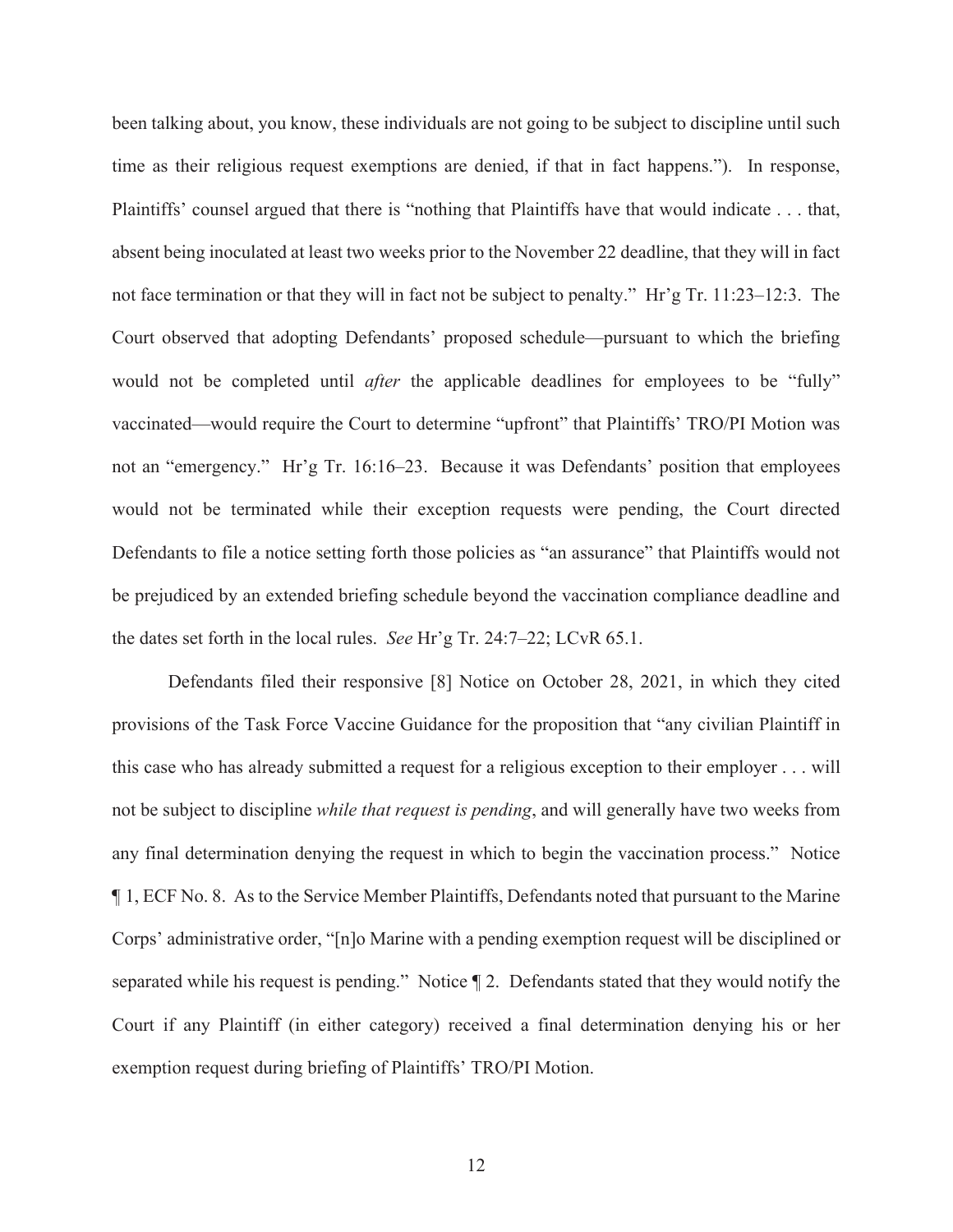Shortly thereafter, the Court issued a Minute Order, observing that Defendants' Notice "provide[d] no guarantee of what will happen to [P]laintiffs if their exception requests are denied and if they reach the point of being disciplined or terminated pending briefing" of Plaintiffs' TRO/PI Motion. Minute Order (Oct. 28, 2021). Because it was "not clear to the Court that [Defendants'] Notice sufficiently address[ed] the Court's concern that Plaintiffs will not be disciplined or terminated while briefing is completed pursuant to the extended schedule requested by Defendants," it appeared that "Plaintiffs may be prejudiced by the proposed extended briefing schedule." *Id.* The Court, therefore, directed Defendants to file a supplemental notice, indicating whether or not "they shall voluntarily agree that no plaintiff will be disciplined or terminated pending the Court's ruling on the TRO Motion." *Id.*20 In the absence of such agreement, the Court indicated that it would enter a bifurcated briefing schedule that would allow for the Court to rule on Plaintiffs' TRO/PI Motion before the November 8, 2021 deadline. *See id.*

In their [9] Supplemental Notice, filed on October 29, 2021, Defendants "offer[ed] the Court their assurance that (1) it is exceptionally unlikely that any Plaintiff will be terminated for failure to comply with the vaccination requirement during the pendency of the briefing schedule discussed at the conference, and (2) they will notify the Court promptly if a request for an exception is denied, prior to the imposition of any discipline for failure to comply with the vaccination

<sup>20</sup> To be clear, the Court's October 28, 2021 Minute Order did *not* grant Plaintiffs any injunctive relief. Rather, the Court sought to clarify Defendants' position regarding whether any Plaintiff would be disciplined or terminated while the parties completed briefing on Plaintiffs' TRO/PI Motion and Defendants' proposed motion to dismiss. If, for example, a plaintiff's religious exception request had been denied on October 29, 2021, then it appeared—pursuant to the Task Force Vaccine Guidance cited by Defendants in their Notice—that the employee could potentially be in a position to be terminated as early as November 12, 2021 (before Defendants' proposed date of November 17, 2021 for submitting a consolidated opposition and motion to dismiss, *see* Hr'g Tr. 16:24–17:1; 19:15–21:5). The purpose of the Court's request for information from Defendants was *not* to order any injunctive relief, but to determine an appropriate briefing schedule given Plaintiffs' identification of November 8, 2021 as the salient date for their requested injunctive relief. *See* Pls.' Mot. at 7.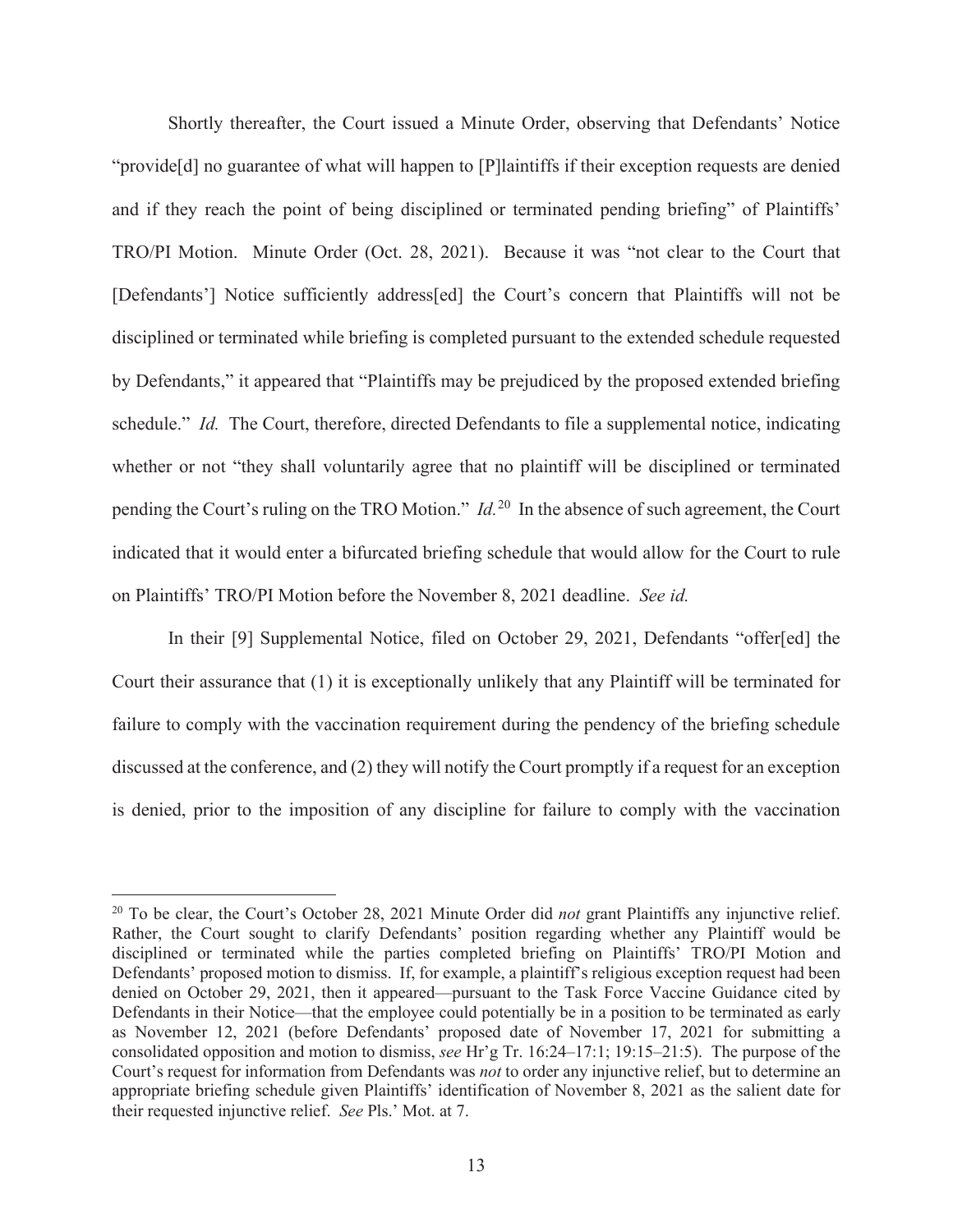requirement." Suppl. Notice at 2. But they indicated that they "could not agree to what is functionally a temporary restraining order pending the Court's decision on the motion seeking that same relief." *Id.*

Upon review of Defendants' Supplemental Notice, the Court concluded that it could not "disregard Plaintiffs' request for emergency relief and let the November 8, 2021 date pass" without ruling on Plaintiffs' TRO/PI Motion. Order at 3, ECF No. 11. In accordance with that Order, Defendants filed their Opposition on November 2, 2021, ECF No. 13, and Plaintiffs filed their Reply on November 3, 2021.

# **II. LEGAL STANDARD**

"Temporary restraining orders and preliminary injunctions are 'extraordinary remed[ies] that should be granted only when the party seeking the relief, by a clear showing, carries the burden of persuasion.'" *Lofton v. District of Columbia*, 7 F. Supp. 3d 117, 120 (D.D.C. 2013) (quoting *Chaplaincy of Full Gospel Churches v. England*, 454 F.3d 290, 297 (D.C. Cir. 2006)). An application for a TRO is analyzed using the same factors applicable to a request for preliminary injunctive relief. *See, e.g.*, *Gordon v. Holder*, 632 F.3d 722, 723–24 (D.C. Cir. 2011) (applying preliminary injunction standard to district court decision denying motion for TRO and preliminary injunction); *Sibley v. Obama*, 810 F. Supp. 2d 309, 310 (D.D.C. 2011) (articulating TRO elements based on preliminary injunction case law).

Preliminary injunctive relief is "an extraordinary remedy that may only be awarded upon a clear showing that the plaintiff is entitled to such relief." *Sherley v. Sebelius*, 644 F.3d 388, 392 (D.C. Cir. 2011) (quoting *Winter v. Nat. Res. Def. Council, Inc.*, 555 U.S. 7, 22 (2008)); *see also Mazurek v. Armstrong*, 520 U.S. 968, 972 (1997) (per curiam) ("[A] preliminary injunction is an extraordinary and drastic remedy, one that should not be granted unless the movant, by a clear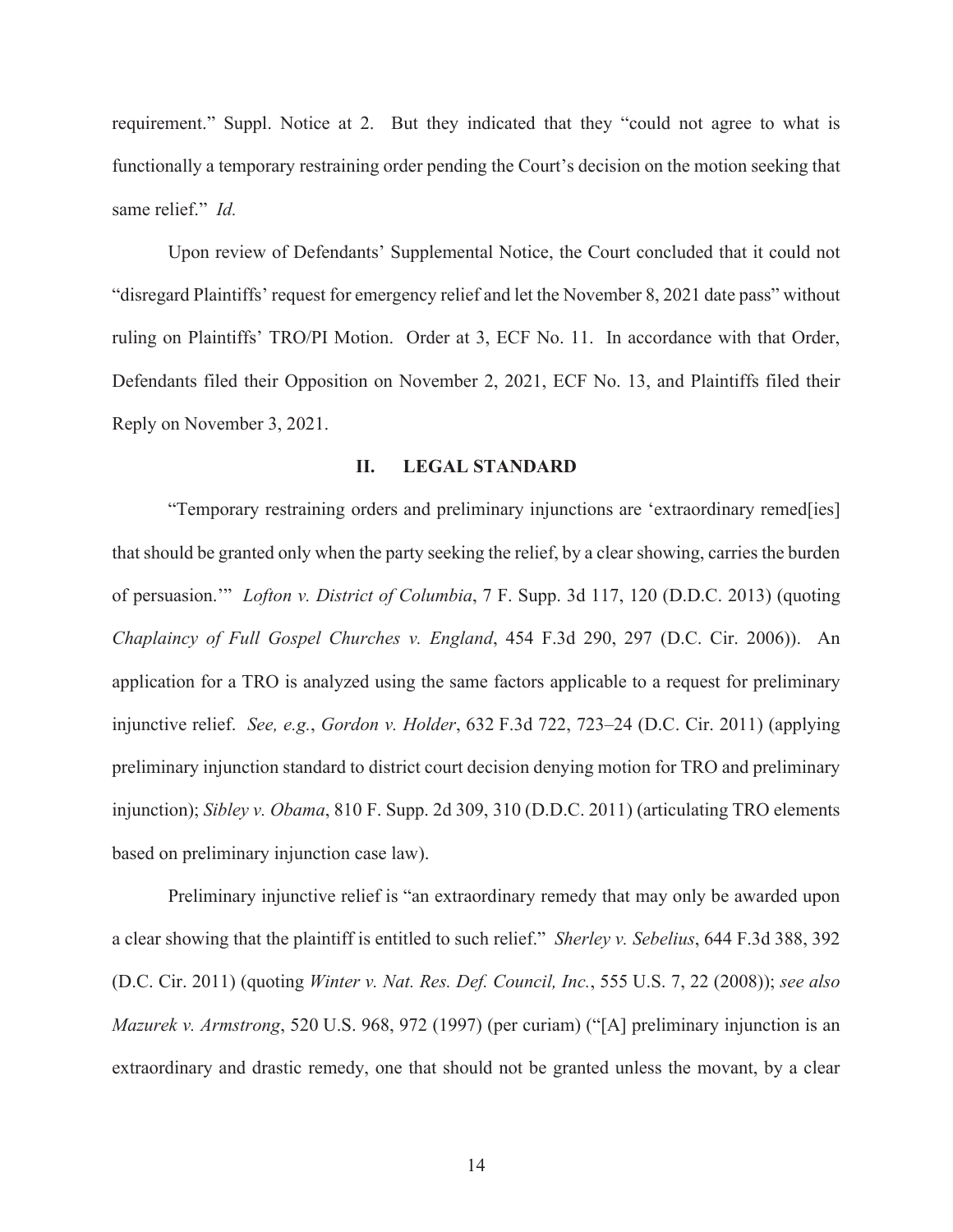showing, carries the burden of persuasion." (internal quotation marks omitted)). A plaintiff seeking preliminary injunctive relief "must establish [1] that he is likely to succeed on the merits, [2] that he is likely to suffer irreparable harm in the absence of preliminary relief, [3] that the balance of equities tips in his favor, and [4] that an injunction is in the public interest." *Aamer v. Obama*, 742 F.3d 1023, 1038 (D.C. Cir. 2014) (quoting *Sherley*, 644 F.3d at 392 (internal quotation marks omitted)). When seeking such relief, "the movant has the burden to show that all four factors, taken together, weigh in favor of the injunction." *Abdullah v. Obama*, 753 F.3d 193, 197 (D.C. Cir. 2014) (quoting *Davis v. Pension Benefit Guar. Corp.*, 571 F.3d 1288, 1292 (D.C. Cir. 2009)) (internal quotation marks omitted). "The four factors have typically been evaluated on a 'sliding scale.'" *Davis*, 571 F.3d at 1291. Under this sliding-scale framework, "[i]f the movant makes an unusually strong showing on one of the factors, then it does not necessarily have to make as strong a showing on another factor." *Id.* at 1291–92.

It is unclear whether the United States Court of Appeals for the District of Columbia Circuit's ("D.C. Circuit") sliding-scale approach to assessing the four preliminary injunction factors survives the Supreme Court's decision in *Winter*. *See Save Jobs USA v. Dep't of Homeland Sec.*, 105 F. Supp. 3d 108, 112 (D.D.C. 2015). Several judges on the D.C. Circuit have "read *Winter* at least to suggest if not to hold 'that a likelihood of success is an independent, free-standing requirement for a preliminary injunction.'" *Sherley*, 644 F.3d at 393 (quoting *Davis*, 571 F.3d at 1296 (Kavanaugh, J., concurring)). However, the D.C. Circuit has yet to hold definitively that *Winter* has displaced the sliding-scale analysis. *See id.*; *see also Save Jobs USA*, 105 F. Supp. 3d at 112. In light of this ambiguity, the Court shall consider each of these factors and shall only evaluate the proper weight to accord the likelihood of success if the Court finds that its relative weight would affect the outcome.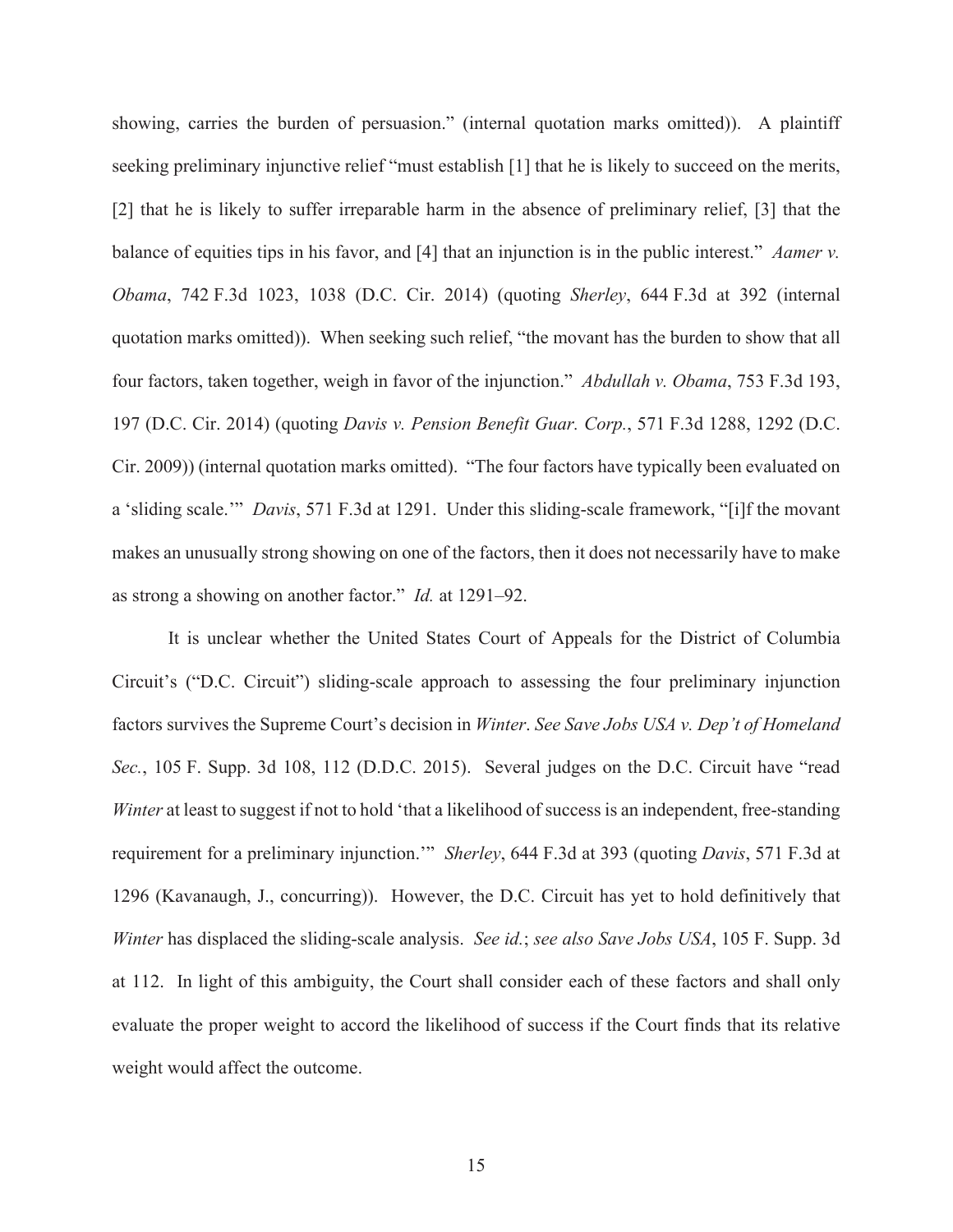#### **III. DISCUSSION**

 For the reasons set forth below, the Court concludes that Plaintiffs have failed to carry their burden of demonstrating that they are entitled to the extraordinary relief of a TRO or preliminary injunction. Accordingly, the Court will **DENY** Plaintiffs' motion for a temporary restraining order and preliminary injunction

# **A. Substantial Likelihood of Success**

In order to receive a TRO or a preliminary injunction, the moving "party must show, among other things, 'a substantial likelihood of success on the merits.'" *Food & Water Watch, Inc. v. Vilsack*, 808 F.3d 905, 913 (D.C. Cir. 2015) (quoting *Mills v. District of Columbia*, 571 F.3d 1304, 1308 (D.C. Cir. 2009)). "The merits on which plaintiff must show a likelihood of success encompass not only substantive theories but also establishment of jurisdiction." *Elec. Priv. Info. Ctr. v. Dep't of Com.*, 928 F.3d 95, 104 (D.C. Cir. 2019) (internal quotations and citations omitted). Therefore, "[t]o establish likelihood of success on the merits, Plaintiffs must first establish that their claims are justiciable." *Rai v. Biden*, No. 21-CV-863-TSC, 2021 WL 4439074, at \*4 (D.D.C. Sept. 27, 2021) (citing *Food & Water Watch, Inc.*, 808 F.3d at 913). A plaintiff who fails to show a substantial likelihood of jurisdiction is "not entitled to any relief, let alone the extraordinary remedy of a preliminary injunction." *See Schindler Elevator Corp. v. WMATA*, 514 F. Supp. 3d 197, 212 (D.D.C. 2020), *aff'd* No. 21-7008, 2021 WL 4928730 (D.C. Cir. Oct. 22, 2021). As discussed below, Plaintiffs fail to show a likelihood of success that their claims are ripe for consideration by this Court. For that reason, they are not entitled to injunctive relief at this time.

#### **1. Federal Employee Plaintiffs**

The ripeness doctrine "generally deals with when a federal court can or should decide a case." *Am. Petrol. Inst. v. EPA*, 683 F.3d 382, 386 (D.C. Cir. 2012). Part of the ripeness doctrine is "subsumed into the Article III requirement of standing, which requires a petitioner to allege *inter*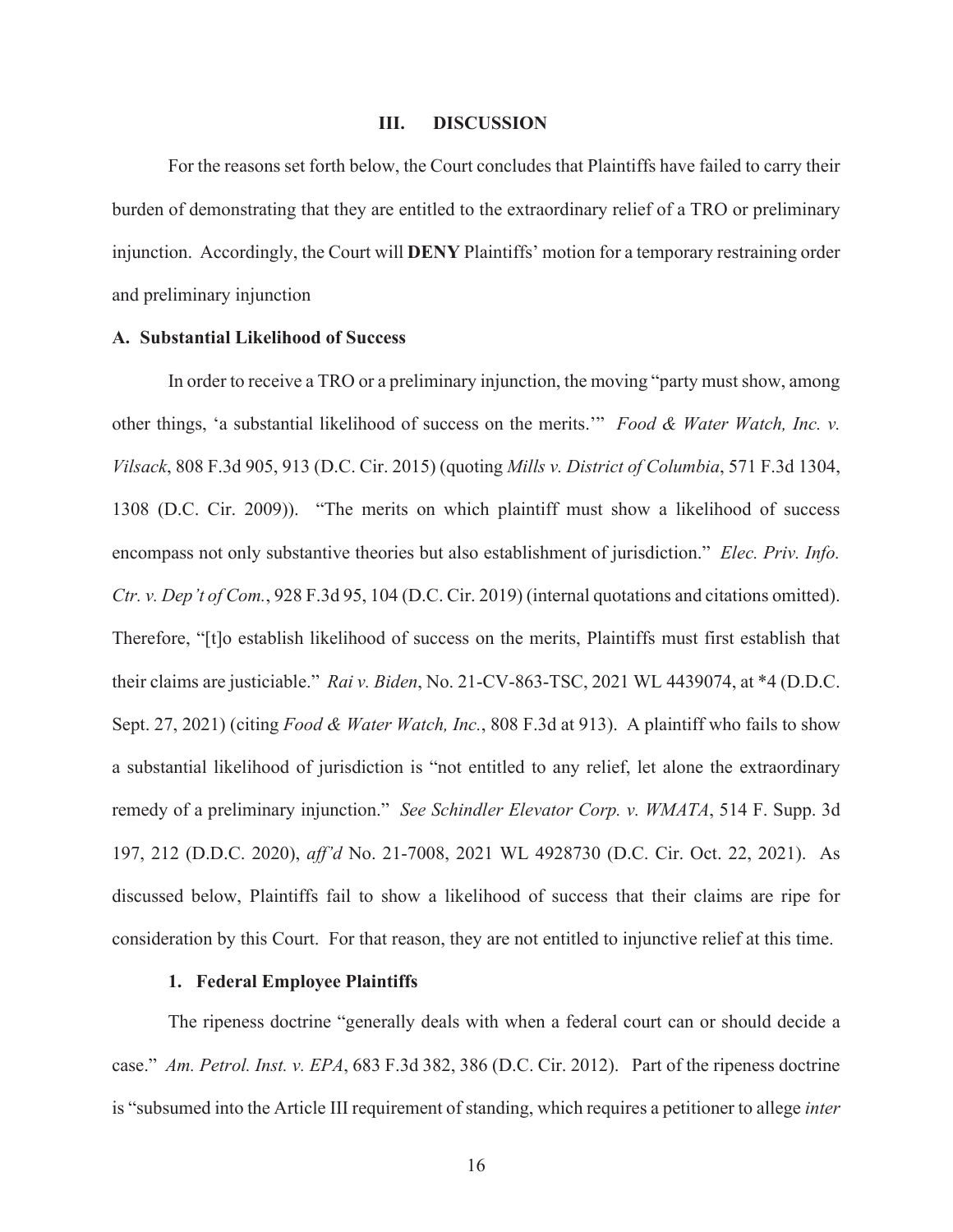*alia* an injury-in-fact that is 'imminent' or 'certainly impending.'" *Id.* (citing *Nat'l Treasury Emps. Union v. United States*, 101 F.3d 1423, 1427–28 (D.C. Cir.1996)). For a claim to be ripe under Article III, the plaintiff "must establish constitutional minima akin to that of standing by showing an injury-in-fact; allegations of possible future injury do not satisfy this requirement." *Finca Santa Elena, Inc. v. U.S. Army Corps of Eng'rs*, 873 F. Supp. 2d 363, 368 (D.D.C. 2012) (citing *Wyo. Outdoor Council v. U.S. Forest Serv.*, 165 F.3d 43, 48 (D.C. Cir. 1999)). In other words, a case is not "constitutionally" ripe where it is "dependent on 'contingent future events that may not occur as anticipated, or indeed may not occur at all.'" *Trump v. New York*, 141 S. Ct. 530, 535 (2020) (quoting *Texas v. United States*, 523 U.S. 296, 300 (1998)).

The Federal Employee Plaintiffs have not shown a substantial likelihood that their claims are constitutionally ripe because they are "riddled with contingencies and speculation that impede judicial review." *Trump*, 141 S. Ct. at 535. The Federal Employee Plaintiffs claim that Defendants have "implemented processes" to enforce Executive Order 14043 that "preclude" federal employees from "submit[ting] religious accommodations." Pls.' Mot. at 9. But their own factual allegations belie this logic: each of the Federal Employee Plaintiffs alleges that he or she *has already submitted* an exemption request, and is awaiting a decision on the request.<sup>21</sup> *See* Compl. ¶¶ 60–61, 63–77.

The Federal Employee Plaintiffs' request for injunctive relief rests on their argument that mandatory vaccination against COVID-19 "burdens" their right to freely exercise their religion in violation of the First Amendment, RFRA, and the Fifth Amendment Equal Protection Clause by requiring them to choose (a) to be vaccinated in contravention of their "sincerely held religious

<sup>&</sup>lt;sup>21</sup> With the exception of Special Agent Hallfrisch, whose request for a religious exemption to Executive Order 14043 was granted. *See* Compl. ¶¶ 21, 62.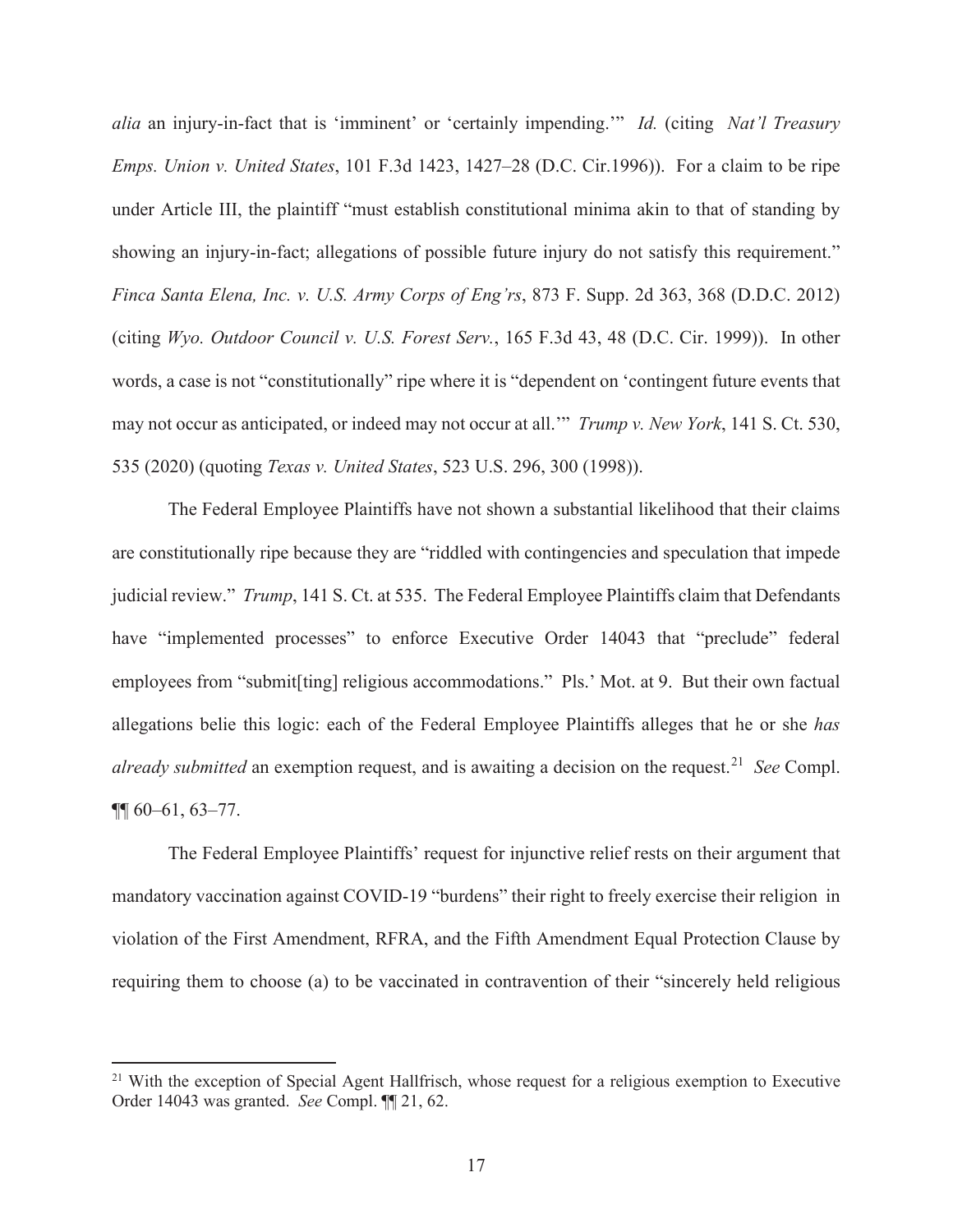beliefs"; or (b) to be terminated from their jobs. *See* Pls.' Mot. at 13, 20; Pls.' Reply at 4. They also argue that Executive Order 14043 violates the FDCA, which requires that recipients of EUAauthorized medical products be "informed" of the "option to accept or refuse administration of the product." Pls.' Mot. at 21 (citing 21 U.S.C. § 564(e)(1)(A)(ii)(III)). But these arguments hinge on "contingent future events that may not occur as anticipated, or indeed may not occur at all.'" *Trump*, 141 S. Ct. at 535. While the Federal Employee Plaintiffs' exemption requests are pending, they are *not* required to be vaccinated and they are not "subject to discipline." Defs.' Opp'n at 11; *see also* Task Force Vaccine Guidance (indicating that agencies may not "initiate the enforcement process" for employees who "have not received an exception" or from whom "the agency is not considering an exception request"). And, in the event their exemption requests are ultimately approved, they would not have to be vaccinated against COVID-19, meaning the injuries alleged in this case would *never* occur.<sup>22</sup>

Moreover, as Defendants note, there is "no basis" on the current record "to assume" that the Federal Employee Plaintiffs' exemption requests will be denied. Defs.' Opp'n at 11. Special Agent Hallfrisch's exemption request, for example, *was granted*. Compl. ¶¶ 21, 62. The Task Force Vaccine Guidance directs agencies to consider requests on a case-by-case basis, and recently made available a template form for agencies to use to gather information pertaining to exemption requests. *See supra* Section I(B)(1); Religious Exception Template. The Federal Employee Plaintiffs' alleged injuries therefore rest on hypothetical predictions of the outcomes of their exemption requests; but the "mere potential" for future injury is insufficient to "render an

<sup>&</sup>lt;sup>22</sup> For example, the Federal Employee Plaintiffs' FDCA claim rests on the assumption that they will be in a position in which they are forced to receive an EUA vaccine (as opposed to an FDA "approved" vaccine) and that they will be denied the opportunity to be "informed" of the "option to accept or refuse administration of the product." *See* Pls.' Mot. at 21. But even this alleged harm is speculative because it is possible that their exemption requests will be granted, and they will not be required to receive a vaccine.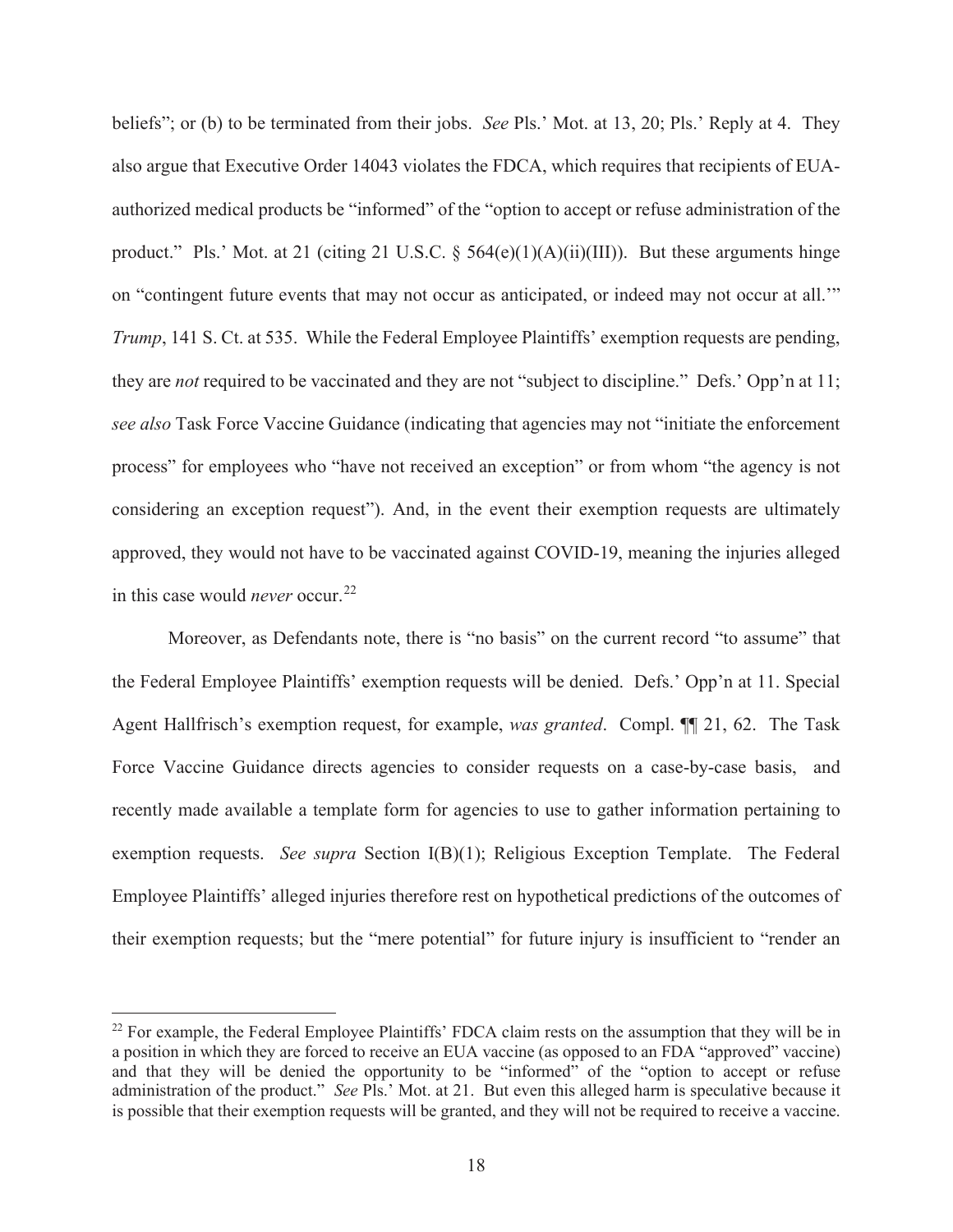issue ripe for review." *Friends of Keeseville, Inc. v. FERC*, 859 F.2d 230, 236 (D.C. Cir. 1988). In sum, the Federal Employee Plaintiffs have failed to demonstrate that any injury is "imminent" or "certainly impending," and therefore have not carried their burden of demonstrating a likelihood that their claims create a ripe, justiciable controversy. *Am. Petrol*., 683 F.3d at 386.

The Federal Employee Plaintiffs have also failed to show that they are likely to succeed in establishing that their claims are prudentially ripe. Even if a case is "constitutionally ripe," there may still be "prudential reasons for refusing to exercise jurisdiction." *Id.* (quoting *Nat'l Park Hosp. Ass'n v. Dep't of Interior*, 538 U.S. 803, 808 (2003)). As a "prudential" matter, the ripeness doctrine "'prevent[s] the courts, through avoidance of premature adjudication, from entangling themselves in abstract disagreements over administrative policies, and . . . protect[s] the agencies from judicial interference until an administrative decision has been formalized and its effects felt in a concrete way by the challenging parties.'" *Nat'l Park Hosp.*, 538 U.S. at 807–08 (2003) (quoting *Abbott Labs. v. Gardner*, 387 U.S. 136, 148–149 (1967)). Assessing the "prudential ripeness" of a case requires the Court to consider the "fitness of the issues for judicial decision" and the "extent to which withholding a decision will cause hardship to the parties." *Am. Petrol*., 683 F.3d at 387 (internal quotation marks omitted) (quoting *Abbott Labs.*, 387 U.S. at 149).

 To determine whether an issue is "fit" for judicial review, the Court must consider whether the issue presented "is purely legal, whether consideration of the issue would benefit from a more concrete setting, and whether the agency's action is sufficiently final." *Friends of Animals v. Bur. of Land Mgmt.*, 515 F. Supp. 3d 290, 301 (D.D.C. 2021) (internal quotation marks omitted) (quoting *Her Majesty the Queen in Right of Ontario v. EPA*, 912 F.2d 1525, 1532 (D.C. Cir. 1990)). Even a "purely legal" issue is not "fit" for judicial review if "further factual development would 'significantly advance [the Court's] ability to deal with the legal issues presented.'" *Nat'l*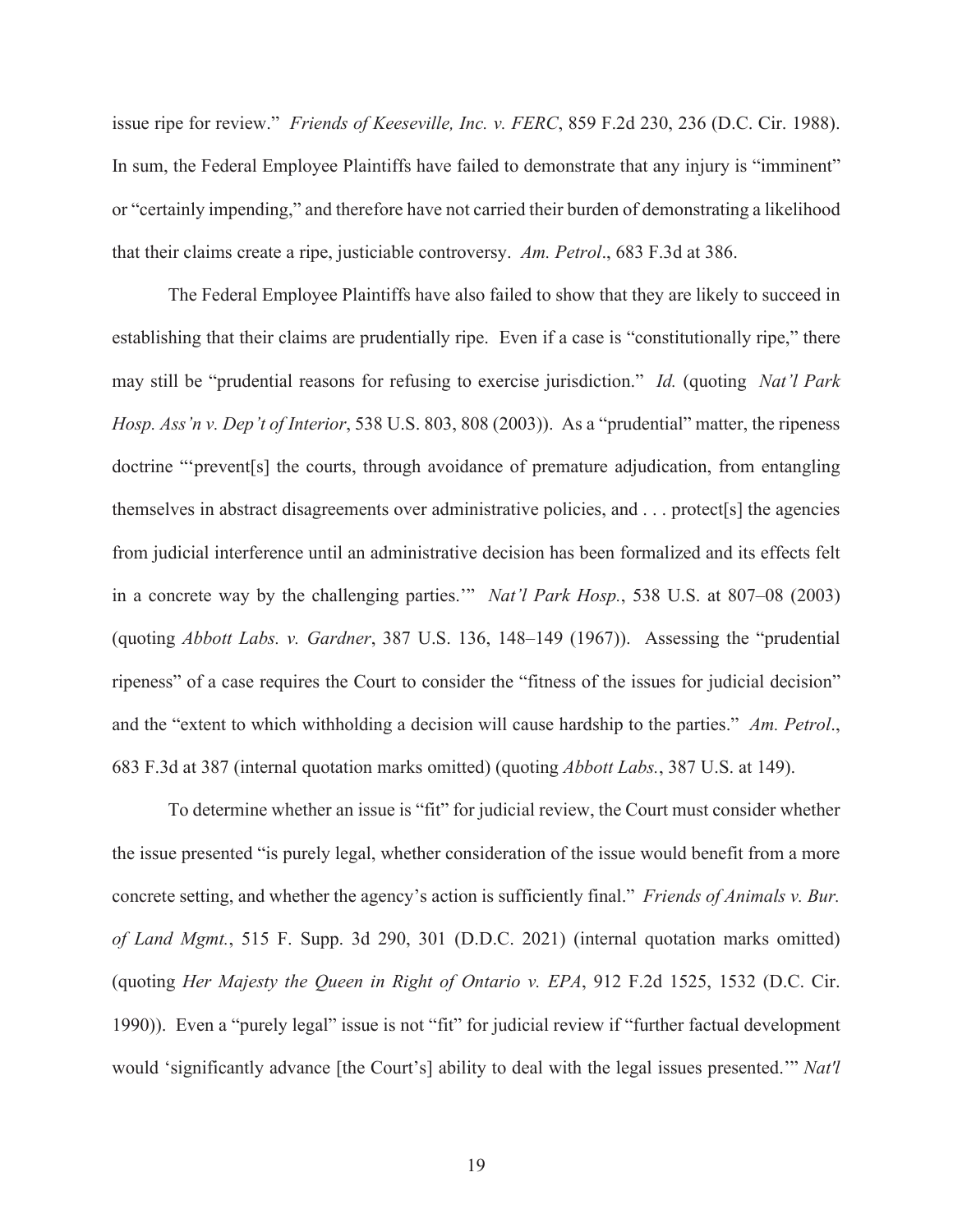*Park Hosp. Ass'n*, 538 U.S. at 812 (quoting *Duke Power Co. v. Carolina Env't Study Grp., Inc*., 438 U.S. 59, 82 (1978)); *see also Atl. States Legal Found. v. EPA*, 325 F.3d 281, 284 (D.C. Cir. 2003) ("[E]ven purely legal issues may be unfit for review.").

Here, the Federal Employee Plaintiffs' exemption requests are still under consideration by the agencies, and so are unfit for judicial review. To date, none of these Plaintiffs have been disciplined or terminated for electing not to be vaccinated against COVID-19, and they will not be while their requests are pending. *See* Compl. **[1]** 60–61, 63–77; Task Force Vaccine Guidance. Further agency consideration is certain to occur before the Federal Employee Plaintiffs reach the point of termination (*e.g.*, their requests must first be denied).<sup>23</sup> Moreover, this is plainly a case in which further development of the factual record is required to assess whether the Federal Employee Plaintiffs are entitled to relief for the harm they allege. The absence of any factual record providing the basis for any denial of a religious accommodation request (if, in fact any plaintiff's request is denied) hamstrings the Court's ability to evaluate the merits of the Complaint's constitutional and statutory claims.

 Given that the outcome of the Federal Employee Plaintiffs' exemption requests is "currently unknown," the Federal Employee Plaintiffs also have not shown that delayed judicial review would cause them "immediate and significant" hardship. *Finca Santa Elena*, 873 F. Supp. 2d at 371 (citing *Am. Petrol.*, 683 F.3d at 389). The Federal Employee Plaintiffs argue that "delayed review of the instant motion . . . would cause hardship to Plaintiffs—in fact, it would irreparably harm them as a deprivation of fundamental rights constitutes irreparable harm[.]" Pls.'

<sup>&</sup>lt;sup>23</sup> Even if their exemption requests are denied, the Task Force Vaccine Guidance directs agencies first to "work with employees to encourage their compliance" beginning with a "brief period of education and counseling (5 days)," then proceeding to a "short suspension" before ever "proposing a removal." *See* Defs.' Opp'n at 14; Task Force Vaccine Guidance. Even then, the Guidance indicates that "[u]nique operational needs of agencies and the circumstances affecting a particular employee may warrant a departure from these guidelines if necessary." Task Force Vaccine Guidance.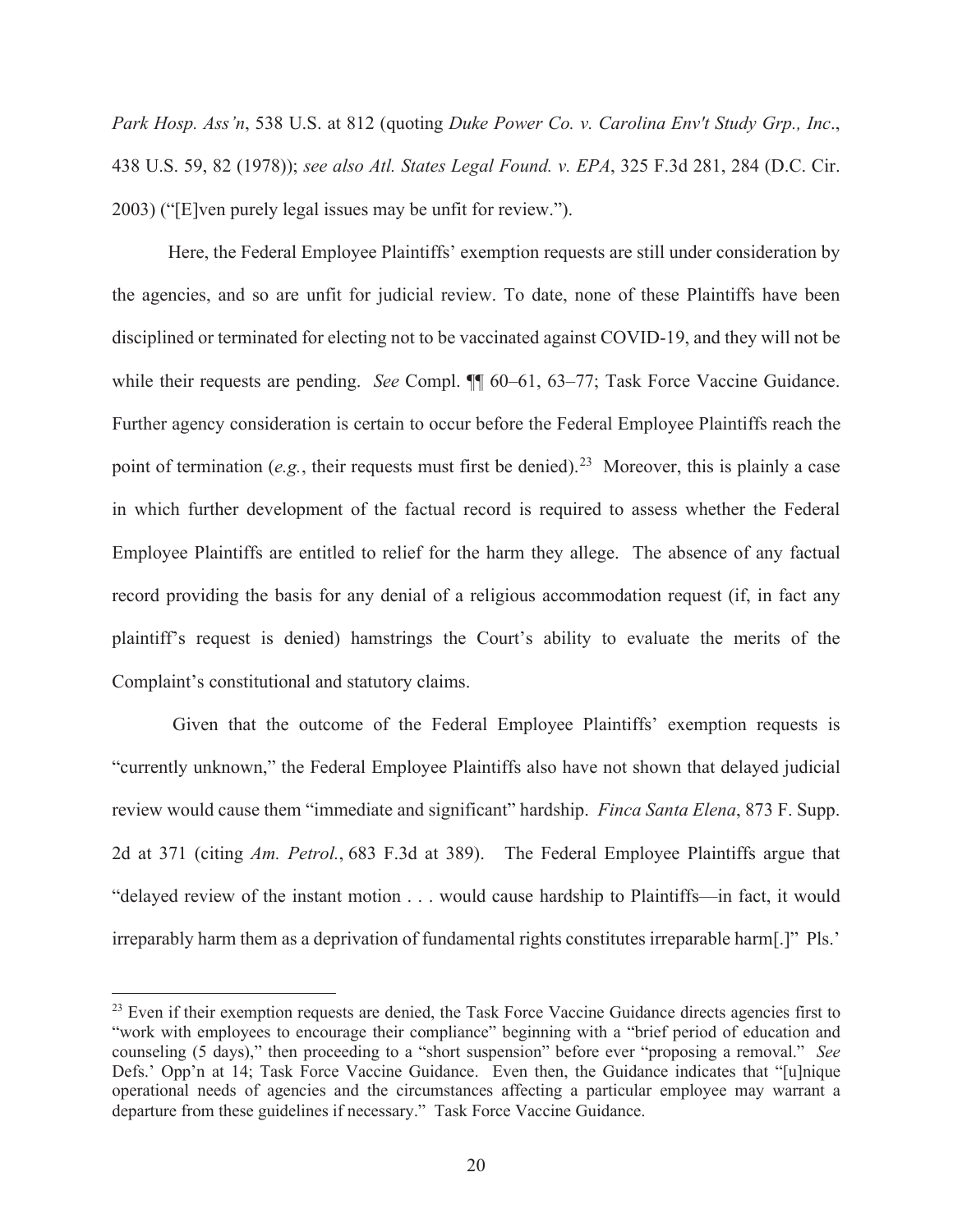Reply at 5. For the reasons discussed *infra* Section III(B)(2), the Court disagrees with the articulation of the "irreparable harm" this group claims to face. But the Federal Employee Plaintiffs also argue that judicial intervention is necessary at this time because the Federal Employee Vaccine Mandate "conflicts" with their "right to seek religious accommodation." Pls.' Reply at 5. As noted previously, Plaintiffs' own factual allegations contradict this argument; *every* Plaintiff has submitted a request for a religious accommodation. Compl. ¶¶ 60–79, 63–77. Where, as here, the "possibility that further [administrative] consideration will actually occur before implementation is not theoretical, but real," the Federal Employee Plaintiffs have not demonstrated that they will suffer immediate and significant hardship in the absence of immediate judicial intervention. *Wyo. Outdoor Council*, 165 F.3d at 50 (internal citation and quotation marks omitted); *see also Sprint Corp. v. FCC*, 331 F.3d 952, 956 (D.C. Cir. 2003) ("Final agency action . . . is a crucial prerequisite to ripeness.").

 Because the Court finds that the Federal Employee Plaintiffs have failed to demonstrate a likelihood of success on the justiciability of their claims, it shall not at this time address the likelihood of success on the substantive theories underlying their request for injunctive relief. *See*, *e.g.*, *Elec. Priv. Info. Ctr. v. Pres. Adv. Comm. on Election Integrity*, 878 F.3d 371, 375 n.2 (D.C. Cir. 2017) (affirming denial of preliminary injunction where plaintiff failed to show substantial likelihood of standing).

#### **2. Service Member Plaintiffs**

Although the Service Member Plaintiffs confront factual circumstances distinct from those of the Federal Employee Plaintiffs, they have also failed to show a substantial likelihood of success that their claims are justiciable. As detailed *supra* Section I(C), the Service Member Plaintiffs' initial requests for religious accommodations to the DoD Vaccine Mandate were denied and their appeals of those denials are pending. Beaven Decl. ¶¶ 5, 6; Jurney Decl. ¶ 7; Cerny Decl. ¶ 6. But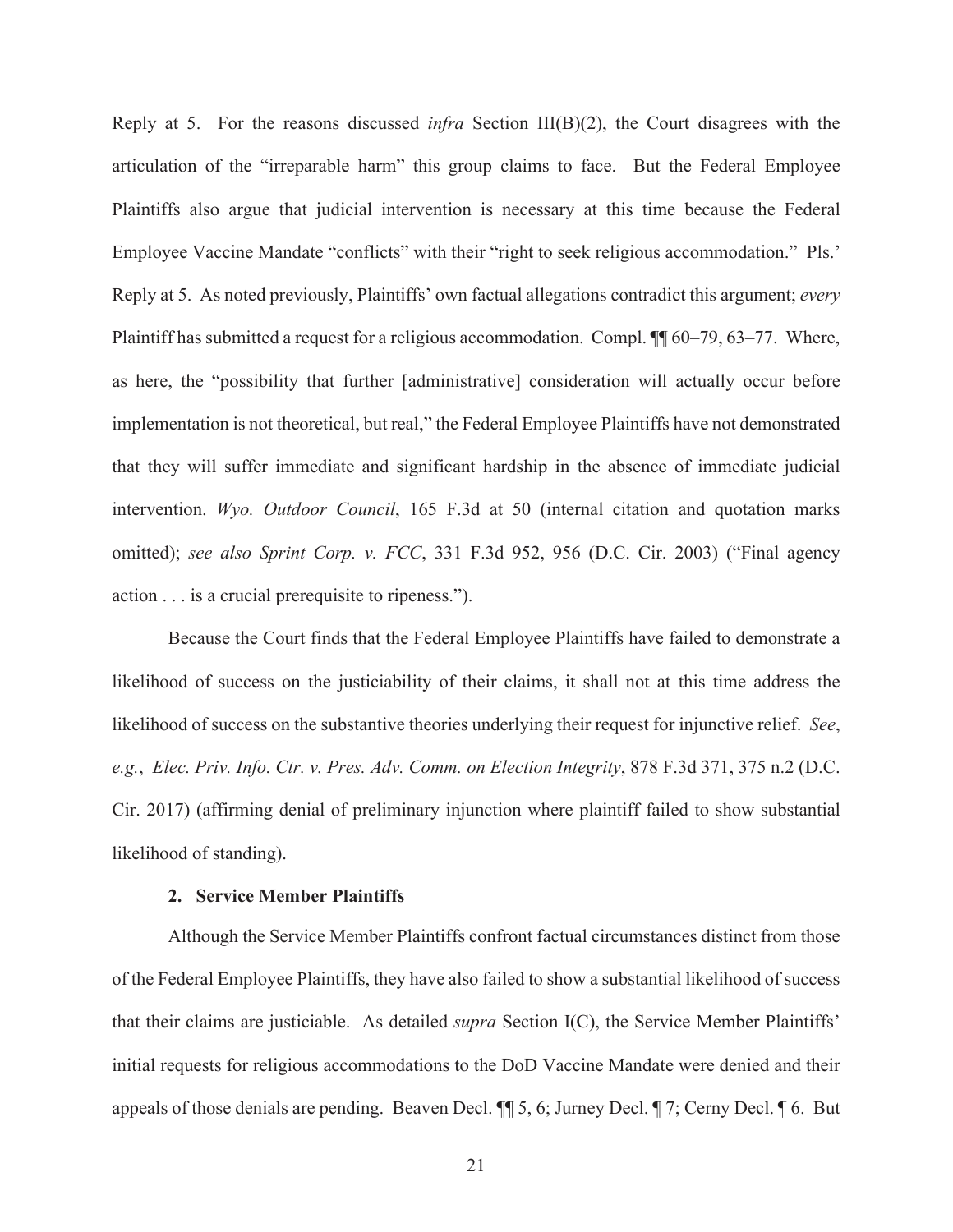similarly to the Federal Employee Plaintiffs, neither Service Member Plaintiff has been disciplined or separated from the Marine Corps. Beaven Decl. ¶ 8; Jurney Decl. ¶ 9. Instead, as addressed in the affidavits submitted by Defendants, the Service Member Plaintiffs have actually received temporary administrative exemptions while their appeals are pending. Beaven Decl. ¶ 5; Jurney Decl. ¶ 9.

As with the Federal Employee Plaintiffs, the Service Member Plaintiffs' claims of harm rest on theories of injury that are speculative and contingent on their appeals being denied—an outcome that may never come to pass. *Texas*, 523 U.S. at 300; *see* Defs.' Opp'n at 15 ("If the military grants the requests, the service members will be exempted from the COVID-19 vaccination requirement[.]"). Accordingly, for the same reasons discussed with respect to the Federal Employee Plaintiffs, the Service Member Plaintiffs have also failed to demonstrate a likelihood of success that their claims are ripe.

Additional considerations specific to the military warrant some discussion. Defendants explain that even if the Service Member Plaintiffs' appeals are denied and they later face adverse action if they fail to get vaccinated against COVID-19, the military has "administrative appeal procedures," offering "multiple opportunities to present their arguments to the Service and for the Service to respond." Defs.' Opp'n at 15–16. Defendants argue that until the Service Member Plaintiffs exhaust these procedures, they cannot seek judicial relief. *Id.* Plaintiffs do not respond to these exhaustion arguments specific to the Service Member Plaintiffs.

 The D.C. Circuit has made clear that "[c]ivilian courts must, at the very least, hesitate long before entertaining a suit which asks the court to tamper with the established relationship between enlisted military personnel and their superior officers." *Bois v. Marsh*, 801 F.2d 462, 478 (D.C. Cir. 1986) (quoting *Chappell v. Wallace*, 462 U.S. 296, 300 (1983)). "This teaching reinforces the

22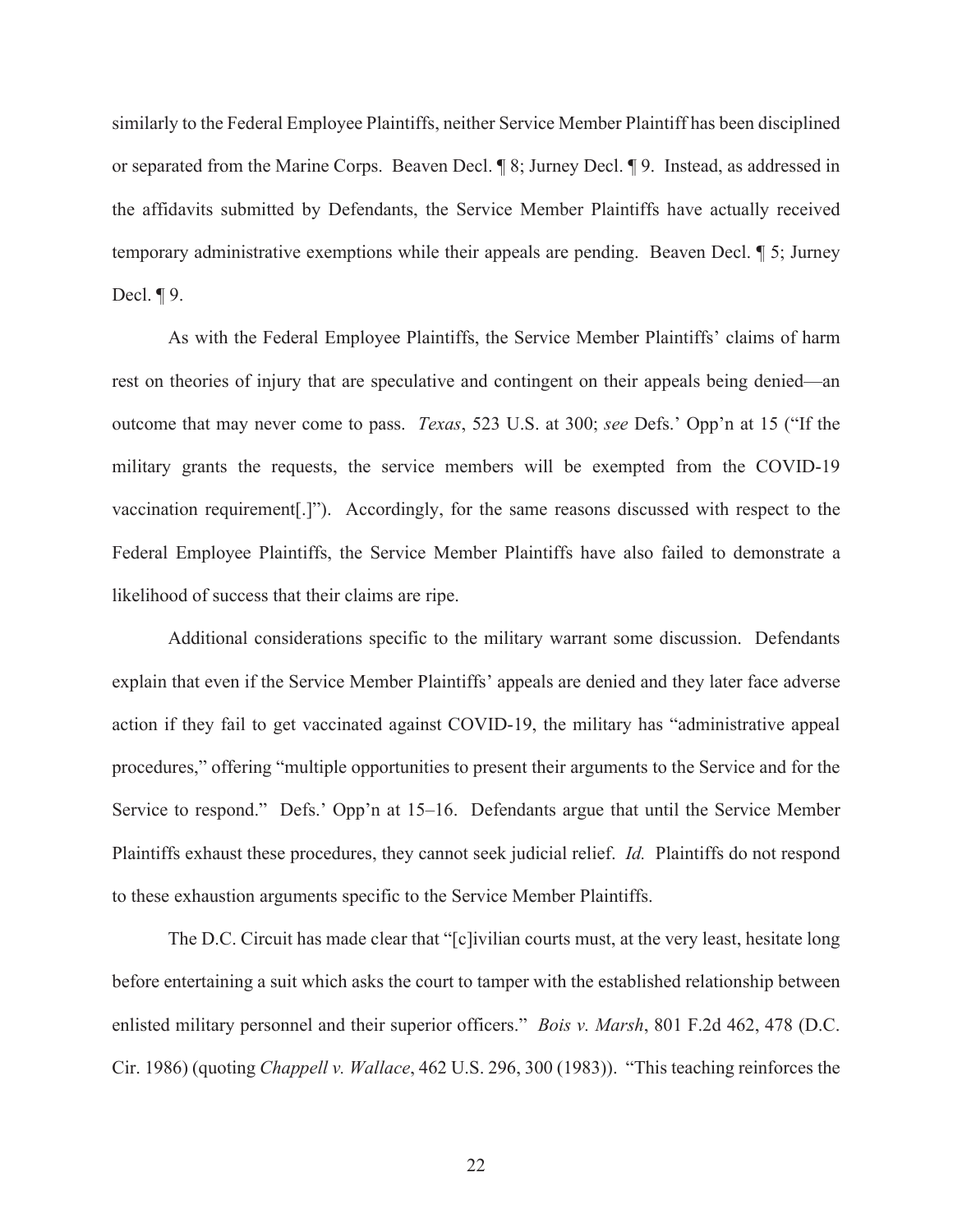well-established principle 'that a court should not review internal military affairs in the absence of . . . exhaustion of available intraservice corrective measures.'" *Id.* (quoting *Mindes v. Seaman*, 453 F.2d 197, 201 (5th Cir. 1971)); *see also Sohm v. Fowler*, 365 F.2d 915, 917–18 (D.C. Cir. 1966); *Bolger v. Marshall*, 193 F.2d 37, 39 (D.C. Cir. 1951). In sum, this Circuit recognizes a "salutary rule that an aggrieved military officer must first exhaust his administrative remedies . . . prior to litigating his claims in a federal court." *Bois*, 801 F.2d at 468 (internal quotation marks omitted) (quoting *Knehans v. Alexander*, 566 F.2d 312, 315 (D.C. Cir. 1977)).

 Granting the urgent injunctive relief sought by the Service Member Plaintiffs would require the Court to adjudicate internal military affairs before the military chain of command has had full opportunity to consider the accommodation requests at issue. Acceding to this request would undermine the purpose of exhaustion and infringe on the military's expertise and interest in handling its own personnel matters. *See, e.g.*, *Orloff v. Willoughby*, 345 U.S. 83, 94 (1953) ("Orderly government requires that the judiciary be as scrupulous not to interfere with legitimate Army matters[.]"); *Hidalgo v. FBI*, 344 F.3d 1256, 1259 (D.C. Cir. 2003) (explaining the purposes of exhaustion as "preventing premature interference with agency processes" and "affording the parties and the courts the benefits of the agency's experience and expertise").

The Service Member Plaintiffs do not dispute the availability of future administrative remedies within the military should their appeals for religious accommodations be denied. Nor do they dispute that administrative exhaustion is required for a military plaintiff's claims to be justiciable, even where the plaintiff alleges the deprivation of a constitutional right. *See Roe v. Dep't of Def.*, 947 F.3d 207, 218 (4th Cir. 2020) (as amended Jan. 14, 2020). And although certain exceptions to the exhaustion doctrine apply, the Service Member Plaintiffs have advanced no argument or evidence demonstrating that obtaining review of any future discipline or removal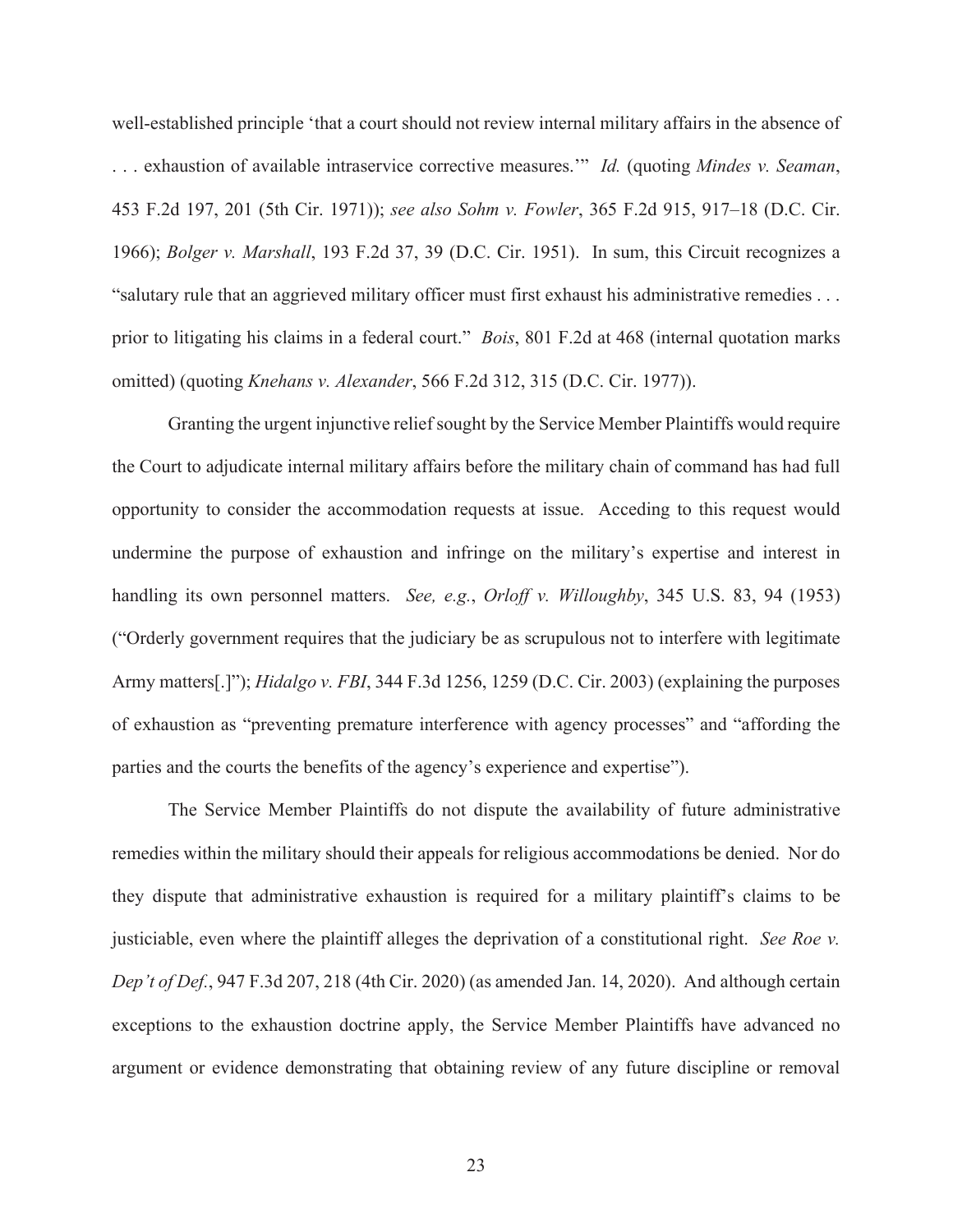pursuant to ordinary military review procedures would be futile or inadequate.24 *See Bois*, 801 F.2d at 468. For these reasons, the Service Member Plaintiffs have failed to demonstrate that their claims are presently justiciable.

# **B. Irreparable Harm**

The Court next considers whether Plaintiffs have demonstrated "irreparable harm." *CityFed Fin. Corp. v. Office of Thrift Supervision*, 58 F.3d 738, 747 (D.C. Cir. 1995). To constitute "irreparable harm," the injury alleged must be "both certain and great, actual and not theoretical, beyond remediation, and of such *imminence* that there is a clear and present need for equitable relief." *Mexichem Specialty Resins, Inc. v. EPA*, 787 F.3d 544, 555 (D.C. Cir. 2015) (internal quotation marks and citation omitted). And "[p]laintiffs seeking preliminary relief [must] demonstrate that irreparable injury is *likely* in the absence of an injunction." *Winter v. Nat. Res. Def. Council, Inc.*, 555 U.S. 7, 22 (2008) (internal citations omitted). A "possibility of irreparable harm" is not enough. *Id.* "[P]roving 'irreparable' injury is a considerable burden, requiring proof that the movant's injury is 'certain, great and actual—not theoretical—and imminent, creating a clear and present need for extraordinary equitable relief to prevent harm.'" *Power Mobility Coal. v. Leavitt,* 404 F. Supp. 2d 190, 204 (D.D.C. 2005) (quoting *Wis. Gas Co. v. FERC*, 758 F.2d 669, 674 (D.C. Cir. 1985)). The D.C. Circuit "has set a high standard for irreparable injury." *Chaplaincy of Full Gospel Churches v. England*, 454 F.3d 290, 297 (D.C. Cir. 2006).

For the reasons set forth below, the Court finds that no Plaintiff has adequately demonstrated a certainty of irreparable harm under the "high standard" applicable in this

<sup>&</sup>lt;sup>24</sup> Instead, Plaintiffs rely exclusively on anecdotal evidence that one senior officer expressed in an email that Navy personnel who failed to get vaccinated would be fired, and that the Marine Corps has initiated "administrative separation" for one Marine who has refused to receive a COVID-19 vaccine. *See* Pls.' Reply at 7; Pls.' Reply Ex. 1, Administrative Remarks, ECF No. 14-1. Such evidence says nothing of the availability of accommodations or exceptions to the vaccine requirement. Nor does it undermine the subsequent administrative steps available to personnel, detailed in this section.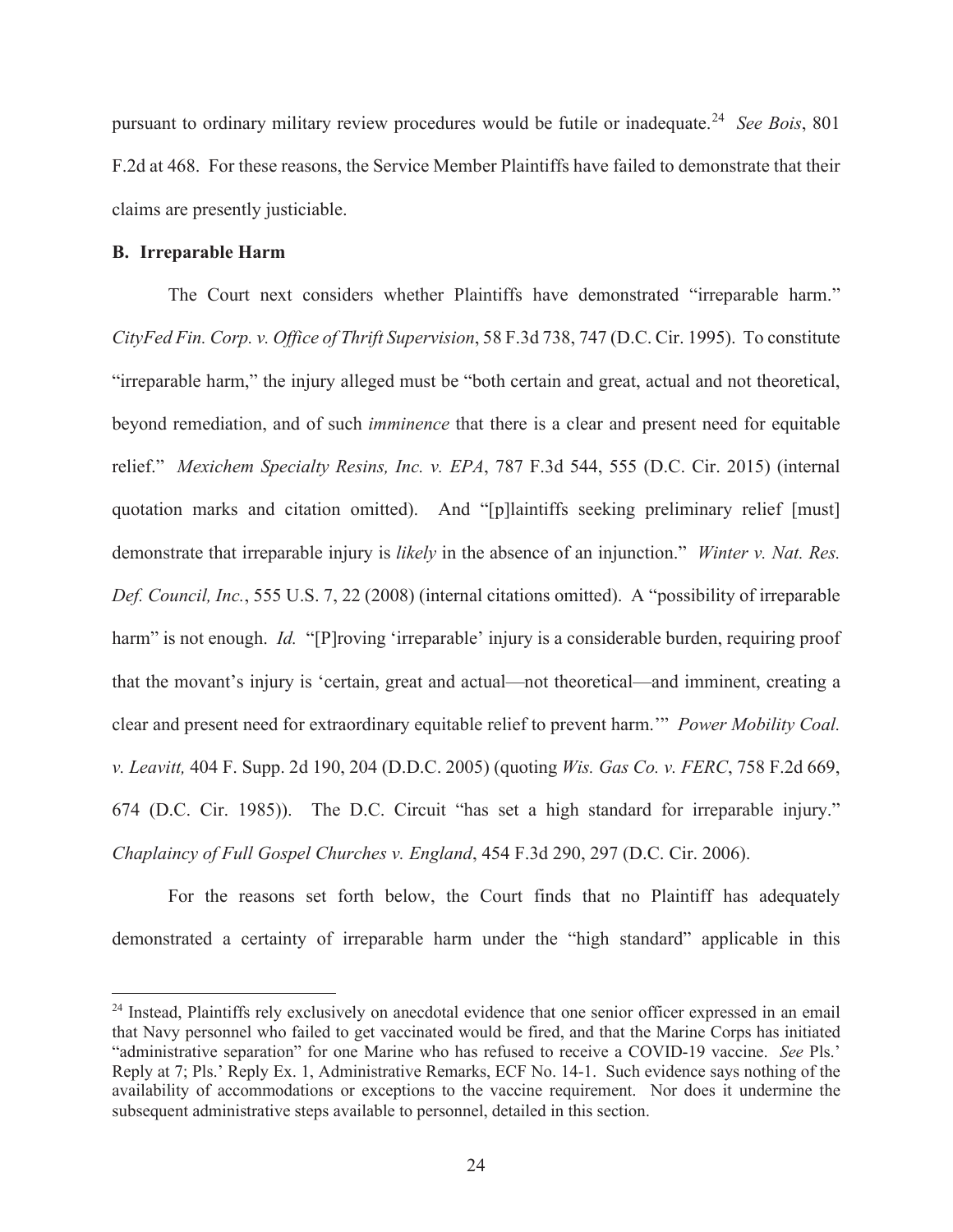jurisdiction. *Id.* This shortcoming weighs heavily against Plaintiffs' present request for emergency injunctive relief.

### **1. Special Agent Hallfrisch**

The Court begins its irreparable harm analysis with Special Agent Hallfrisch. Special Agent Hallfrisch is an employee of the Department of State and is, therefore, subject to the vaccine mandate under Executive Order 14043. Compl. ¶ 21; *see also* 5 U.S.C. § 101. As noted above, Special Agent Hallfrisch alleges that he is "a devout Christian who cannot in morality receive the vaccine without compromising his closely held religious beliefs." Compl. ¶ 21. Because of these religious beliefs, Special Agent Hallfrisch submitted a request to the Deputy Chief of Mission of his assigned post at the U.S. Embassy in Djibouti, for a religious exemption to the vaccine mandate*. Id.* ¶ 62. On September 29, 2021, that Deputy Chief of Mission *granted* Special Agent Hallfrisch's request for a religious exemption. *Id.*

Given that the State Department has already provided Special Agent Hallfrisch with a religious exemption from the vaccine mandate, it is unclear precisely what "harm" he is claiming at this stage of the proceedings. In their collective motion for emergency relief, Plaintiffs trace their putative harm to the possibility of receiving a vaccine that contravenes their religious beliefs and allegedly runs afoul of the FDCA. *See* Pls.' Mot. at 25. But with his religious exemption in hand, such concerns do not apply to Special Agent Hallfrisch. *See* Compl. ¶ 62. Put simply, Special Agent Hallfrisch has apparently received the relief he originally requested: he may continue in his role as a State Department employee, without receiving the COVID-19 vaccine to which he objects. Under these circumstances, the Court finds no basis to conclude that Special Agent Hallfrisch faces a "certain" harm "of such *imminence* that there is a clear and present need for equitable relief." *Mexichem*, 787 F.3d at 555; *see also Pelekai v. Hawai'i*, No. 21-CV-00343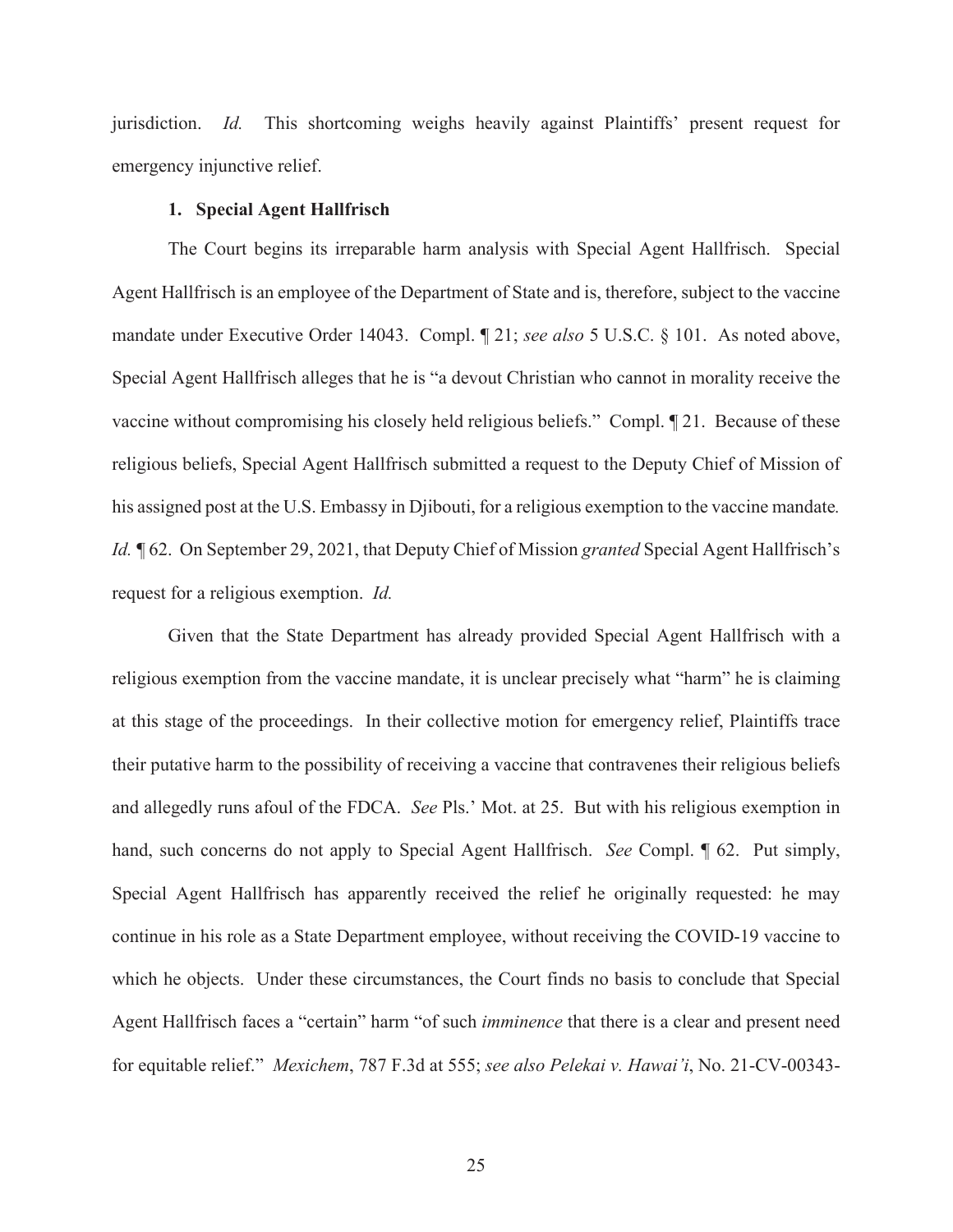DKW-RT, 2021 WL 4944804, at  $*1$  (D. Haw. Oct. 22, 2021) (explaining that plaintiffs who had received religious exemptions to a Honolulu vaccine mandate had not "been injured").

As a final point, Special Agent Hallfrisch also alleges that, notwithstanding his vaccine exemption, "President Biden and Secretary Blinken . . . have engaged in a series of retaliatory and harassing behavior [by] demanding to obtain irrelevant medical and religious information to which they are not lawfully entitled." Compl. ¶ 62. Because of this "behavior," Special Agent Hallfrisch purportedly "faces severe adverse employment action including without limitation, reprimand, loss of benefits, loss of promotional opportunity, termination of employment, and other life-altering disciplinary measures for exercising his sincerely held religious beliefs." *Id.*

The Court is unpersuaded by this conclusory allegation of irreparable harm. To begin, Special Agent Hallrisch has pointed to nothing in the record supporting his speculative assertion that he will confront any "adverse employment" action at the State Department if he does not provide certain "medical and religious" documents. In fact, Special Agent Hallfrisch does not even specify what type of information he must provide or why his failure to produce such information would lead to disciplinary measures. And regardless, Special Agent Hallfrisch offers no explanation as to why allegedly adverse employment actions at the State Department would constitute "irreparable" harm. To the contrary, such adverse employment actions traditionally *do not* qualify as irreparable harm in the preliminary injunction context. *See infra* Section III(B)(2)(b); *Moore v. Summers*, 113 F. Supp. 2d 5, 24 (D.D.C. 2000) ("It is well-settled that preliminary injunctive relief is not usually available in employment cases[.]"). Accordingly, the Court finds that Special Agent Hallfrisch's passing reference to "harassing and retaliatory" behavior and the abstract possibility of adverse employment actions, Compl. ¶ 62, also fail to meet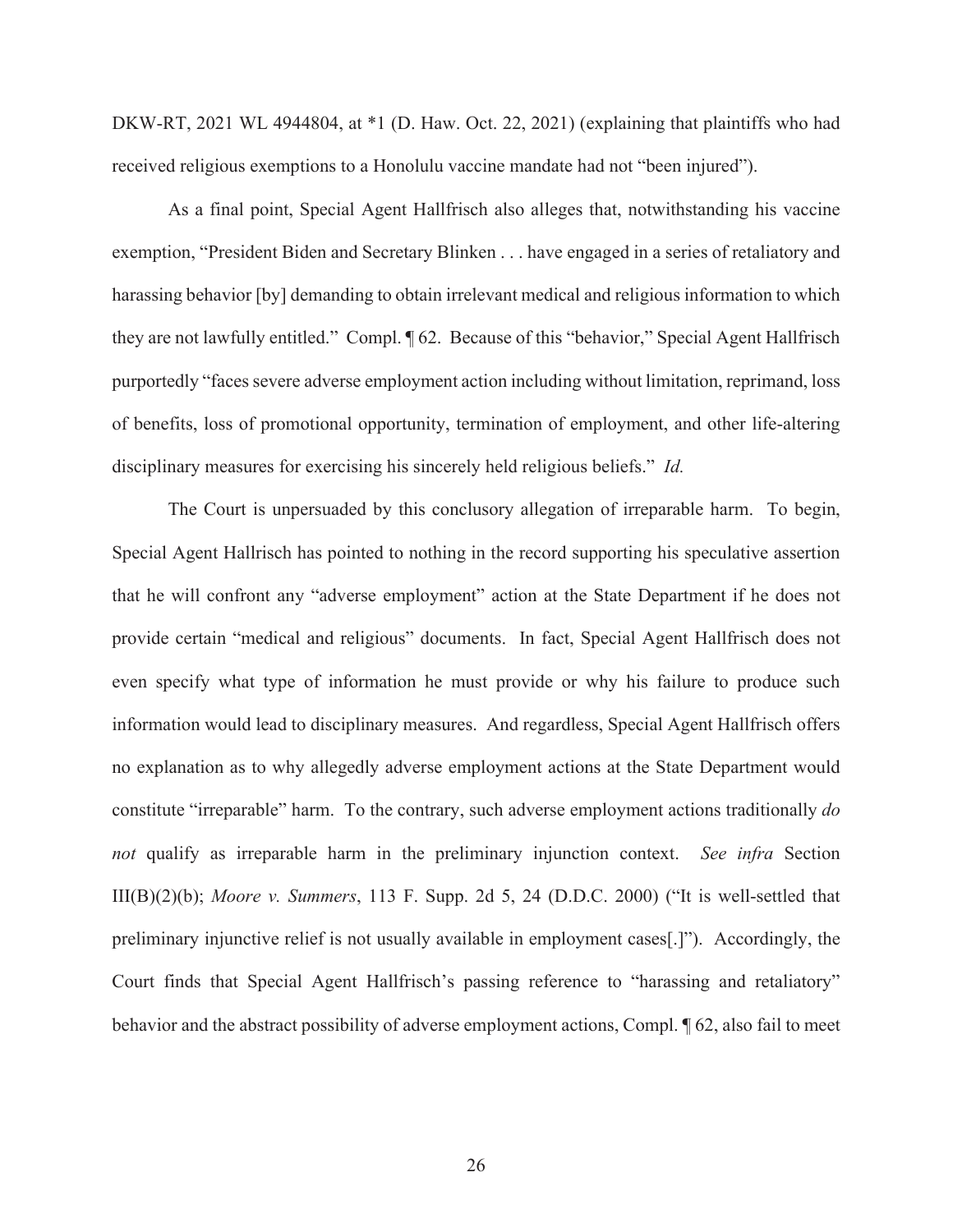the "high standard" necessary to show irreparable harm, *Chaplaincy of Full Gospel Churches*, 454 F.3d at 297.

# **2. Remaining Federal Employee Plaintiffs**

Next, the Court turns to the remaining Federal Employee Plaintiffs and their respective claims of irreparable harm. Like Special Agent Hallfrisch, these Federal Employee Plaintiffs work within executive departments and agencies subject to Executive Order 14043 and its vaccine mandate. *See* Compl. ¶¶ 5–20, 22; 5 U.S.C. §§ 101, 105. As described below, these Federal Employee Plaintiffs present two overarching sources of harm arising from Executive order 14043: (1) that receiving a COVID-19 vaccine would violate their constitutional and statutory rights, and (2) that their desire to avoid the COVID-19 vaccine will cause them "severe adverse employment actions." *See* Pls.' Mot. at 25–27; Compl. ¶¶ 60–61, 63–77. For the reasons set forth herein, the Court finds that neither source of putative injury meets the "high standard" necessary to establish irreparable harm.

#### **a. Constitutional and Statutory Harm**

The Court begins with the Federal Employee Plaintiffs' claim of constitutional and statutory harm. The Federal Employee Plaintiffs first predicate their putative constitutional injury on the right to freely exercise their Christian beliefs, which allegedly compel abstention from the COVID-19 vaccines. *See* Compl. ¶¶ 5–20, 22; Pls.' Mot. at 25. Relatedly, these Plaintiffs argue that their Equal Protection rights would be violated, were they forced to take a vaccine in contravention of their religious beliefs, while others were not compelled to do the same. *See* Pls.' Mot. at 25. As to their alleged statutory harm, the Federal Employee Plaintiffs claim that the vaccine mandate impinges upon their ability under the FDCA and RFRA to refuse all currently available COVID-19 vaccines. *Id.* Each of these putative harms, therefore, derives from the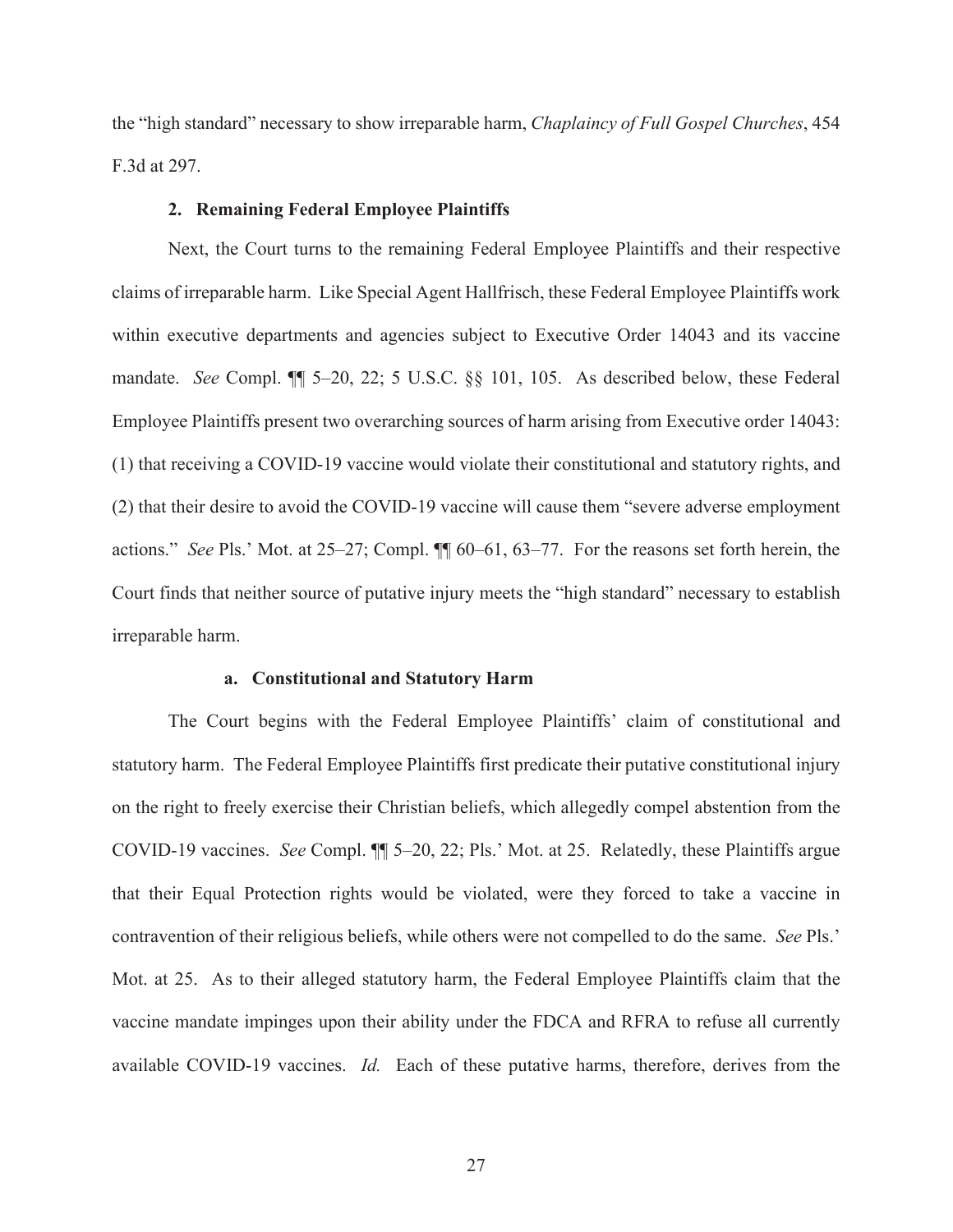*possibility* that federal agency-employers will require the Federal Employee Plaintiffs to receive a COVID-19 vaccination under Executive Order 14043. *See* Pls.' Mot. at 25–27.

Plaintiffs' reliance on the *possibility* of inoculation impedes their claim of irreparable harm. To start, each Federal Employee Plaintiff has submitted a request for a religious exemption, which presently remains pending. Compl. ¶¶ 60–61, 63–77. Accordingly, no Federal Employee Plaintiff has yet been compelled to receive a vaccine in contravention of their constitutional right to religious free exercise or related statutory objections. *See* Compl. ¶¶ 60–61, 63–77. The record also indicates that no Federal Employee Plaintiff will be subject to discipline for refusing the vaccine during the pendency of their presently outstanding religious exemption requests. *See* Defs.' Opp'n at 5 (citing Task Force Vaccine Guidance). This exempted status currently allows the Federal Employee Plaintiffs to raise their religious objections to the vaccine, while also retaining their federal jobs. Under these circumstances, the Federal Employee Plaintiffs cannot rely on the presumption of irreparable harm that attaches to First Amendment violations, *see Elrod v. Burns*, 427 U.S. 347, 373 (1976), because no such violation has yet occurred, *see* Compl.  $\P\P$  5–24; 60–79.

And it is unclear if any such violation will ever occur. An *approved* exemption request would allow the exempted federal employee to refuse the COVID-19 vaccine entirely. Like Special Agent Hallfrisch, the exempted employee could continue in his or her federal post without receiving the vaccine and, thereby, avoid the alleged constitutional and statutory harm they now attribute to the inoculation. For example, Plaintiffs broadly argue that forcing an individual to choose between complying with their faith or maintaining their federal employment violates constitutional and statutory rights. Pls.' Mot. at 25–26; Pls.' Reply at 4, n.3; *see also Fulton v. City of Phila.*, 141 S. Ct. 1868, 1876 (2021). But because the Federal Employee Plaintiffs have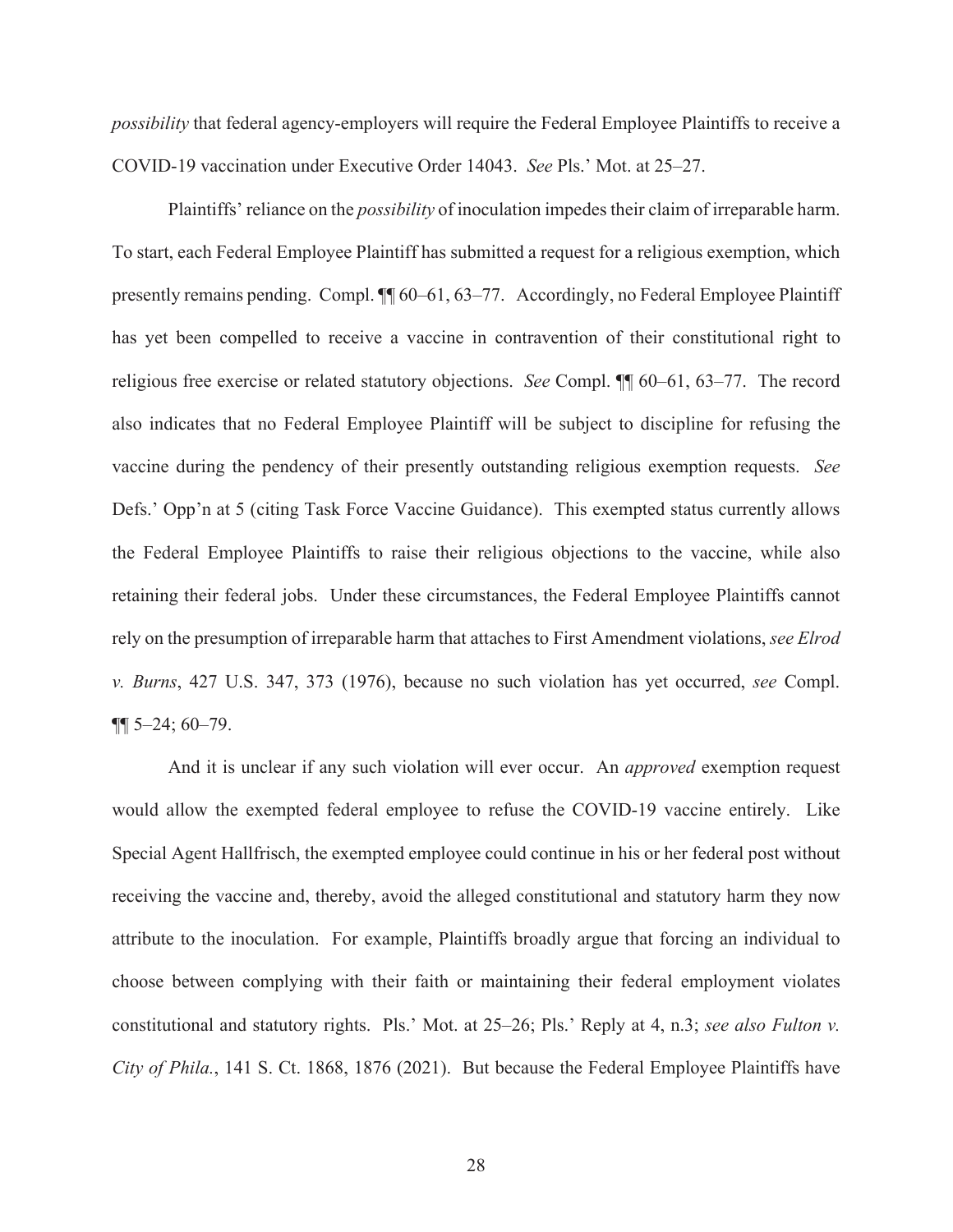pending requests for religious exemptions from the vaccine mandate, it remains uncertain whether they will ever face this supposed "ultimatum."Pls.' Mot. at 26. This uncertainty cuts against a finding of "irreparable harm." *See Tenacre Found. v. INS*, 892 F. Supp. 289, 294 (D.D.C. 1995), *aff'd*, 78 F.3d 693 (D.C. Cir. 1996) ("Plaintiff's allegations of harm to their First Amendment right to the free exercise of the Christian Science religion are, at this juncture, only speculative, and the Court cannot find that irreparable harm exists here."); *Burcham v. City of Los Angeles*, No. 2:21- CV-07296-RGK-JPR, 2021 WL 5049099, at \*4 (C.D. Cal. Oct. 27, 2021) ("Defendants have accepted all . . . exemptions, and the City has agreed that employees with pending requests are currently exempt from the vaccine requirement . . . until the request is approved or denied. Therefore, Plaintiffs cannot presently establish a likelihood of imminent, irreparable harm.").

There is also nothing in the record to indicate with any certainty how quickly any individual exemption request will be resolved. Put differently, the exemption requests submitted by the Federal Employee Plaintiffs may remain pending for weeks or months, during which time those employees will retain their temporary-exempted status and avoid the prospect of required vaccination. And even if a religious exemption request was ultimately denied, the applicant would still receive a two-week buffer period before they would be required to receive their initial inoculation. *See* Task Force Vaccine Guidance. These points of temporal ambiguity call into question the "imminence" of the harm the Federal Employee Plaintiffs now face, even if their exemption requests were eventually denied. *Mexichem*, 787 F.3d at 555. This temporal uncertainty, combined with the possibility that any given exemption request may be granted outright prevents the Federal Employee Plaintiffs from establishing "irreparable" constitutional or statutory harm connected to the possibility of inoculation.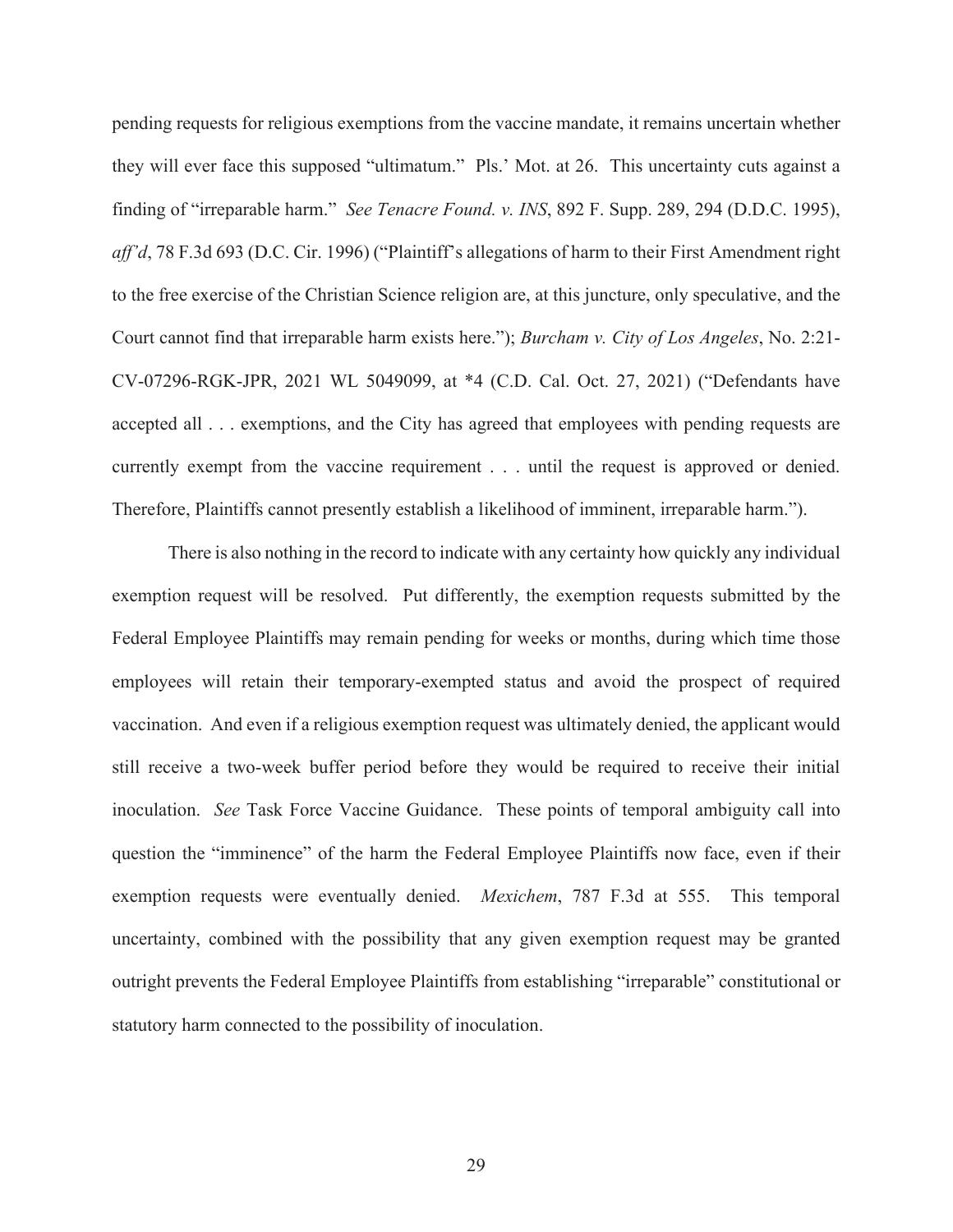Finally, it bears mention that the exemption requests discussed above distinguish the putative harm in this case from the harm present in other cases involving COVID-19 vaccine mandates. For example, Plaintiffs cite to *Dr. A. v. Hochul*, wherein a district court enjoined a New York state vaccine mandate for healthcare workers. No. 1:21-CV-1009, 2021 WL 4734404, at \*1 (N.D.N.Y. Oct. 12, 2021). But there, the New York vaccine mandate under review specifically excluded religious exemptions. *Id.* at \*8. As such, no plaintiff had the opportunity of circumventing the New York vaccine mandate on account of a sincerely held religious belief. Plaintiffs also cite to *Dahl v. Bd. of Trustees of W. Michigan Univ.*, 15 F.4th 728 (6th Cir. 2021), a case in which a district court enjoined a university vaccine mandate for college-athletes. In *Dahl*, the university's vaccine mandate did provide for religious exemptions, but the plaintiff-athletes came before the district court *after* the university had denied their exemption requests and *after*  the university indicated that unvaccinated student athletes would be excluded from intercollegiate sports. *Dahl v. Bd. of Trustees of W. Michigan Univ.*, No. 1:21-CV-757, 2021 WL 3891620, at \*1–2 (W.D. Mich. Aug. 31, 2021).

The case at hand is distinct from both *Dr. A* and *Dahl*. Unlike *Dr. A*, Plaintiffs here were able to file for religious exemptions to the vaccine mandate they now challenge. *See* Compl. ¶¶ 60–61, 63–77. And unlike in *Dahl*, the Federal Employee Plaintiffs here seek emergency injunctive relief *before* they have received a final decision on those exemption requests and while they also remain in their jobs under temporary-exempted status. *See id.* For these reasons, the plaintiffs in this case come before the Court with a much more speculative claim of constitutional or statutory harm than did the plaintiffs in either *Dr. A* or *Dahl*. 25 And, as explained forth above,

<sup>25</sup> This case is also readily distinguishable from *Roman Cath. Diocese of Brooklyn v. Cuomo*, 141 S. Ct. 63 (2020), to which Plaintiffs cite. That case did not involve a vaccine mandate, but rather a New York restriction on indoor gatherings, which applied to certain places of worship, but not comparable secular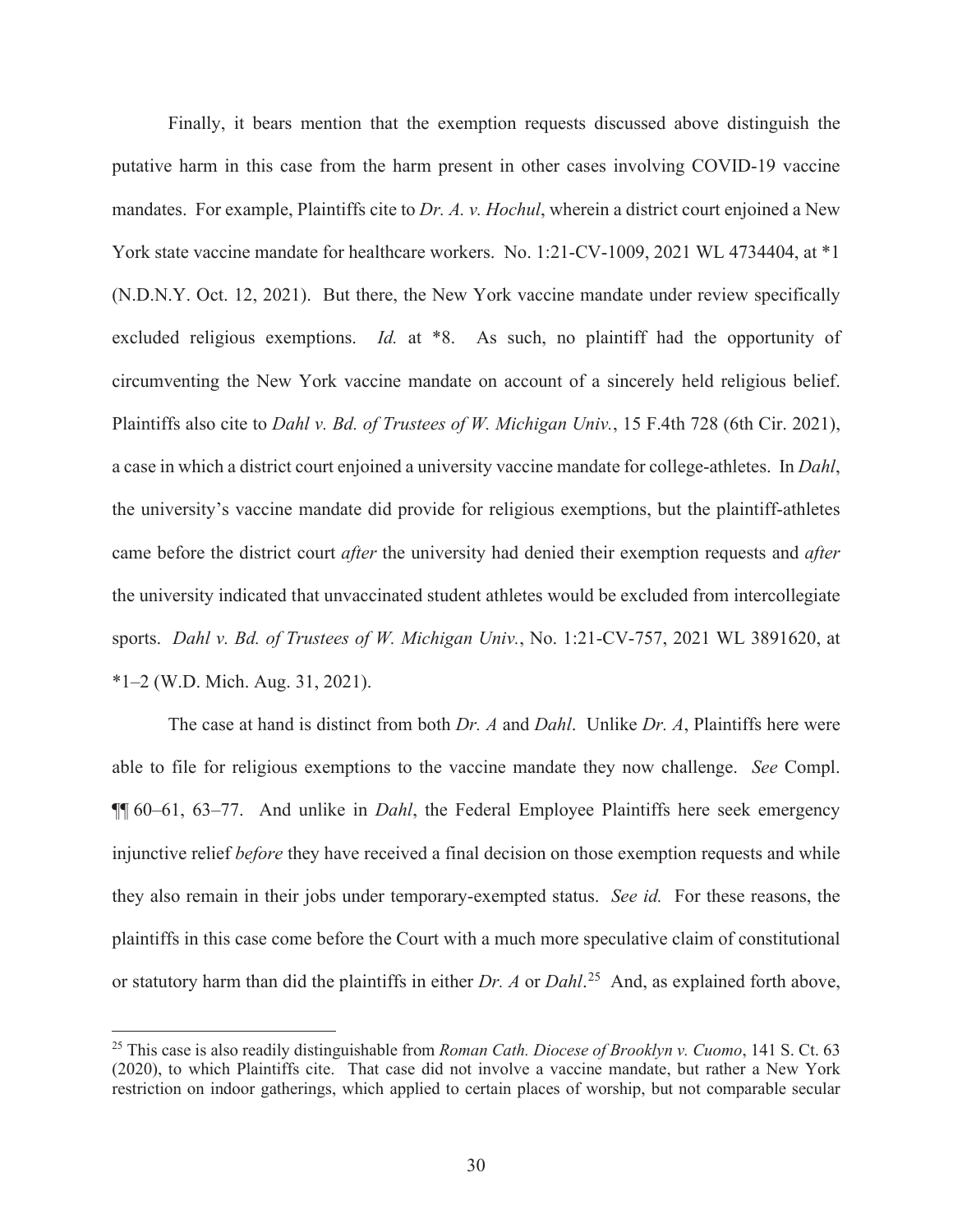this uncertainty directly inhibits their attempt to establish an irreparable constitutional or statutory injury.

# **b. Employment Harm**

The Federal Employee Plaintiffs also point to the possibility of adverse employment actions as a source of "imminent" and "severe" harm. *See* Compl. ¶¶ 60–61, 63–77. Here, the Federal Employee Plaintiffs allege that because of their attempts to exercise their religious beliefs, they are now under threat of "reprimand, loss of benefits, loss of promotional opportunity, termination of employment, and other life-altering disciplinary measures." *Id.*

This theory of employment-based harm comes up short. In *Sampson v. Murray*, the Supreme Court held "that loss of employment is not irreparable harm except in a 'genuinely extraordinary situation.'" *Open Tech. Fund v. Pack*, 470 F. Supp. 3d 8, 29 (D.D.C. 2020) (quoting 415 U.S. 61, 92 n.68 (1974)). Subsequent courts have duly applied the rule in *Sampson* to claims of employment-based harm, emphasizing that courts possess sufficient equitable authority to "remedy [the] loss in employment through, for example, back pay and time in service credit." *Farris v. Rice*, 453 F. Supp. 2d 76, 79 (D.D.C. 2006). Accordingly, "cases are legion holding that loss of employment does not constitute irreparable injury." *Id.*; *see also Gilliard v. McWilliams*, 315 F. Supp. 3d 402, 417 (D.D.C. 2018) ("[L]oss of employment is not legally irreparable."). Alternative forms of adverse employment action, such as the loss of benefits or promotional opportunities, are also generally insufficient to constitute irreparable harm. *See Fraternal Ord. of Police Libr. of Cong. Lab. Comm. v. Libr. of Cong.*, 639 F. Supp. 2d 20, 24 (D.D.C. 2009) (concluding that "denial of training, loss of promotion opportunities, forced retirement, placement into civilian rather than officer positions" were not beyond remediation).

facilities. *Id.* at 66. Moreover, the petitioners in that case did not have the opportunity to apply for any sort of exemption to the gathering limitations they challenged.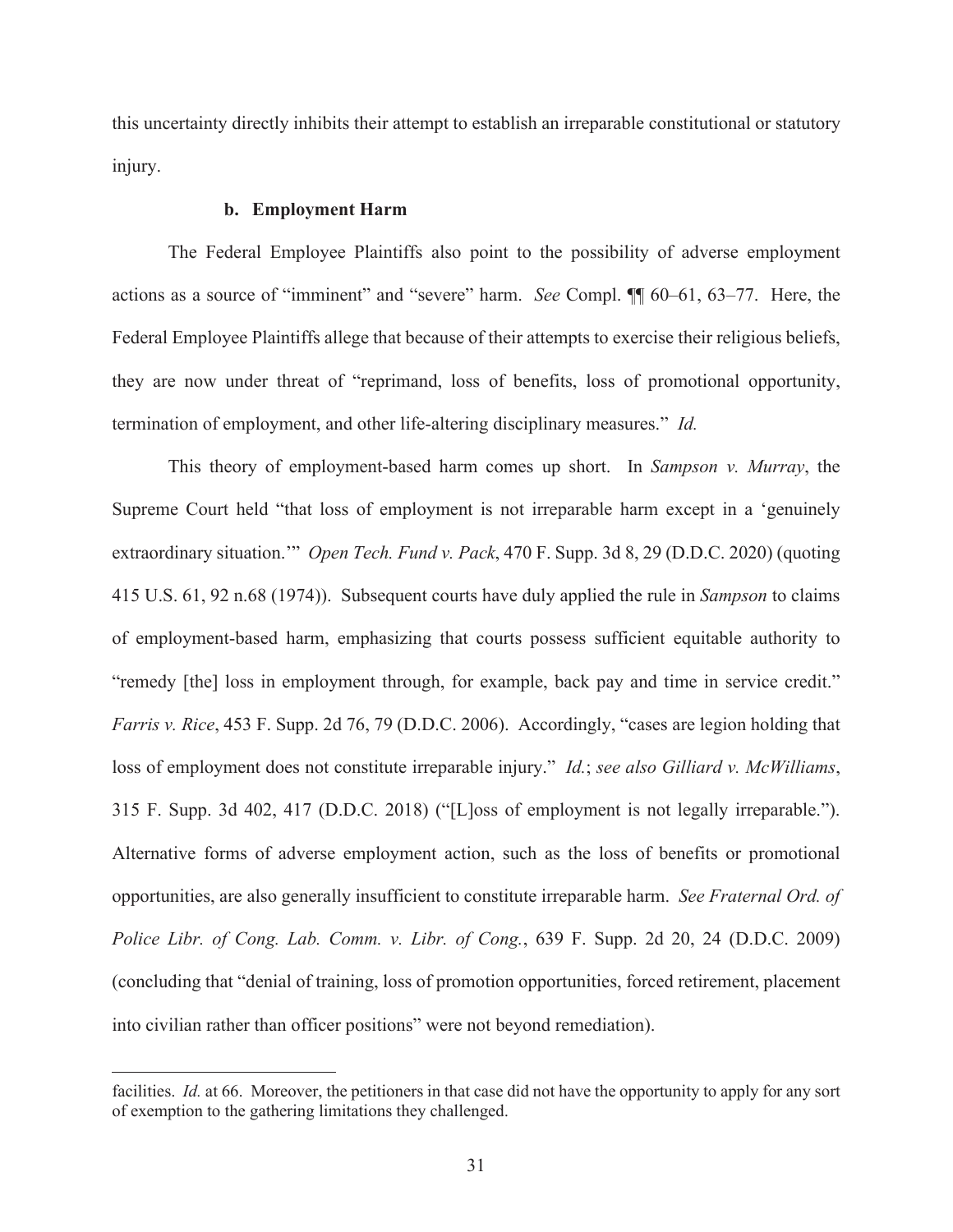Here, the Federal Employee Plaintiffs have not demonstrated any "extraordinary circumstances" that would render their putative employment-based injuries "irreparable." While these Plaintiffs colorfully label their potential adverse employment actions as "imminent," "severe," and "life-altering," *see* Compl. ¶¶ 60–61, 63–77, none of the Federal Employee Plaintiffs have offered an explanation regarding the specific adverse employment actions they actually face, *see* Pls.' Mot. at 25–27; Pls.' Reply at 2–7. This makes sense, given that each Federal Employee Plaintiff has an exemption request pending, during which time they are not subject to disciplinary action for their vaccine refusals. *See* Task Force Vaccine Guidance; *Williams v. Brown*, No. 6:21- CV-01332-AA, 2021 WL 4894264, at \*10 (D. Or. Oct. 19, 2021) ("Those Plaintiffs have failed to demonstrate a likelihood of irreparable harm . . . because the prospect of termination is entirely speculative."). And even if a Federal Employee Plaintiff did ultimately face employment discipline, these Plaintiffs provide no arguments as to why such adverse action could not be adequately remedied through more traditional relief, such as back-pay or reinstatement. *Fraternal Ord. of Police Libr. of Cong. Lab. Comm.*, 639 F. Supp. 2d at 24. Because of these shortcomings, the Court finds that none of the Federal Employee Plaintiffs have demonstrated a certain employment-based injury, which would be "beyond remediation" absent immediate injunctive relief. *Mexichem*, 787 F.3d at 555.

# **3. Service Member Plaintiffs**

Finally, the Court addresses the claim of irreparable harm presented by the two Service Member Plaintiffs, First Lieutenant Soto and Corporal Hall. Both Service Member Plaintiffs are on active duty in the United States Marine Corps. *See* Beaven Decl. ¶ 3; Jurney Decl. ¶ 4. The Service Member Plaintiffs are, therefore, subject to DoD Vaccine Mandate. *See* Compl. ¶¶ 23–24. More specifically, because the Service Member Plaintiffs are active-duty Marines, they are subject to the vaccine directive issued by the Secretary of the Navy to implement the DoD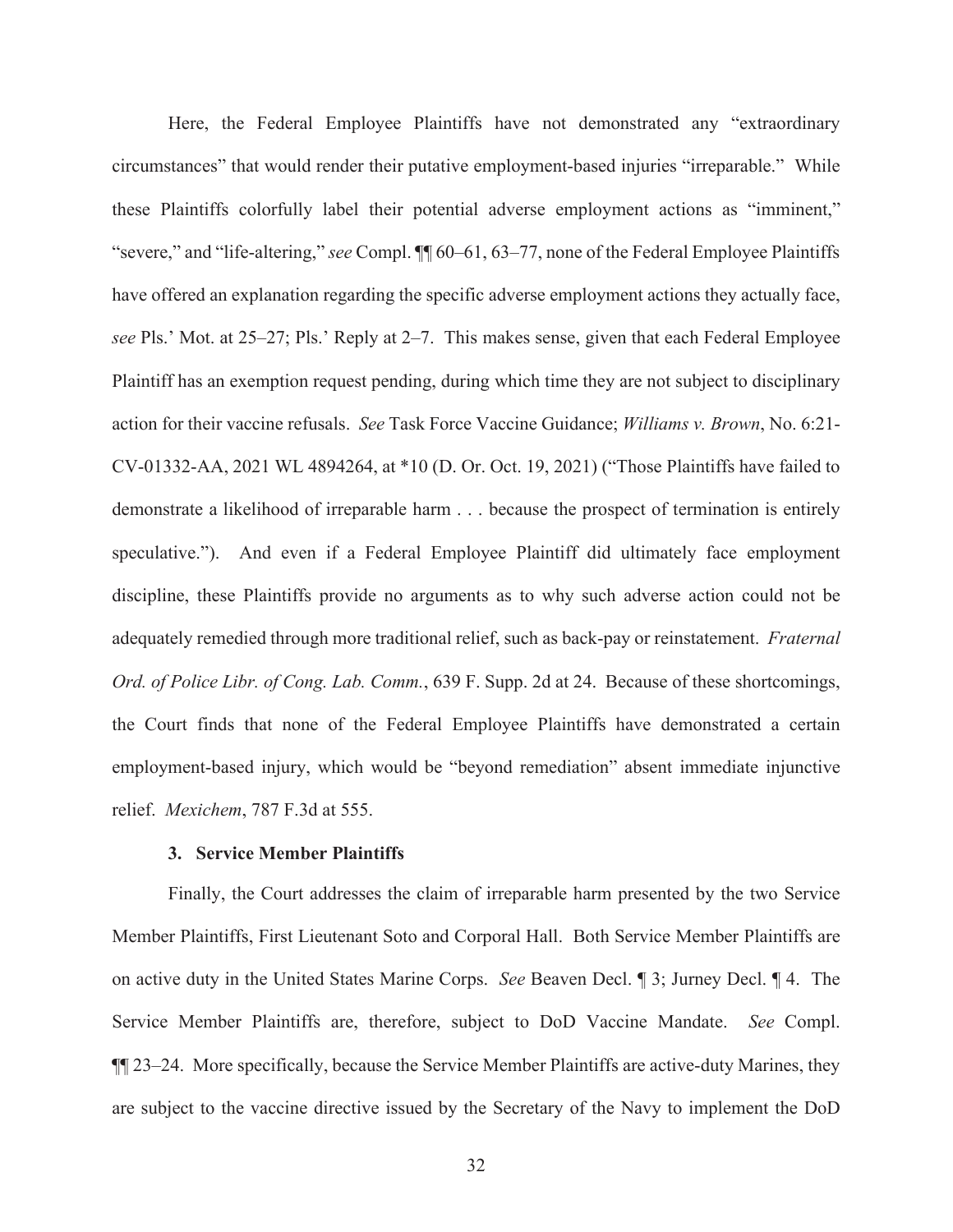Vaccine Mandate. *See* Furness Decl. ¶ 3. That Navy directive requires active-duty Sailors and Marines "who are not already vaccinated, exempted, or currently seeking an exemption, to be fully vaccinated with an FDA-approved COVID-19 vaccine . . . by November 28, 2021." *Id.* ¶¶ 3–4.

Like the Federal Employee Plaintiffs, the Service Member Plaintiffs contend that the military vaccine mandate will cause them irreparable harm (1) by violating their constitutional and statutory rights, and (2) by causing them to suffer adverse employment actions within the military. *See* Compl. ¶¶ 78–79; Pls.' Mot. at 25–27. Additionally, the Service Member Plaintiffs assert that the military vaccine mandate will cause irreparable harm by impeding military readiness. *See* Pls.' Mot. at 26–27. As set forth below, the Court finds that each source of putative injury falls short of establishing an "irreparable harm."

### **a. Constitutional and Statutory Harm**

Like the Federal Employee Plaintiffs, the Service Member Plaintiffs' claim of an irreparable constitutional or statutory violation is tied directly to the threat of involuntary vaccination. *See* Compl. ¶¶ 78–79; Pls.' Mot. at 25–27. The Service Member Plaintiffs also claim sincere religious beliefs, which "compel [them] to abstain from receiving any of the currently available COVID-19 vaccines." Compl. ¶¶ 78–79. Relatedly, the Service Member Plaintiffs argue that their Equal Protection rights would be violated, were they forced to take a vaccine in contravention of their religious beliefs, while others were not compelled to do the same. *See* Pls.' Mot. at 25; Compl. ¶ 187. The Service Member Plaintiffs further claim the ability under the FDCA and RFRA to refuse all currently available COVID-19 vaccines. Pls.' Mot. at 25. Accordingly,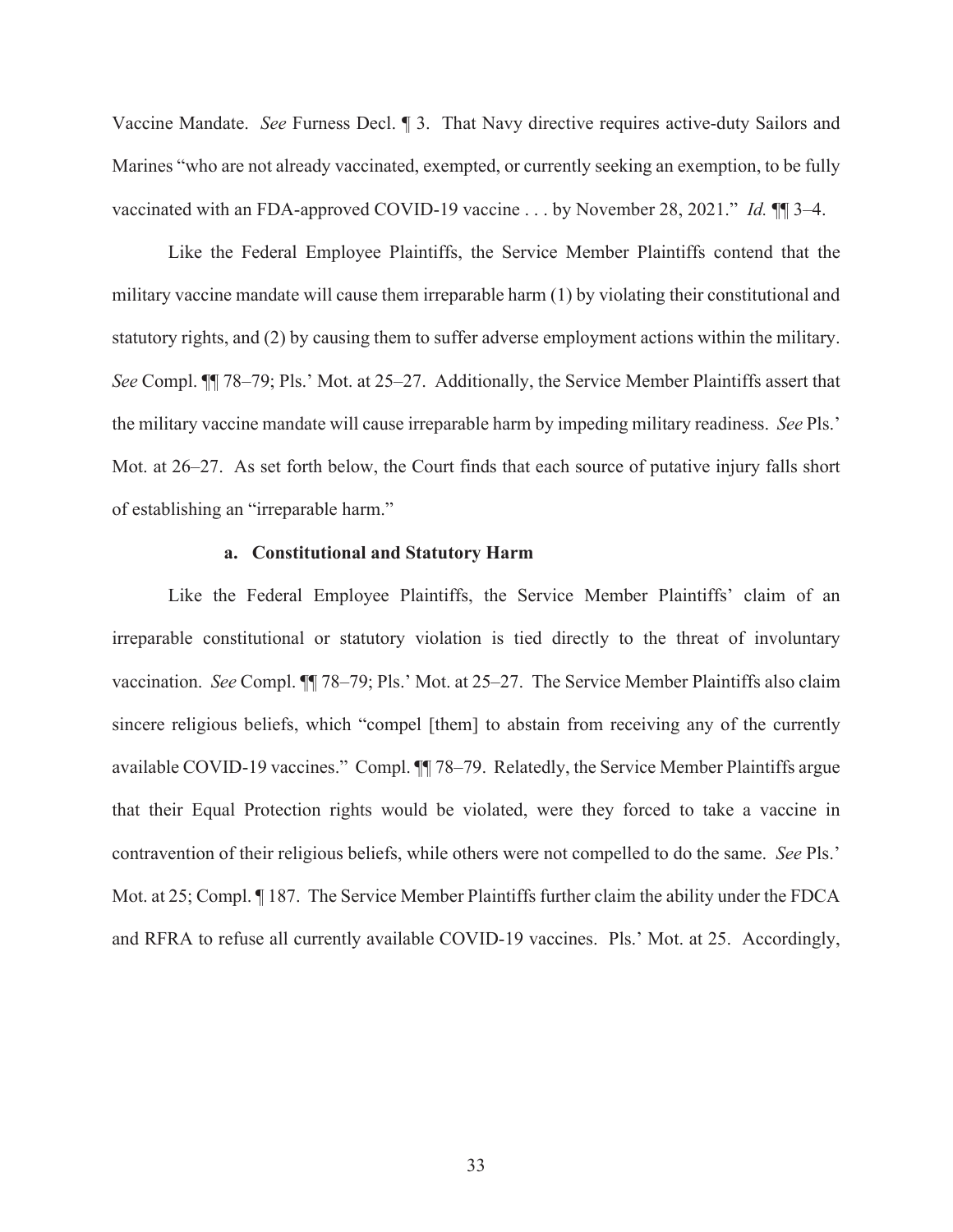the Service Member Plaintiffs argue that compelled inoculation would irreversibly violate these constitutional and statutory rights, causing them to suffer "irreparable harm." *See id.* at 25–27.

The Service Member Plaintiffs' claim of constitutional and statutory harm runs into the same impediments faced by the Federal Employee Plaintiffs. To start, neither First Lieutenant Soto nor Corporal Hall has been compelled to receive the vaccine, allegedly in contravention of their First Amendment rights. *See* Compl. ¶¶ 78–79. To the contrary, they are presently being afforded the opportunity to freely assert their religious opposition to the vaccine, without facing discipline. Beaven Decl. ¶¶ 5–8; Jurney Decl. ¶¶ 6–9. And, as explained below, it remains uncertain whether they will ever face the imminent prospect of compelled inoculation at all. Accordingly, neither of the Service Member Plaintiffs currently present an actualized First Amendment violation that would presumptively satisfy the irreparable harm element of the preliminary injunction and TRO analysis. *See Elrod*, 427 U.S. at 373; *Chaplaincy of Full Gospel Churches*, 454 F.3d at 300.

 This uncertainty derives from the fact that First Lieutenant Soto and Corporal Hall have applied for religious exemptions to the Navy's vaccine requirement. *See* Beaven Decl. ¶ 5; Jurney Decl. ¶ 7. To be sure, the Deputy Commandant for Manpower and Reserve Affairs initially denied both the Service Member Plaintiffs' exemption requests on September 29, 2021 and October 19, 2021, respectively. *See* Beaven Decl. ¶ 5 (Cpl. Hall denial); Jurney Decl. ¶ 7 (1st Lt. Soto denial). But that does not render those denials final. To the contrary, "[i]f the request for religious accommodation for immunization is disapproved, [a] service member has the right to request an appeal to the Commandant of the Marine Corps." Furness Decl. ¶ 12.b (citing Marine Corps Order 1730.9  $\parallel$  4(c)(1)). And here, both First Lieutenant Soto and Corporal Hall have appealed their exemption denials and those appeals remain pending. *See* Cerny Decl. ¶¶ 4–6.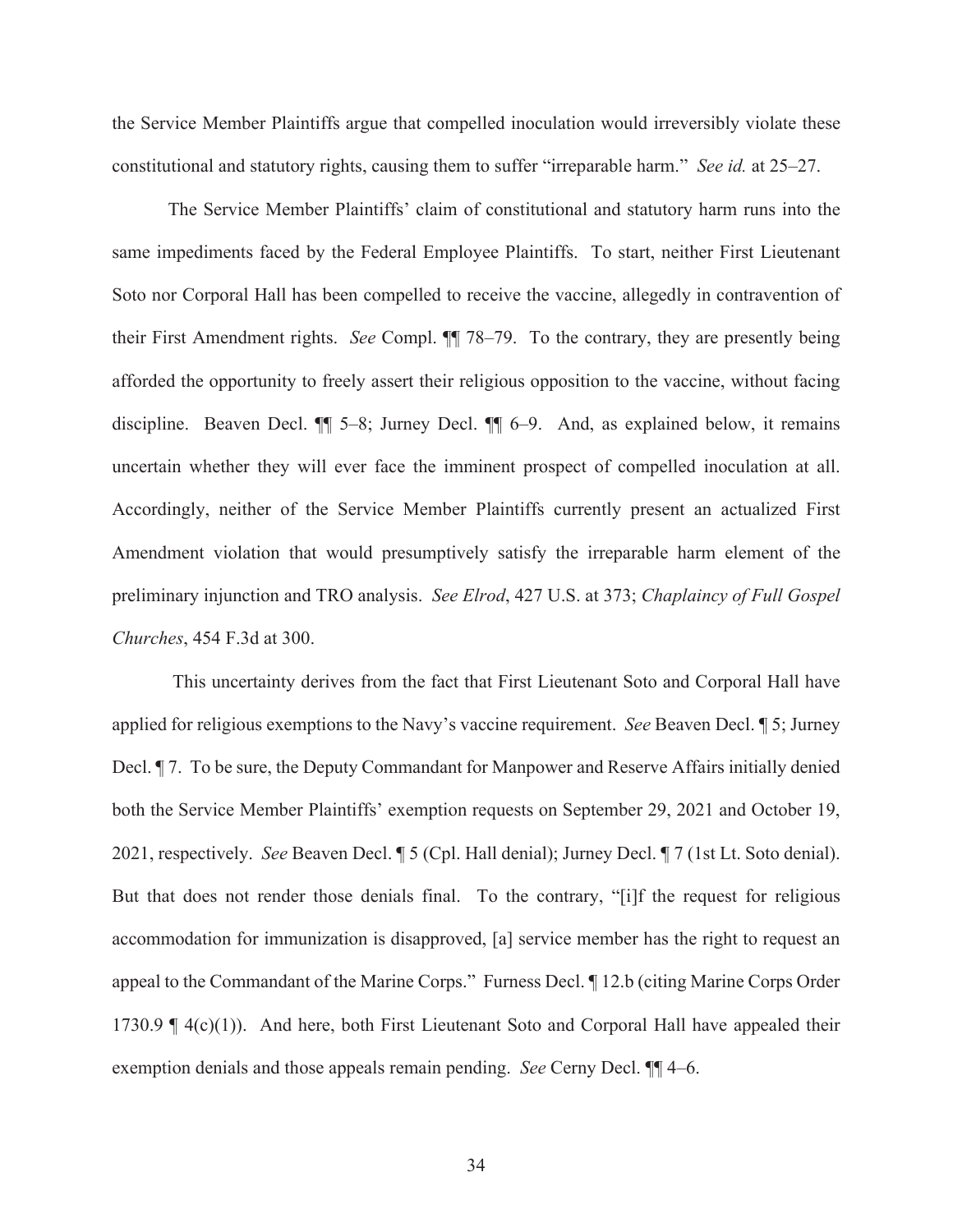Moreover, the record indicates that the Service Member Plaintiffs have received a temporary administrative exemption from the vaccine mandate while theirs appeals are pending. *See* Beaven Decl. *¶* 5; Furness Decl. *¶* 12(a) n.7 ("No disciplinary or administrative action will be initiated while a request for an exemption for religious accommodations is pending."). There is also limited certainty in the record about how long the Service Member Plaintiffs' appeals will remain pending, and when they would actually face the prospect of compelled vaccination requirement if their appeals were eventually denied. *See* Furness Decl. ¶¶ 13–23 (describing multistep military appeals and disciplinary process).

For these reasons, the Court finds that the Service Member Plaintiffs' claim of constitutional and statutory injury is speculative and not clearly imminent. *Mexichem*, 787 F.3d at 555. The Service Member Plaintiffs may well receive a favorable determination in their pending appeals. Upon receiving such a result, neither Service Member Plaintiff would need to receive the COVID-19 vaccine to which they now trace their putative constitutional and statutory harm. And in the interim, the Service Member Plaintiffs enjoy a temporary exempted status, which allows them to retain their positions without receiving the vaccine or facing discipline. *See* Beaven Decl.  $\P$  5; Furness Decl.  $\P$  12(a) n.7. Thus, neither Service Member Plaintiff presently confronts an imminent choice between adhering to their religious beliefs or retaining their military post. *Compare Fulton v. City of Phila.*, 141 S. Ct. 1868, 1876 (2021); *see also supra* Section III(B)(2)(a) (distinguishing COVID-19 cases). In fact, it remains unclear whether either First Lieutenant Soto or Corporal Hall will ever face such an "ultimatum." Pls.' Mot. at 26. The Court, therefore, finds that the Service Member Plaintiffs have not demonstrated irreparable harm through their putative constitutional and statutory injuries. *See Burcham*, 2021 WL 5049099, at \*4 (finding no irreparable harm where vaccine mandate exemption requests were pending).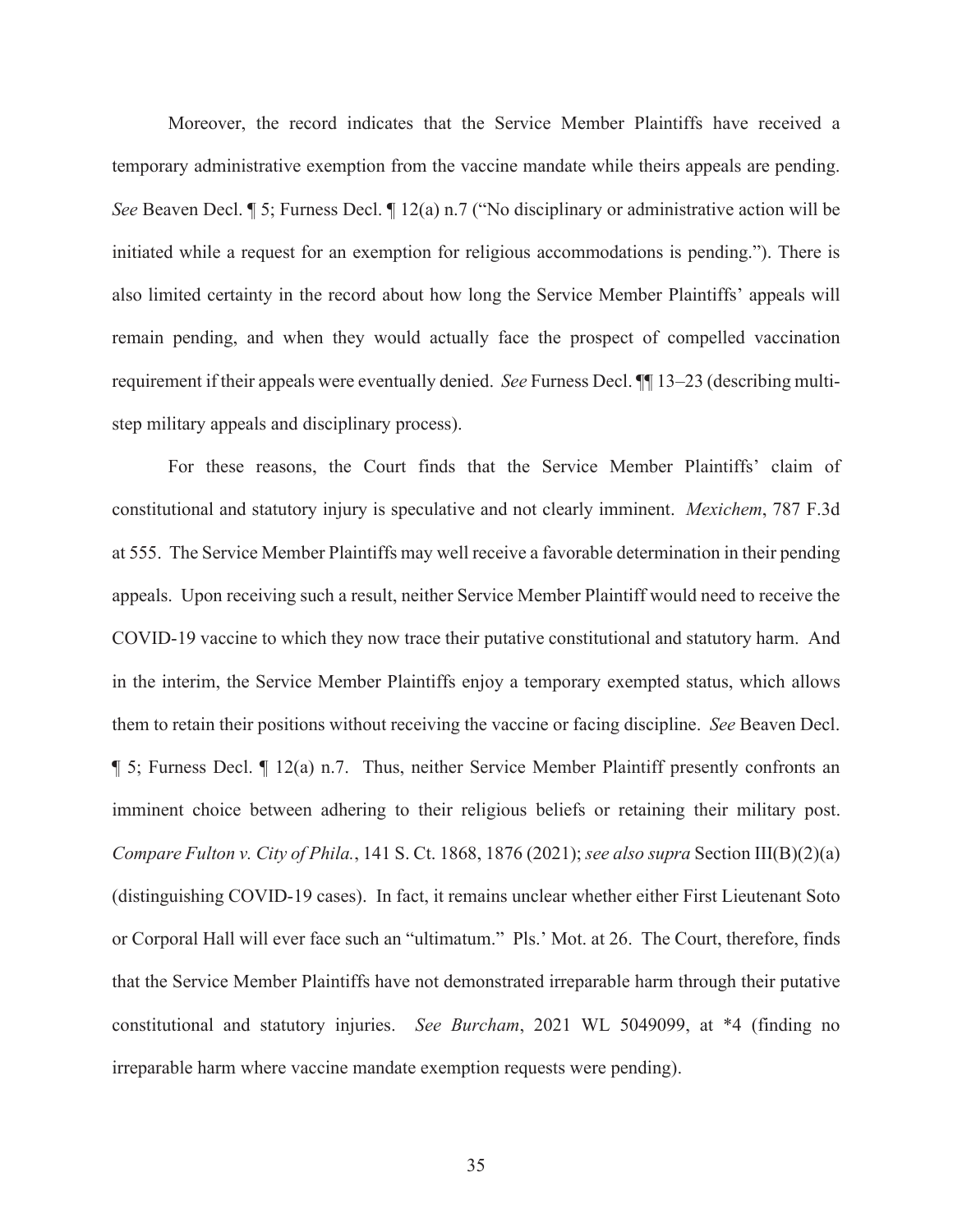#### **b. Employment Harm**

The Service Member Plaintiffs also contend that they will "suffer irreparable harm" because of the "severe adverse employment action" they might face if they fail to receive a COVID-19 vaccine. Compl. ¶¶ 78–79. Like the Federal Employee Plaintiffs, the Service Member Plaintiffs claim that, absent compliance with the vaccine mandate, they will confront "reprimand, loss of benefits, loss of promotional opportunity, termination of employment, and other lifealtering disciplinary." *Id.*; *see also* Pls.' Mot. at 27 (discussing the "threat to terminate . . . military heroes").

The Service Member Plaintiffs' theory of employment-based irreparable harm falls short. In the context of "military personnel decisions, . . . courts have held that the showing of irreparable harm must be *especially strong* before an injunction is warranted, given the national security interests weighing against judicial intervention in military affairs." *Shaw v. Austin*, No. CV 20- 2036 (RDM), 2021 WL 1840397, at \*9 (D.D.C. May 7, 2021) (emphasis added) (collecting cases). And here, the Service Member Plaintiffs present demonstrably abstract assertions of adverse personnel decisions befalling them in the Navy. First, these Plaintiffs offer no specifics in either their complaint or briefing about the imminent adverse employment actions they face. *See, e.g.*, Compl. 78–79; Pls.' Mot. at 25–27 (vaguely mentioning a general "threat to terminate"). Moreover, the full record before the Court belies the assertion that either Service Member Plaintiff faces an imminent threat of military discipline. *See* Jurney Decl. ¶ 9 (explaining that no "adverse administrative action or disciplinary action has been initiated against" First Lieutenant Soto); Beaven Decl. ¶ 8 ("At this time, the command has not initiated any adverse administrative or disciplinary action in the case of Cpl Hall."). And finally, even if the Service Member Plaintiffs did ultimately face some form of adverse employment action, like military discharge or a delayed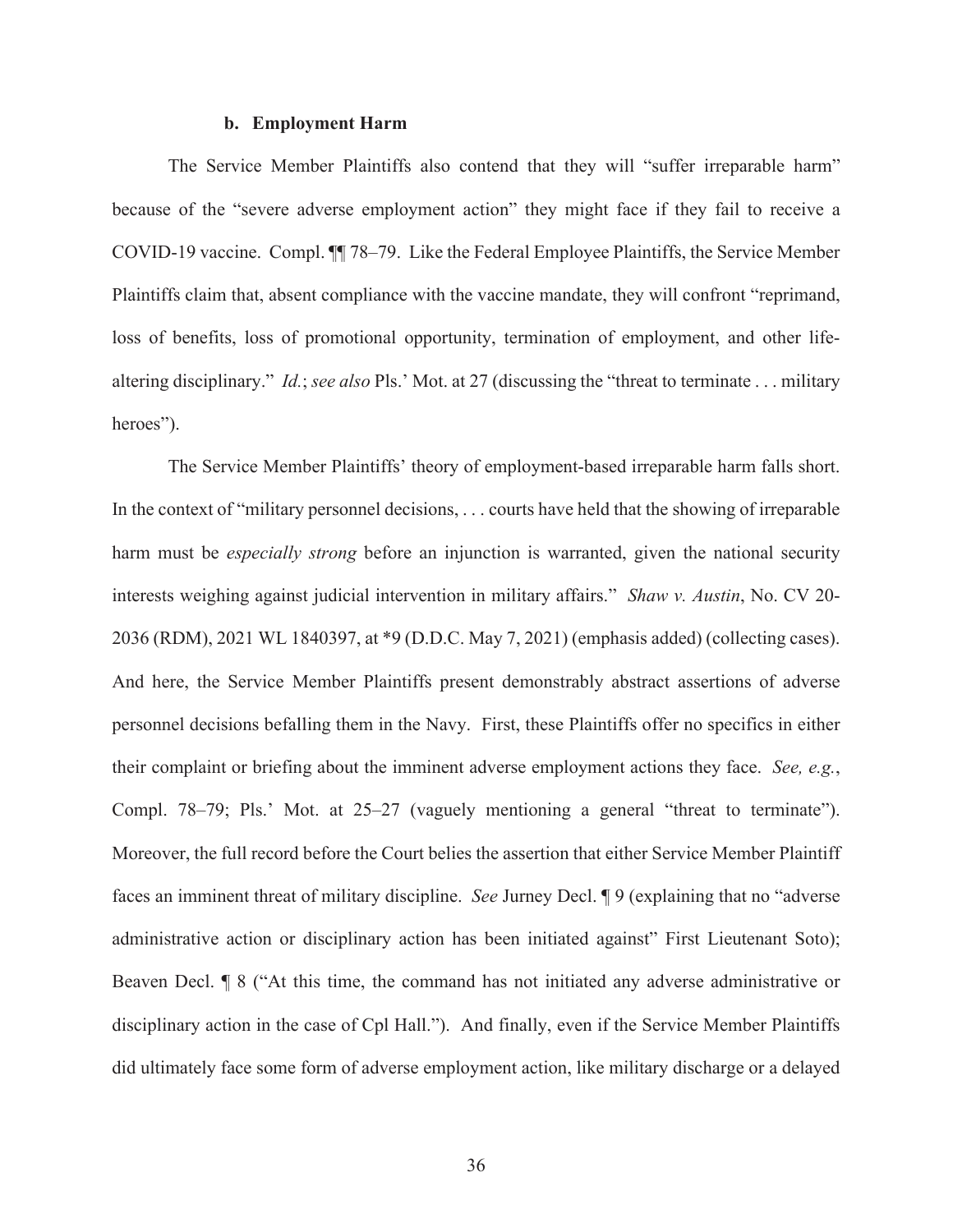promotion, the weight of authority indicates that such employment-based harm is not irreparable. *See Bois v. Marsh*, 801 F.2d 462, 468 (D.C. Cir. 1986); *Reinhard v. Johnson*, 209 F. Supp. 3d 207, 220 (D.D.C. 2016); *see also supra* III(B)(2)(b).

For these reasons, the Court finds that the Service Member Plaintiffs' alleged employmentbased injuries do not constitute "irreparable harm," particularly given the heightened standard applicable in the context of military personnel decisions.

# **c. Military Readiness**

Finally, the Service Member Plaintiffs raise generalized concerns pertaining to military readiness and suicide rates in the armed forces. *See* Pls.' Mot. at 26–27; Compl. ¶¶ 78–79. Notably, the Service Member Plaintiffs argue that by mandating COVID-19 vaccines for military personnel, the DoD Vaccine Mandate impairs military readiness and, therefore, places "the entire U.S. population . . . squarely in harm's way." Pls.' Mot. at 26.

These generalized claims regarding military readiness and suicide rates in the military fail to show how the Service Member Plaintiffs *themselves* will suffer "irreparable harm" absent injunctive relief. Although matters of military readiness and suicide rates are certainly significant, the record does not specifically connect these potential harms in any way to the Service Member Plaintiffs, or any Plaintiff for that matter. Abstract harm that might befall unnamed third parties does not satisfy the irreparable harm requirement in the context of emergency injunctive relief, which must instead be connected specifically to the parties before the Court. *See Alcresta Therapeutics, Inc. v. Azar*, 318 F. Supp. 3d 321, 326 (D.D.C. 2018) ("[I]njuries to third parties are not a basis to find irreparable harm."); *Cardinal Health, Inc. v. Holder*, 846 F. Supp. 2d 203, 213 (D.D.C. 2012) (holding argument about irreparable harm "fails because it shows irreparable harm not to [plaintiff], but to third parties"). Moreover, the Court finds that the Plaintiffs' generalized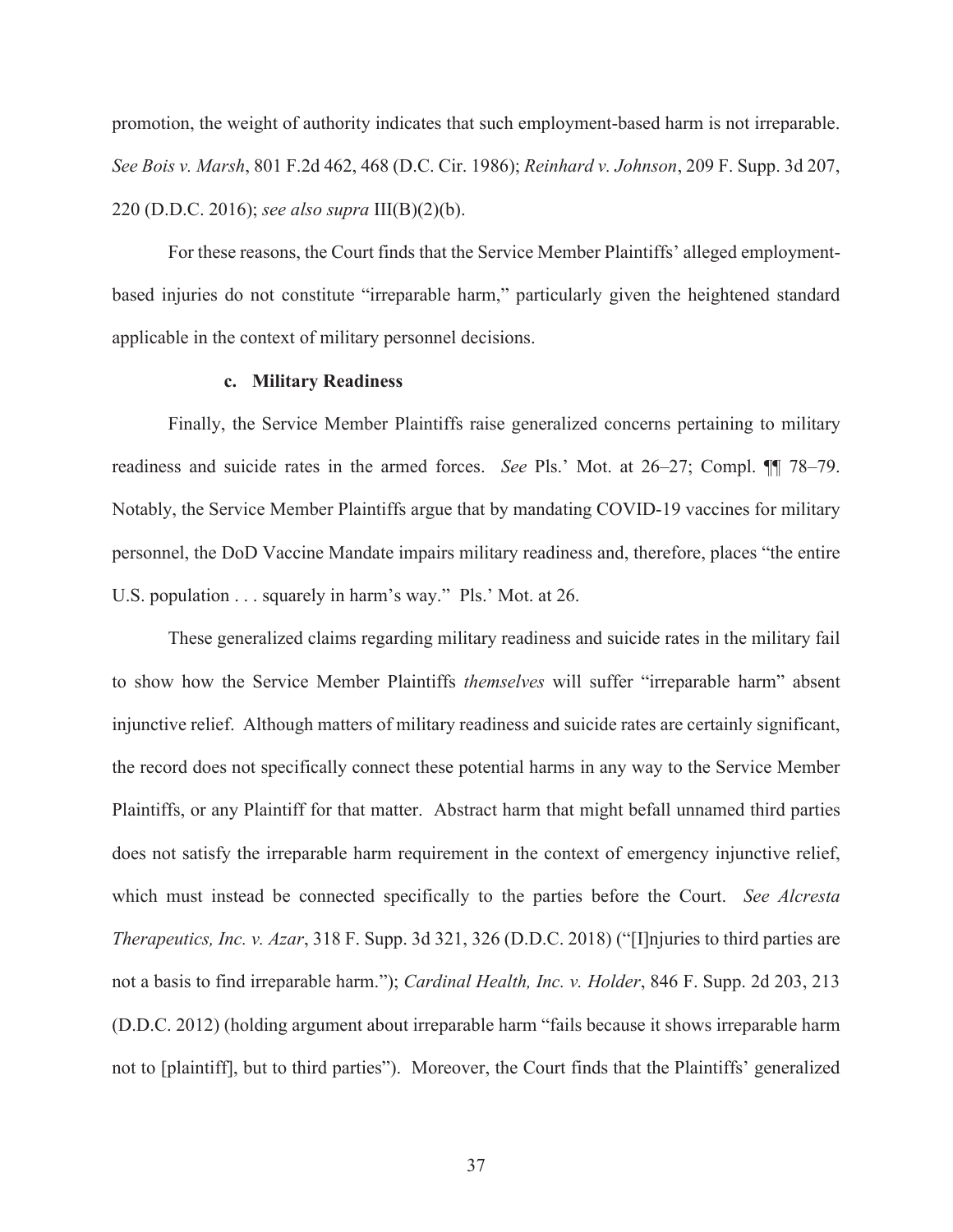assertions about the relationship between vaccine mandates, suicide rates, and military readiness are notably speculative. For these reasons, Plaintiffs' generalized claims regarding military readiness and suicide rates in the military fail to show irreparable harm.

# **C. Balance of Harms and Public Interest**

"The final two factors the Court must consider when deciding whether to grant a preliminary injunction [or a temporary restraining order] are the balance of harms and the public interest." *Sierra Club v. U.S. Army Corps of Eng'rs*, 990 F. Supp. 2d 9, 41 (D.D.C. 2013). Where, as here, the government is a party to the litigation, these two factors merge and are "one and the same, because the government's interest is the public interest." *Pursuing Am.'s Greatness v. Fed. Election Comm'n*, 831 F.3d 500, 511 (D.C. Cir. 2016). "Although allowing challenged conduct to persist certainly may be harmful to a plaintiff and the public, harm can also flow from enjoining an activity, and the public may benefit most from permitting it to continue." *Sierra Club*, 990 F. Supp. 2d at 41. Therefore, when "balanc[ing] the competing claims of injury," the Court must "consider the effect on each party of the granting or withholding of the requested relief." *Winter v. Nat. Res. Def. Council, Inc.*, 555 U.S. 7, 24 (2008). Here, the public's interest in military readiness and efficient administration of the federal government outweighs Plaintiffs' speculative claims of job-related, pecuniary loss.

As discussed *supra* Section III(A), Plaintiffs' claim that the Vaccine Mandates will "strip Plaintiffs of their abilities to receive (or even request) exemption and accommodation," Pls.' Reply at 27, is, at most, speculative. Plaintiffs' own Complaint recognizes that the government's efforts to address requests for religious exemptions to the Vaccine Mandates are ongoing. *See, e.g.*, Compl. ¶¶ 60–79. As such, Plaintiffs' central interest is most accurately construed as a pecuniary interest in federal employment while their exception requests are pending. A number of courts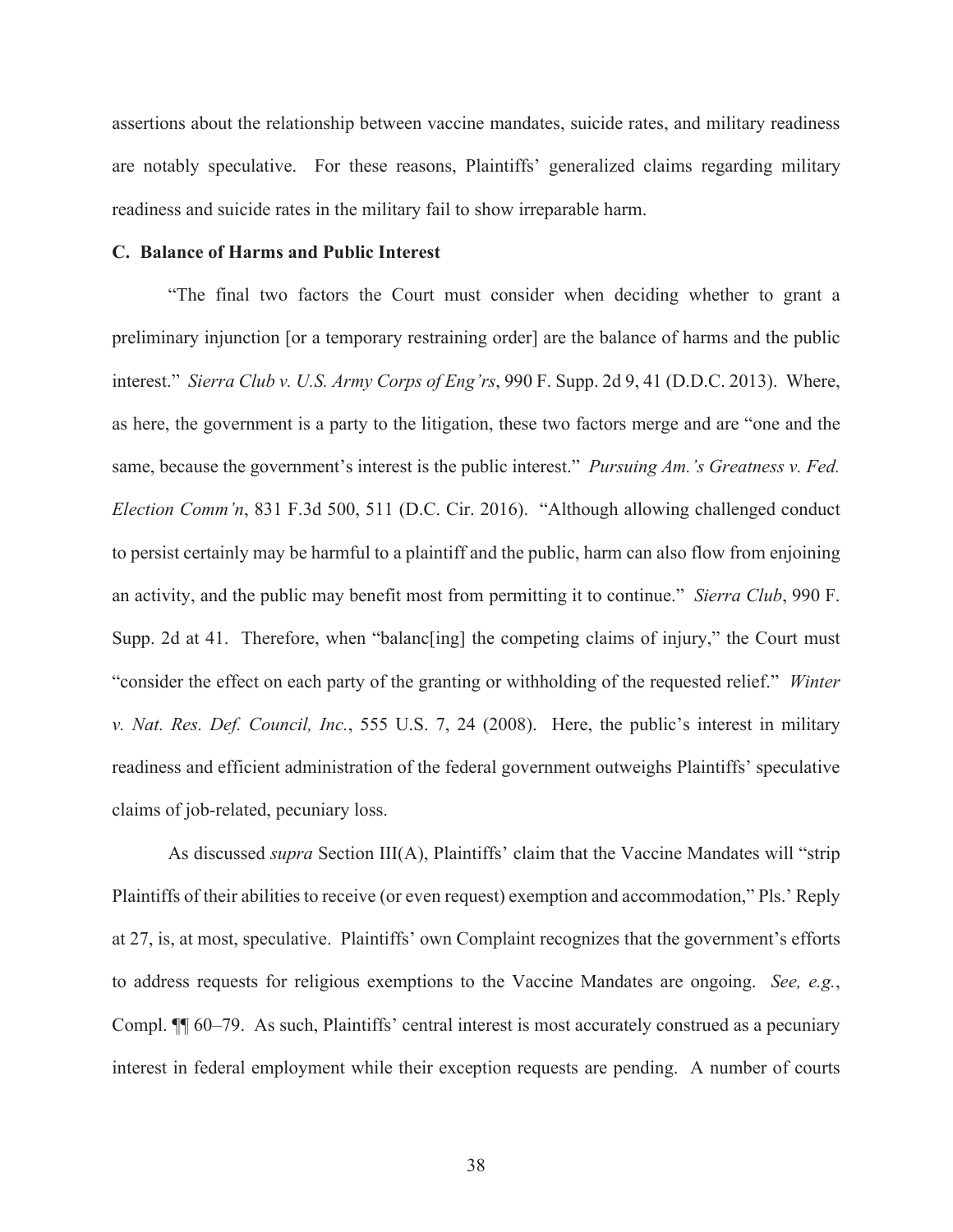have already concluded that a pecuniary employment interest is insufficient to outweigh the compelling governmental interest in stemming the spread of COVID-19 via a vaccine mandate.<sup>26</sup> Given that the prospect of an adverse employment action is even more remote in this case, Plaintiffs' pecuniary interest is all the weaker when balanced against the public's interest in public health, military readiness, and efficient administration of the federal government.

The government has amply demonstrated that military readiness and unit cohesion would be unacceptably harmed should the Court preliminarily enjoin the DoD Vaccine Mandate. Although "[m]ilitary interests do not always trump other considerations," the Court must nevertheless "give deference to the professional judgment of military authorities concerning the relative importance of a particular military interest." *Winter*, 555 U.S. at 11. Here, the Secretary of Defense has "determined that mandatory vaccination against [COVID-19] is necessary to protect the Force and defend the American people." Defs.' Opp'n at 36 (quoting DoD Vaccine Mandate). Plaintiffs insist that this determination is unfounded and claim that the vaccination status of service members has been "irrelevant for nearly two years, yet for unknown reasons is purportedly relevant today." Pls.' Reply at 12. Not so. The DoD's professional military judgments are supported by a lengthy record replete with data demonstrating the necessity of a general vaccine mandate. For example, Major Scott Stanley, PhD declares under penalty of perjury that nearly "90,000 service members," "impact exercises, deployments, and other global force management activities," were frustrated by DoD's March 25, 2020 stop movement order. Defs.' Opp'n Ex. 11, Declaration of Major Scott Stanley ("Stanley Decl.") ¶ 6, ECF No. 13-11. Indeed, without vaccinations, COVID-19 rendered an entire aircraft carrier non-operational.

<sup>26</sup> *E.g.*, *Beckerich v. St. Elizabeth Med. Ctr.*, --- F. Supp. 3d ---, 2021 WL 4398027 at \*7 (E.D. Ky. Sept. 24, 2021); *Harsman v. Cincinnati Children's Hosp. Med. Ctr.*, No. 21-597, 2021 WL 4504245 at \*4 (S.D. Ohio Sept. 30, 2021); *Bauer v. Summey*, --- F. Supp. 3d ---, 2021 WL 4900922 at \*18 (D.S.C. Oct. 21, 2020).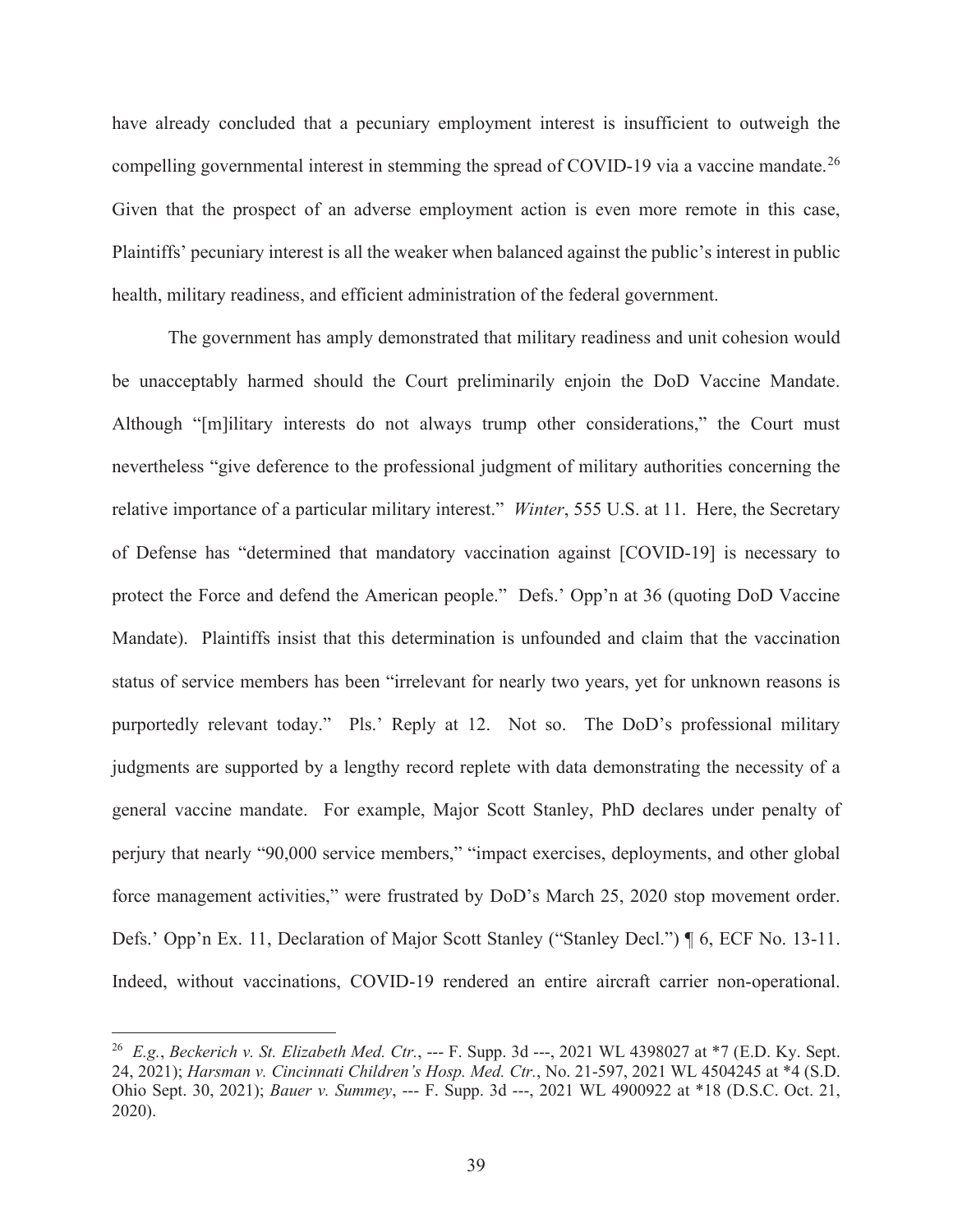*Id.*  $\parallel$  8. The record shows that DoD weighed these and other considerations during consultations across the service branches. *See* Defs.' Opp'n Ex. 2, FRAGO to HQDA EXORD COVID-19 Steady State Operations ¶ 3.B.3; Defs.' Opp'n Ex. 10, Mem. for Dep't of Airforce Commanders at 1. The Court will not disturb these well-founded military judgments. *See Winter*, 555 U.S. at 24–25. Doing so would "pose[] a substantial threat to [the public's interest in] military discipline [that is] essential to the effective functioning of our Nation's Armed Forces." *Bois v. Marsh*, 801 F.2d 462, 468 (D.C. Cir. 1986) (citing *Chappell v. Wallace*, 462 U.S. 296, 299–300 (1983)). As such, the Court concludes that the public's interest in military readiness outweighs the interests claimed by Plaintiffs.<sup>27</sup>

Plaintiffs' claimed interests fare no better when compared to the public's interest in the efficient administration of the federal government and public health more broadly. Enjoining the Federal Employee Vaccine Mandate could risk sickening swathes of the civil service, prolonging remote work, impeding public access to government benefits and records, and slowing governmental programs. Civilian employees who continue to telework do not live in a vacuum. Enjoining the mandatory vaccination requirements of Executive Order 14043 risks not only the health of federal agency employees, but also the health of those around them. And courts have consistently held over the past two years that the public interest in "[s]temming the spread of COVID-19" is weighty. *See, e.g.*, *Roman Catholic Diocese of Brooklyn v. Cuomo*, 141 S. Ct. 63,  $67$  (2020).<sup>28</sup> These interests are not outweighed by the Plaintiffs' pecuniary interests. On the

<sup>27</sup> *Cf.* Order at 6, *Robert v. Austin*, No. 1:21-cv-2228, ECF No. 12 (D. Colo. Sept. 1, 2021) ("It suffices for current purposes to conclude that Plaintiffs have not carried their burden of establishing that allowing members of the military who have had COVID-19 to abstain from taking a vaccine if they wish to do so is in the public interest.").

<sup>28</sup> *See also, e.g.*, *Johnson v. Brown*, No. 3:21-cv-1494, 2021 WL 4846060 at \*26-27 (D. Or. Oct. 18, 2021); *Am.'s Frontline Drs. V. Wilcox*, No. 21-1243, 2021 WL 4546923 at \*8 (C.D. Cal. July 30, 2021); *Tigges v. Northam*, 473 F. Supp. 3d 559, 574 (E.D. Va. July 21, 2021).